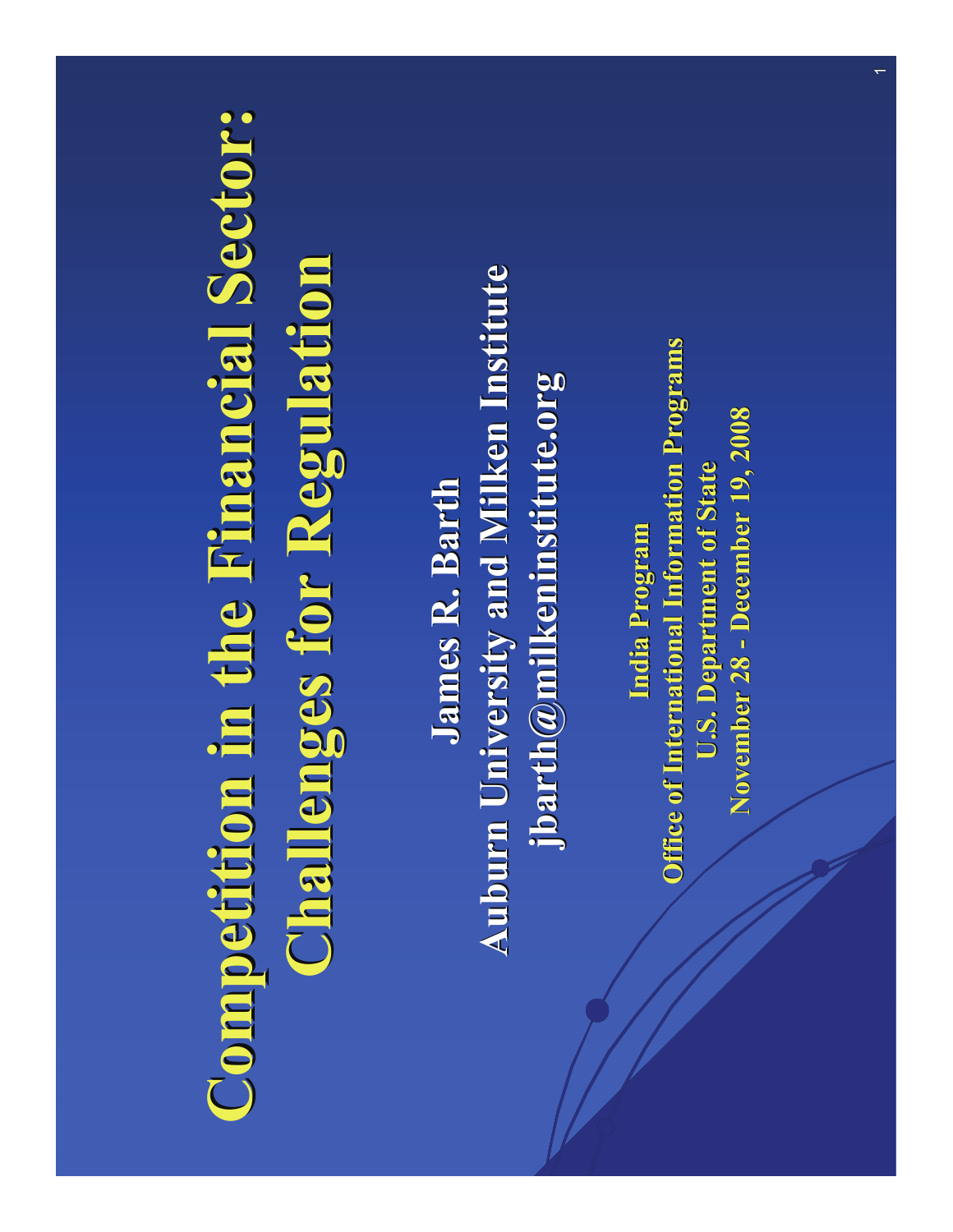## **10 Key Issues for Policy Makers 10 Key Issues for Policy Makers**

- Do differences in the size and composition of financial sectors necessitate different regulatory regimes?
- $\bullet$ Every country regulates banks, but what is a bank?
- $\bullet$ How concentrated is the banking industry, and how complex are banks?
- $\bullet$  How globalized are big banks, and what is a country's regulatory posture toward foreign entry?
- What is the current structure of regulation?
- $\bullet$  Should supervision be on the banks of separate industries or products/services?
- How much/what kind of activity is unregulated or lightly regulated?
- $\bullet$  How can regulation avoid stifling innovation and competition but still promote safety and soundness?
- What characteristics of financial sectors promote effective market discipline (adequate disclosure, transparency, reliable outside rating agencies, other)?
- What other goals are there/should there be for regulation (competition, consumer protection, other)?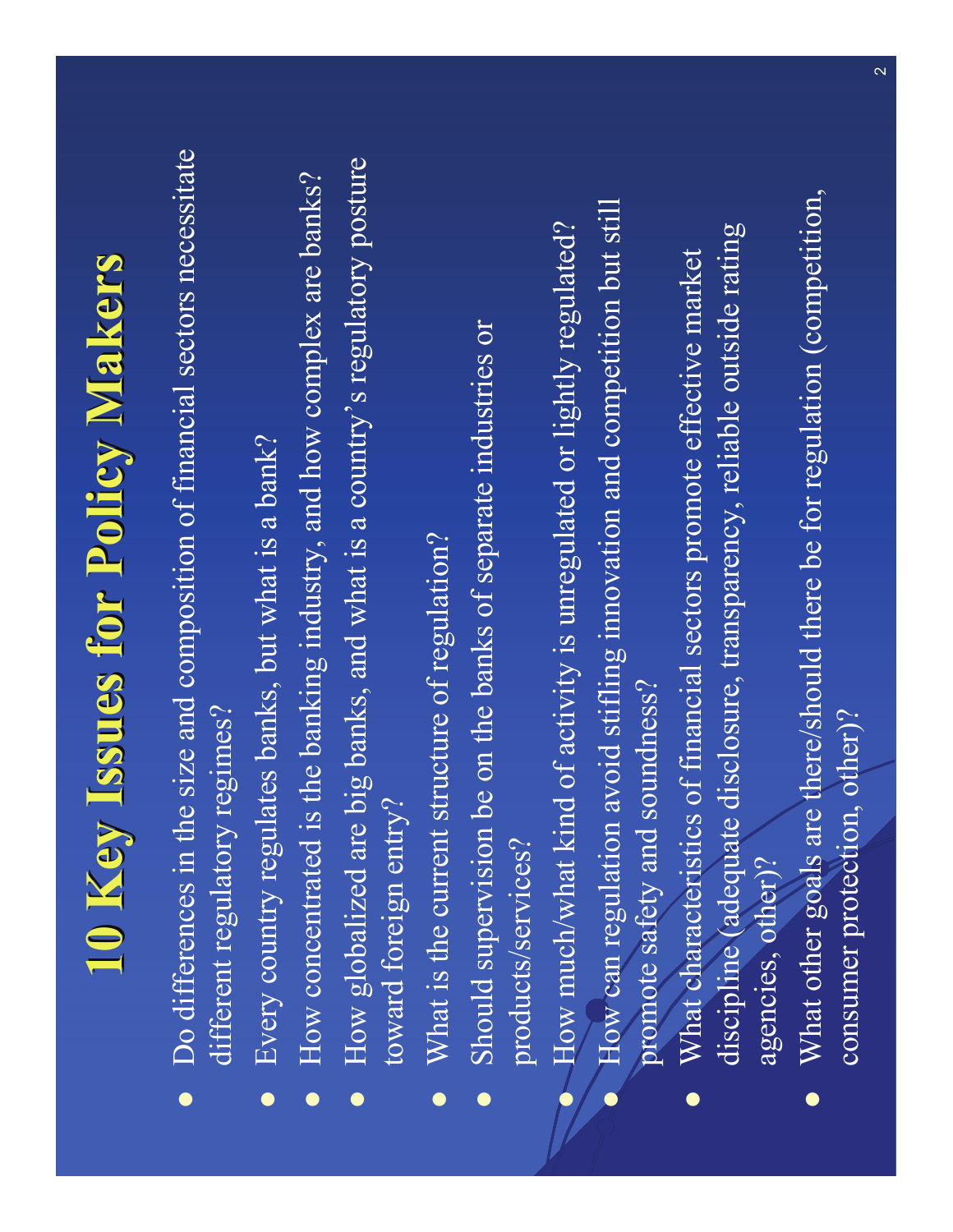## **Do differences in the size and composition Do differences in the size and composition**  of financial sectors necessitate different **regulatory regimes? regulatory regimes?**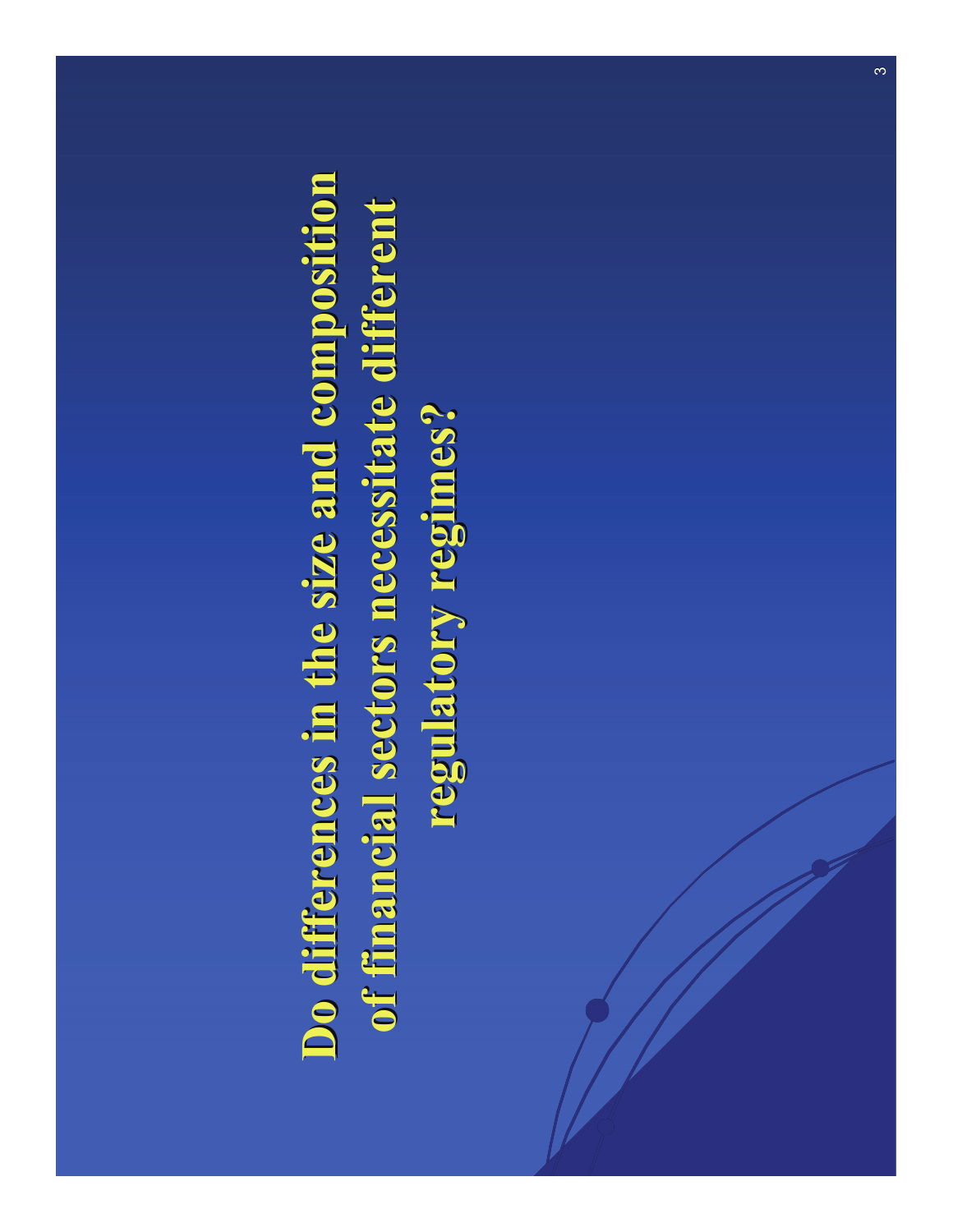### **G-20: Comparative Information on Population, GDP, Size and Composition of the Financial Sector GDP, Size and Composition of the Financial Sector**

|                     | <b>Share of World Total (%)</b> |                  |                            |                                                       |                                            | <b>Ratios</b>                       |                   |                   |                   |                  |
|---------------------|---------------------------------|------------------|----------------------------|-------------------------------------------------------|--------------------------------------------|-------------------------------------|-------------------|-------------------|-------------------|------------------|
|                     | <b>Population</b>               | <b>GDP</b>       | <b>Bank Assets</b><br>(BA) | <b>Equity Market</b><br><b>Capitalization</b><br>(MC) | <b>Bonds</b><br>Outstanding<br><b>(BO)</b> | $(BA+MC)$<br>$+BO$ )/<br><b>GDP</b> | BA/<br><b>GDP</b> | MC/<br><b>GDP</b> | BO/<br><b>GDP</b> | BA/<br>$(MC+BO)$ |
| <b>Argentina</b>    | 0.6                             | 0.4              | 0.1                        | 0.9                                                   | 0.2                                        | 3.0                                 | 0.3               | 2.2               | 0.5               | 0.1              |
| <b>Australia</b>    | 0.3                             | 1.4              | 1.5                        | 2.3                                                   | 1.5                                        | 4.2                                 | 1.5               | 1.5               | 1.2               | 0.5              |
| <b>Brazil</b>       | 2.9                             | 2.2              | 1.6                        | 2.3                                                   | 1.3                                        | 2.7                                 | 1.0               | 1.0               | 0.7               | 0.6              |
| <b>Canada</b>       | 0.5                             | 2.3              | 2.5                        | 2.9                                                   | 2.0                                        | 3.7                                 | 1.5               | 1.1               | 1.0               | 0.7              |
| China               | 20.2                            | 5.0              | 6.2                        | 7.3                                                   | 2.2                                        | 3.5                                 | 1.7               | 1.3               | 0.5               | 0.9              |
| <b>France</b>       | 0.9                             | 4.1              | 6.1                        | 4.5                                                   | 5.5                                        | 4.6                                 | 2.1               | 1.0               | 1.6               | 0.8              |
| <b>Germany</b>      | 1.3                             | 5.3              | 7.8                        | 3.6                                                   | 7.1                                        | 4.2                                 | 2.0               | 0.6               | 1.6               | 0.9              |
| India               | 17.8                            | 1.8              | 0.1                        | 3.0                                                   | 0.6                                        | 2.0                                 | 0.1               | 1.5               | 0.4               | 0.03             |
| <b>Indonesia</b>    | 3.5                             | 0.6              | 0.2                        | 0.3                                                   | 0.1                                        | 1.2                                 | 0.4               | 0.5               | 0.2               | 0.6              |
| <b>Italy</b>        | 0.9                             | 3.4              | 3.4                        | 1.8                                                   | 5.3                                        | 3.8                                 | 1.4               | 0.5               | 1.9               | 0.6              |
| <b>Japan</b>        | 1.9                             | 6.7              | 11.4                       | 7.5                                                   | 11.6                                       | 5.4                                 | 2.3               | 1.0               | 2.0               | 0.8              |
| <b>Mexico</b>       | 1.6                             | 1.5              | 0.8                        | 0.7                                                   | 0.6                                        | 1.6                                 | 0.7               | 0.4               | 0.4               | 0.9              |
| <b>Russia</b>       | 2.2                             | 1.9              | 0.8                        | 1.6                                                   | 0.2                                        | 1.4                                 | 0.6               | 0.8               | 0.1               | 0.6              |
| Saudi Arabia        | 0.4                             | 0.6              | 0.3                        | 0.8                                                   | 0.01                                       | 2.1                                 | 0.7               | 1.3               | 0.02              | 0.5              |
| <b>South Africa</b> | 0.7                             | 0.4              | 0.4                        | 0.7                                                   | 0.2                                        | 3.4                                 | 1.2               | 1.6               | 0.6               | 0.5              |
| <b>South Korea</b>  | 0.7                             | 1.4              | 1.3                        | 1.8                                                   | 1.5                                        | 3.6                                 | 1.2               | 1.1               | 1.2               | 0.5              |
| <b>Turkey</b>       | 1.1                             | $\boldsymbol{I}$ | 0.5                        | 0.5                                                   | 0.3                                        | 1.4                                 | 0.6               | 0.4               | 0.4               | 0.8              |
| U.K.                | 0.9                             | $\ket{4.1}$      | 13.1                       | 6.7                                                   | 4.8                                        | 7.2                                 | 4.4               | 1.5               | 1.4               | 1.5              |
| <b>U.S.</b>         | 4.6                             | 20.5             | 16.7                       | 29.0                                                  | 37.9                                       | 4.6                                 | 1.1               | 1.3               | 2.2               | 0.3              |
| <b>Total</b>        | 63.1                            | 64.8             | 74.7                       | 78.3                                                  | 82.9                                       | 3.5                                 | 1.4               | 0.9               | 1.2               | 0.7              |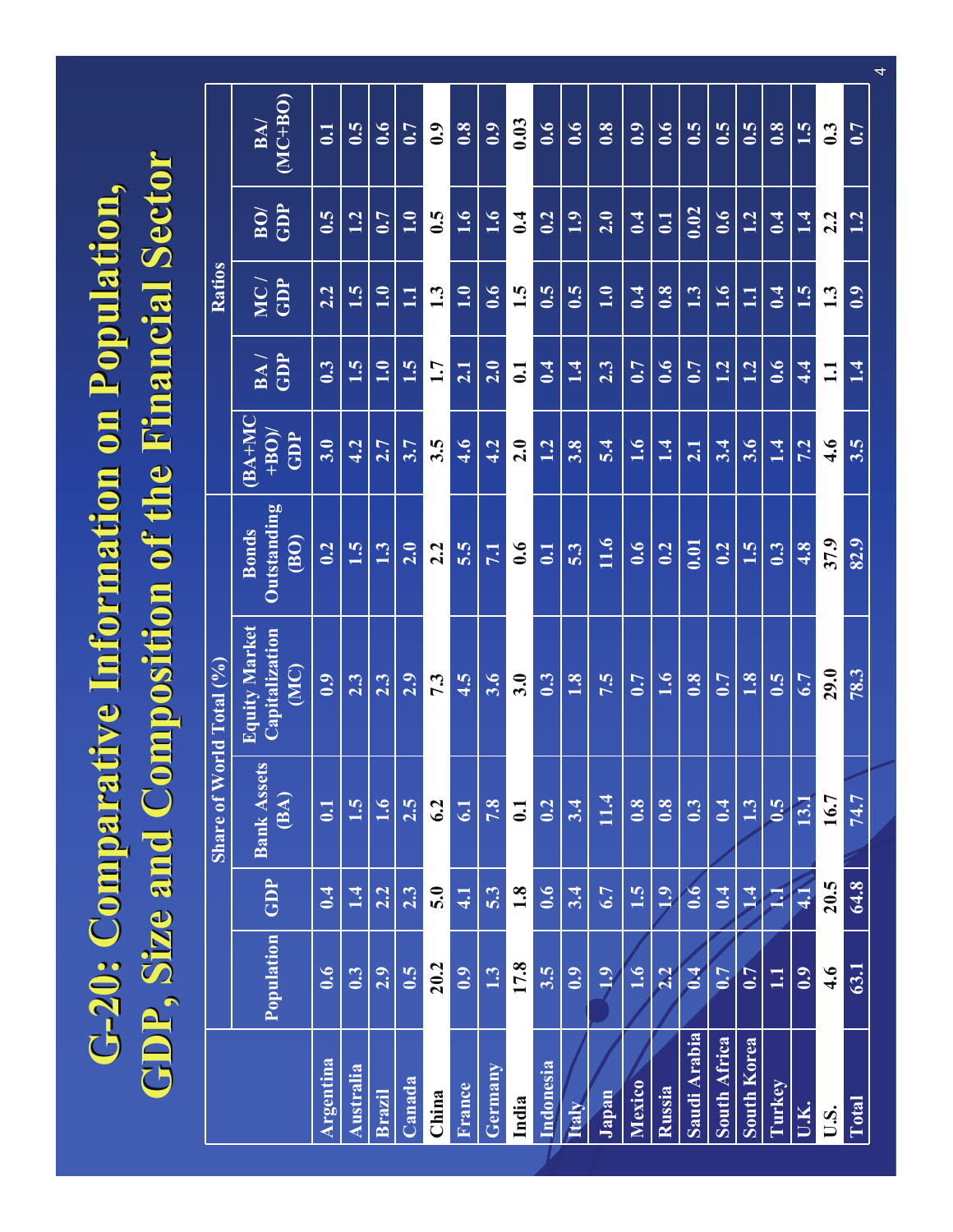# **G-20: Bank Assets + Equity Market 20: Bank Assets + Equity Market Capitalization + Bonds Outstanding / GDP Capitalization + Bonds Outstanding / GDP**

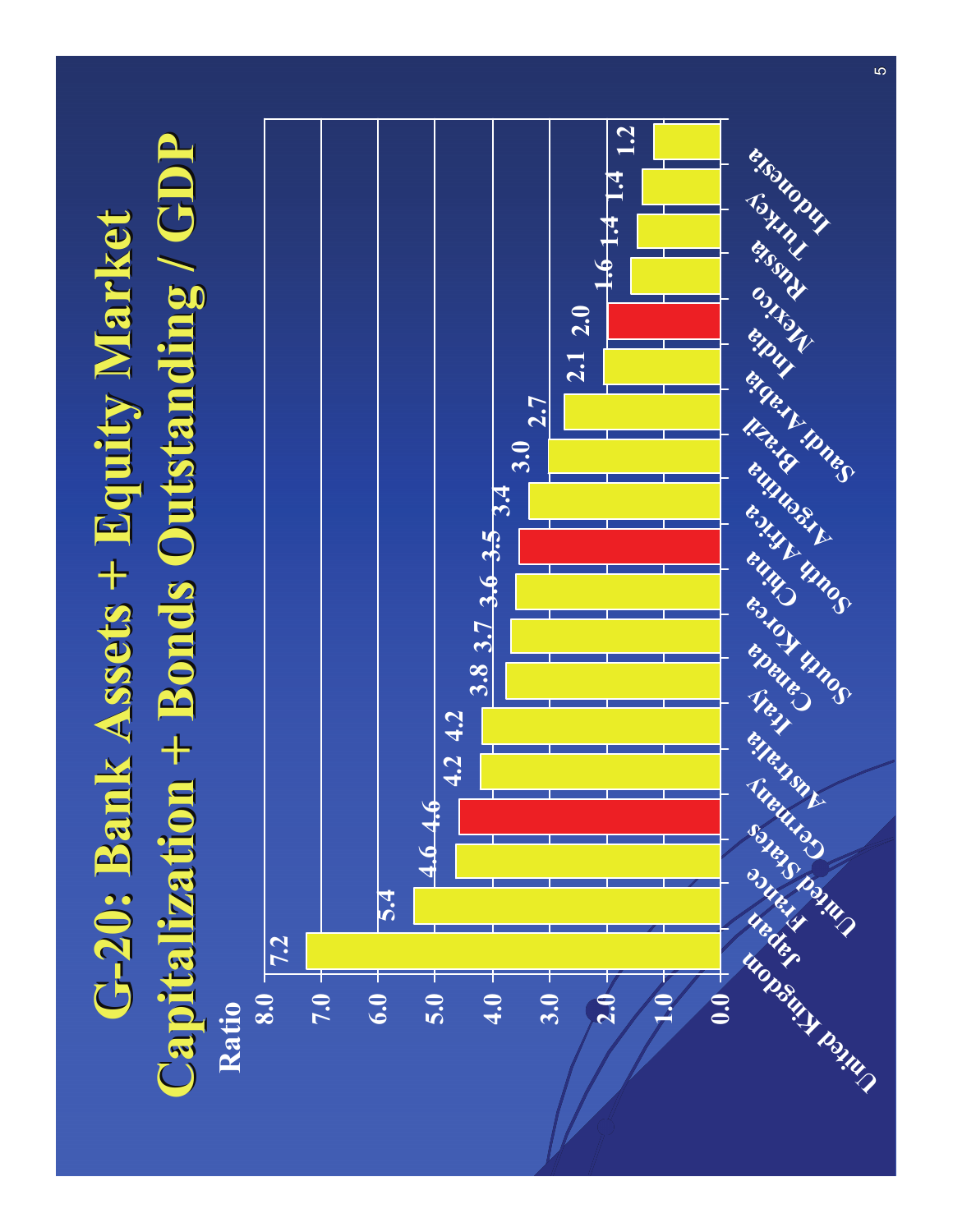#### **G-20: Bank Assets / GDP 20: Bank Assets / GDP**

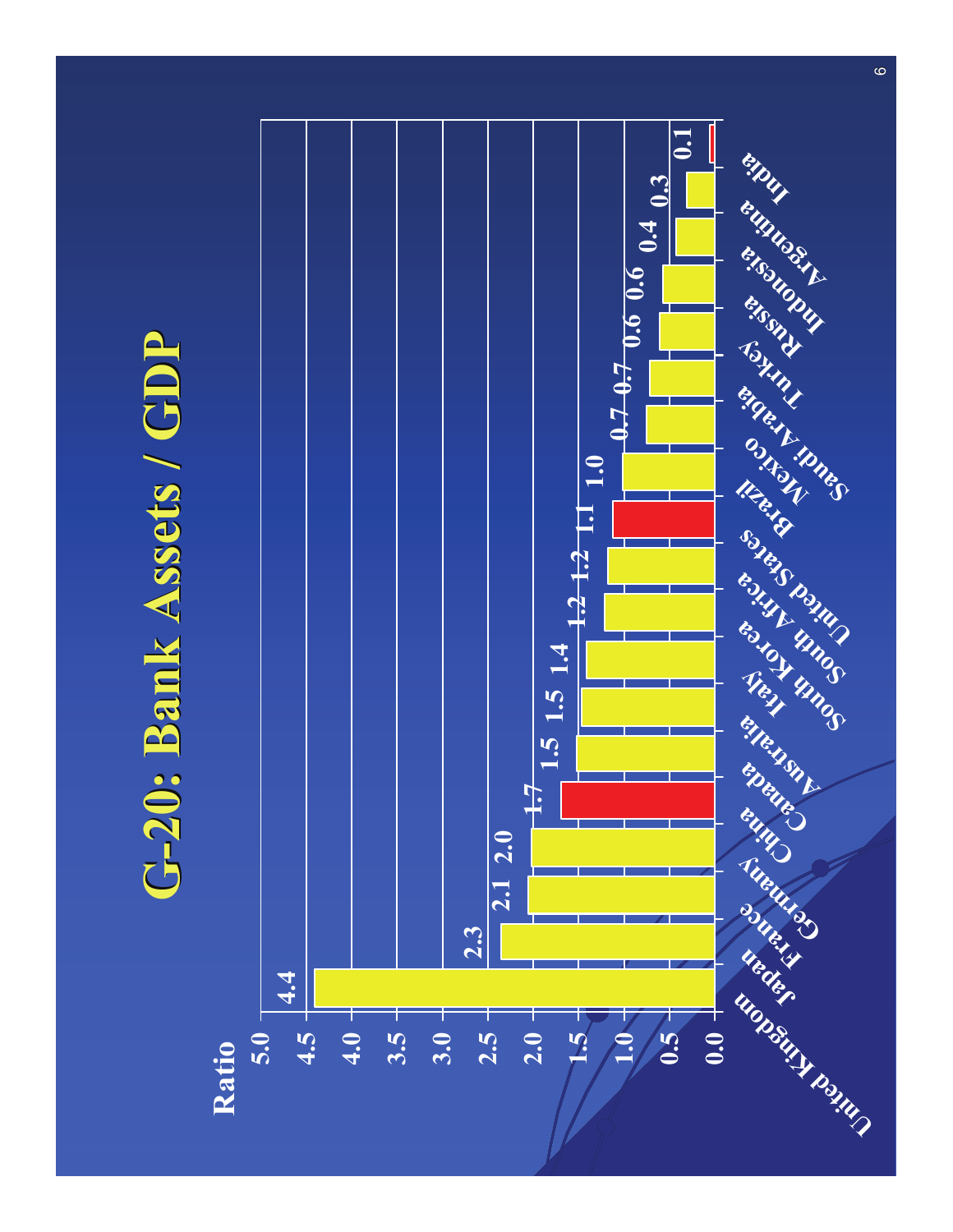### **Ratio of Bank Assets to GDP Ratio of Bank Assets to GDP**

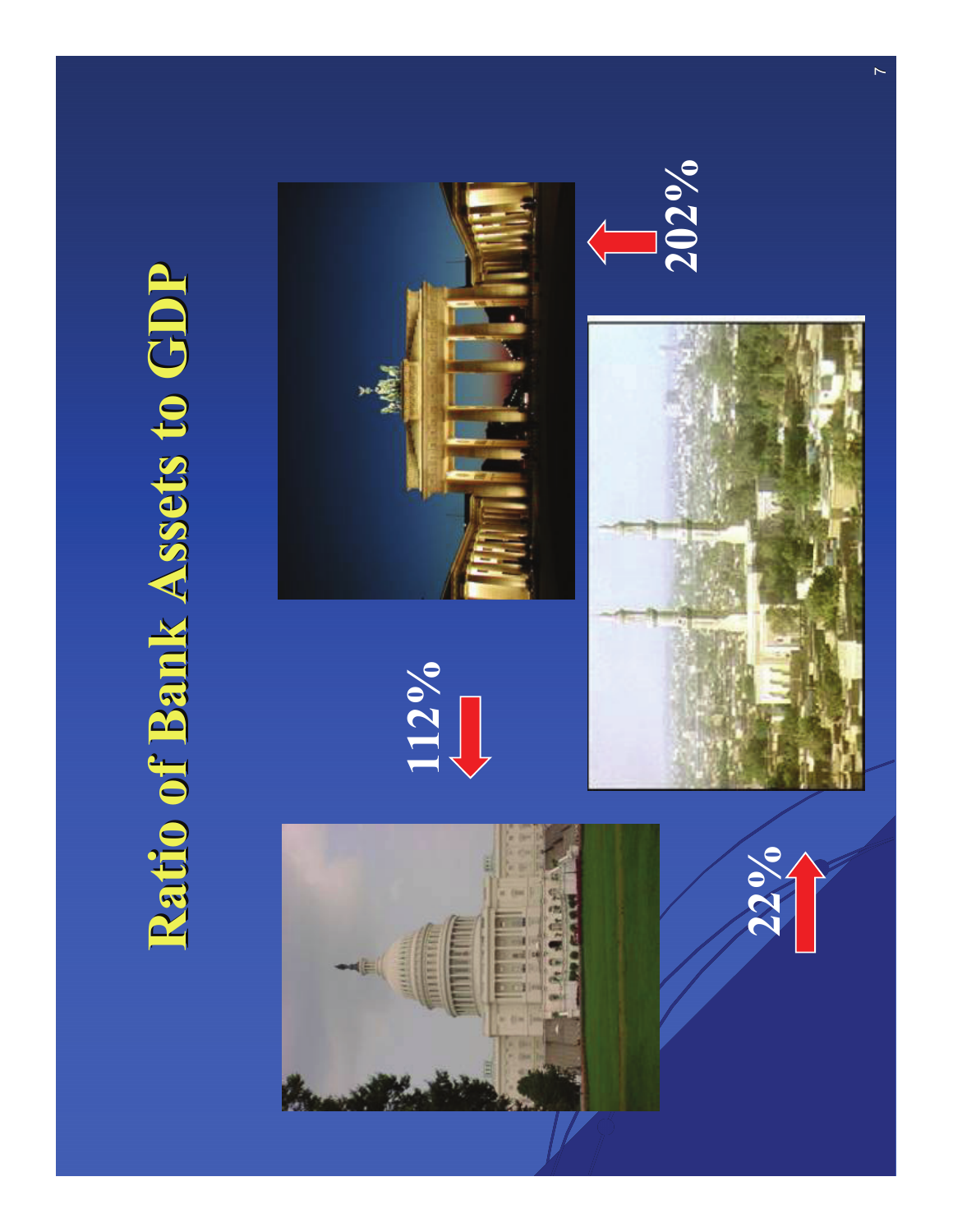## **G-20: Equity Market Capitalization / GDP 20: Equity Market Capitalization / GDP**

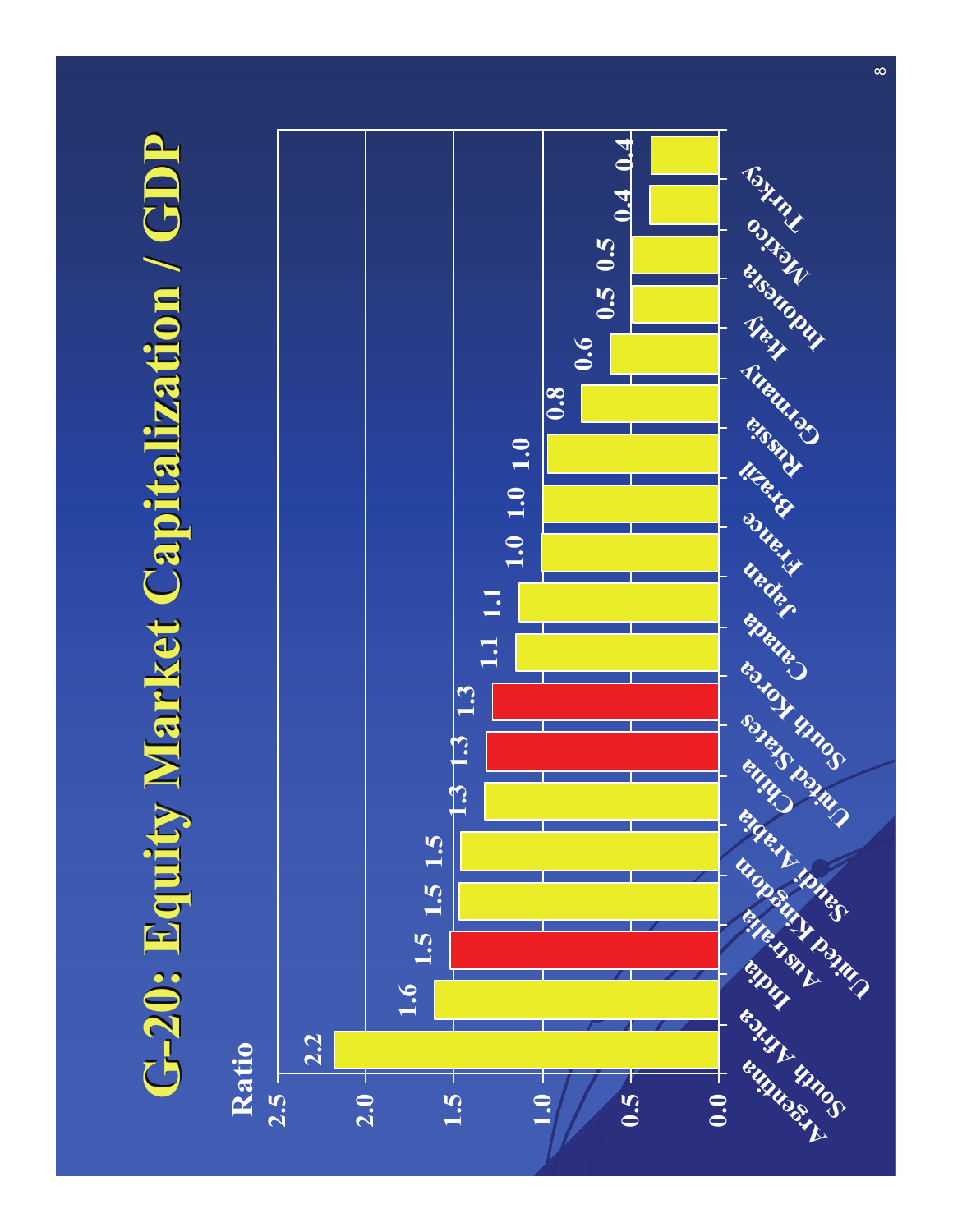### **G-20: Bonds Outstanding / GDP 20: Bonds Outstanding / GDP**

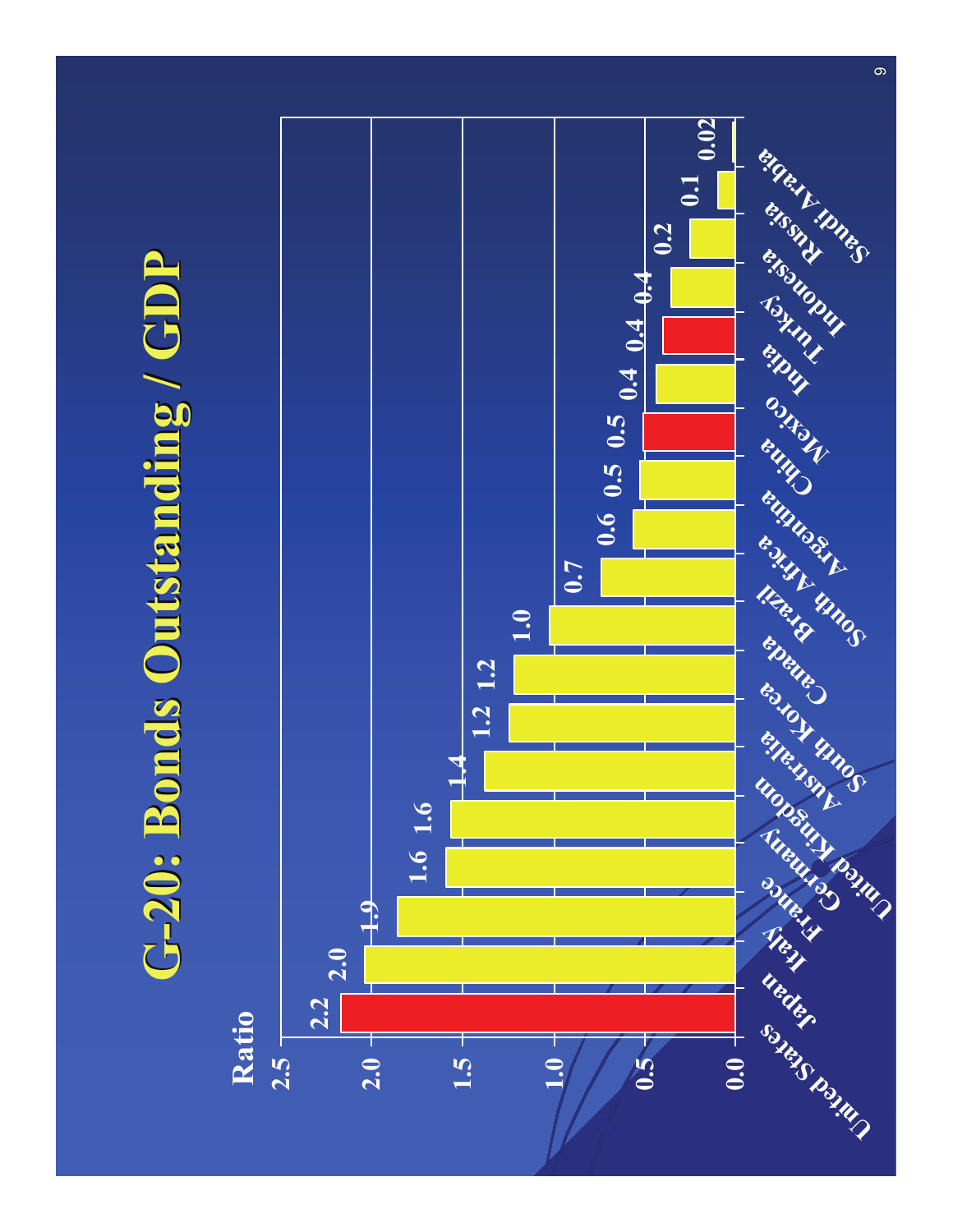**Key Issue Number One Do differences in the size and composition of Do differences in the size and composition of financial sectors necessitate different regulatory financial sectors necessitate different regulatory regimes? regimes?**

**Observation ObservationBigger and more balanced financial sectors promote economic growth and development. promote economic growth and development.**

**Regulatory Challenge Regulatory Challenge Design a regulatory regime that promotes such a financial sector to enable a country to better compete in global financial markets. compete in global financial markets.**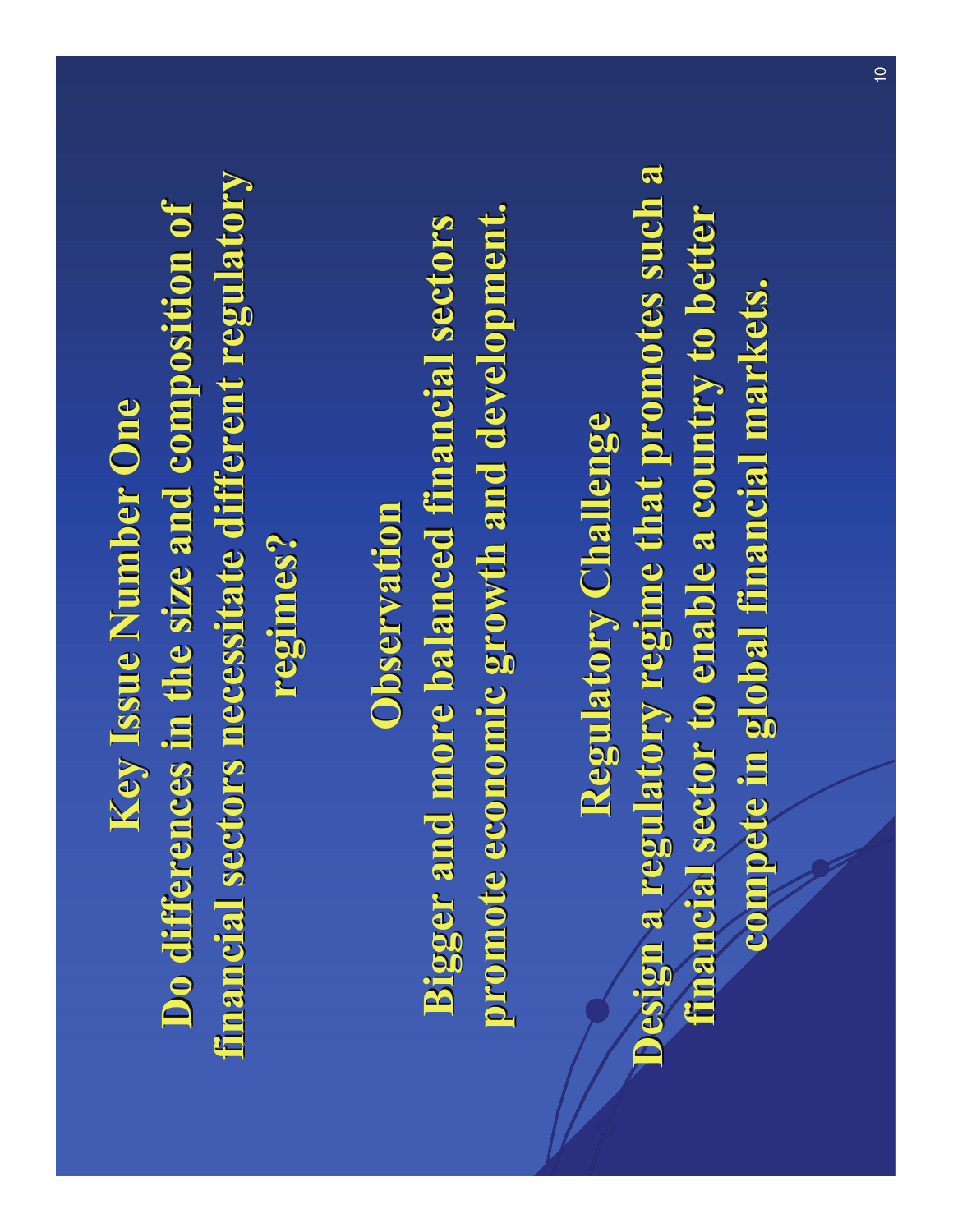## **Every country regulates banks, but what is a bank? a bank?**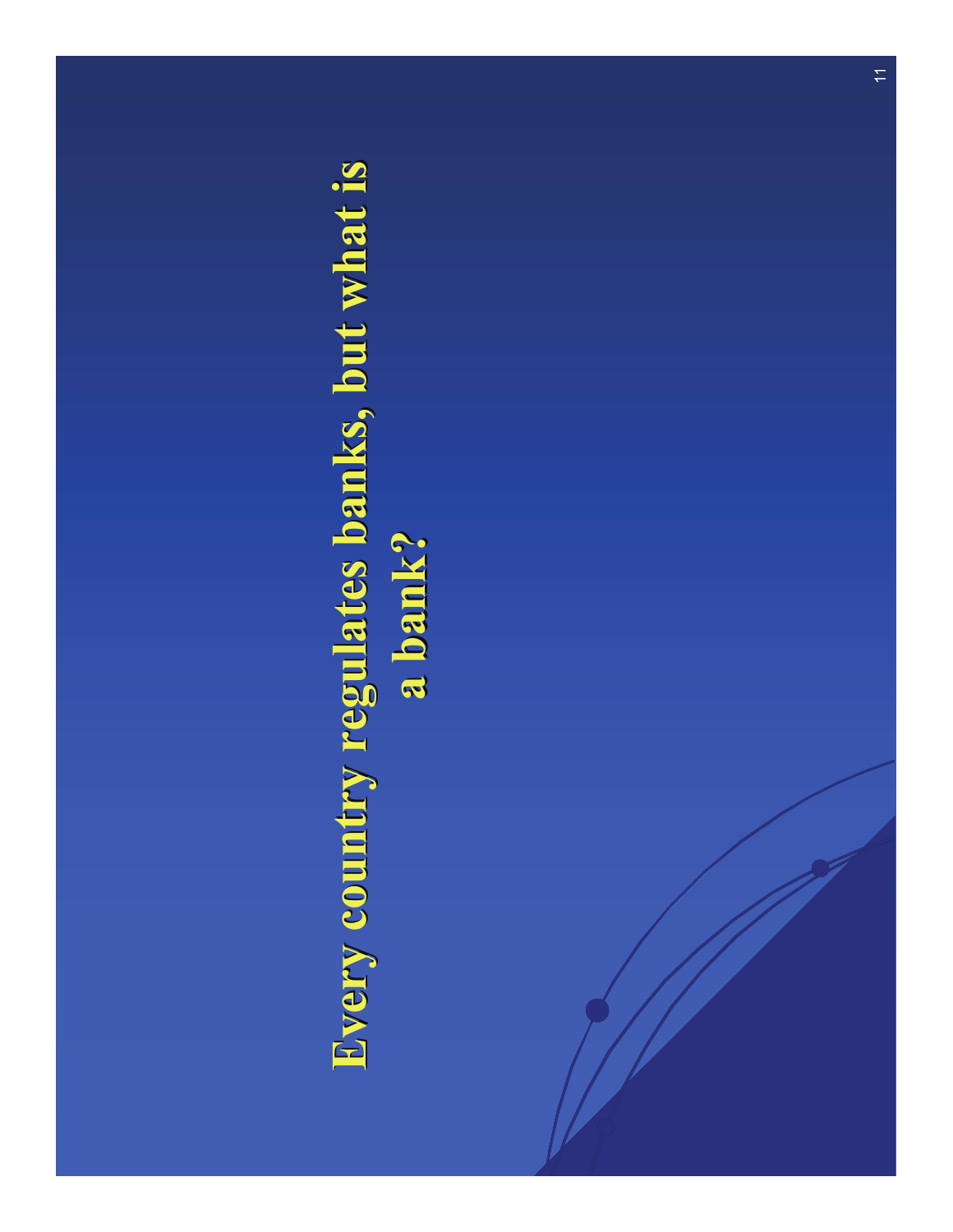## **What Is a Bank? What Is a Bank?**

## **Bank/Non Bank/Non-Bank Ownership Restrictions Bank Ownership Restrictions**

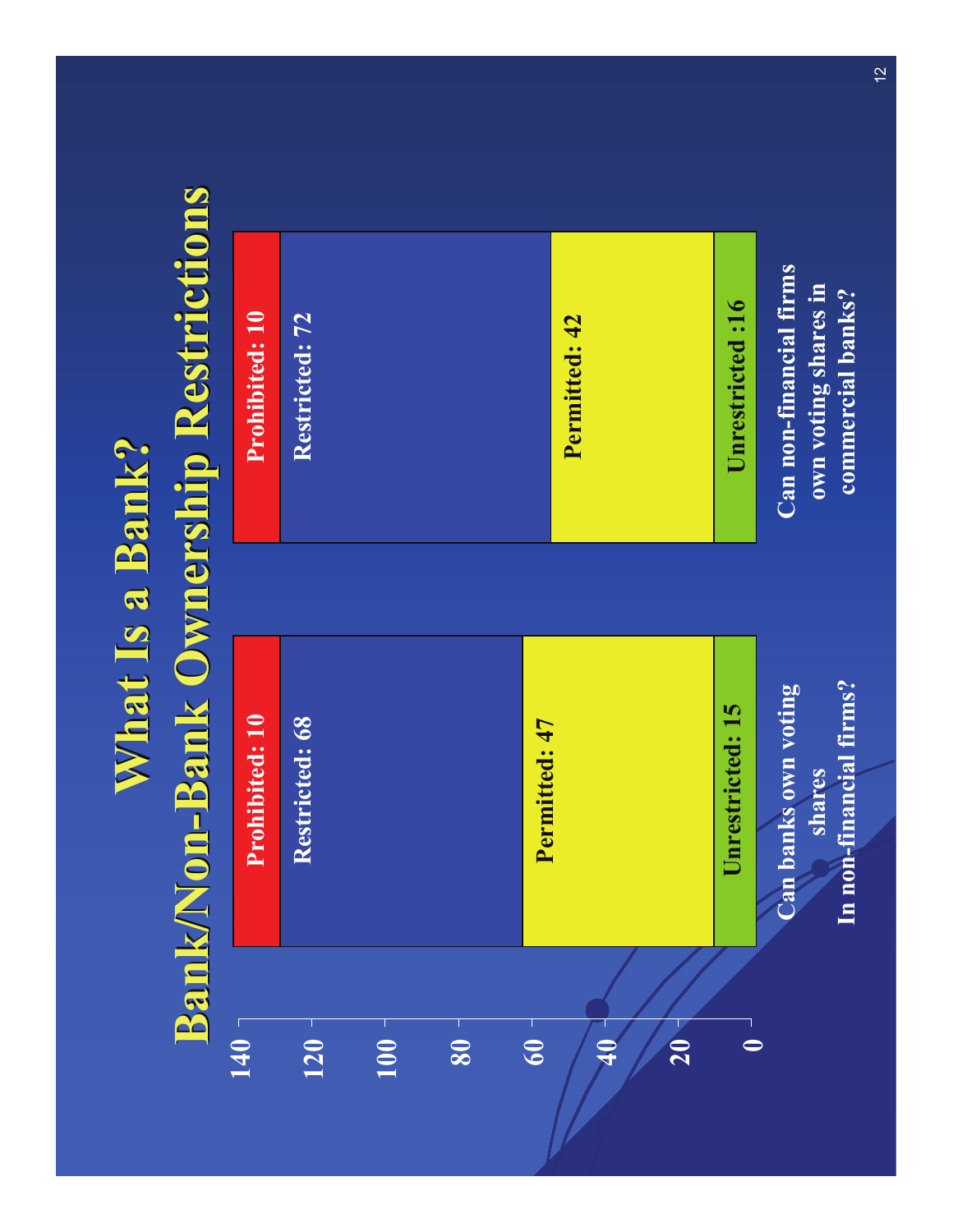# **Are Financial/Non Are Financial/Non-Financial Financial Conglomerates Permitted? Conglomerates Permitted?**

|                       | <b>Can banks own</b><br>voting shares in<br>non-financial<br>firms? | Are limits placed on<br>ownership of non-<br>financial firms by<br>banks? | Can non-bank<br>financial firms own<br>any voting shares in<br>commercial banks? | Are limits placed on<br>ownership of banks<br>by non-bank<br>financial firms? | Can non-financial<br>firms own voting<br>shares in<br>commercial banks? | Are limits placed on<br>ownership of banks<br>by non-financial<br>firms, such as<br>maximum<br>percentage of a<br>commercial bank's<br>capital or shares? |
|-----------------------|---------------------------------------------------------------------|---------------------------------------------------------------------------|----------------------------------------------------------------------------------|-------------------------------------------------------------------------------|-------------------------------------------------------------------------|-----------------------------------------------------------------------------------------------------------------------------------------------------------|
| <b>Argentina</b>      | Yes                                                                 | Yes                                                                       | Yes                                                                              | Yes                                                                           | Yes                                                                     | <b>Yes</b>                                                                                                                                                |
| <b>Australia</b>      | Yes                                                                 | Yes                                                                       | Yes                                                                              | Yes                                                                           | Yes                                                                     | Yes                                                                                                                                                       |
| <b>Brazil</b>         | Yes                                                                 | Yes                                                                       | Yes                                                                              | Yes                                                                           | Yes                                                                     | Yes                                                                                                                                                       |
| Canada                | Yes                                                                 | Yes                                                                       | <b>Yes</b>                                                                       | Yes                                                                           | Yes                                                                     | Yes                                                                                                                                                       |
| China                 | N <sub>0</sub>                                                      | n/a                                                                       | <b>Yes</b>                                                                       | <b>Yes</b>                                                                    | <b>Yes</b>                                                              | Yes                                                                                                                                                       |
| <b>France</b>         | Yes                                                                 | <b>Yes</b>                                                                | <b>Yes</b>                                                                       | <b>Yes</b>                                                                    | Yes                                                                     | <b>Yes</b>                                                                                                                                                |
| <b>Germany</b>        | Yes                                                                 | Yes                                                                       | <b>Yes</b>                                                                       | Yes                                                                           | Yes                                                                     | Yes                                                                                                                                                       |
| India                 | Yes                                                                 | Yes                                                                       | Yes                                                                              | Yes                                                                           | Yes                                                                     | <b>Yes</b>                                                                                                                                                |
| <b>Indonesia</b>      | N <sub>0</sub>                                                      | n/a                                                                       | Yes                                                                              | Yes                                                                           | Yes                                                                     | <b>Yes</b>                                                                                                                                                |
| <b>Italy</b>          | Yes                                                                 | <b>Yes</b>                                                                | <b>Yes</b>                                                                       | Yes                                                                           | Yes                                                                     | Yes                                                                                                                                                       |
| Japan                 | Yes                                                                 | <b>Yes</b>                                                                | <b>Yes</b>                                                                       | Yes                                                                           | Yes                                                                     | Yes                                                                                                                                                       |
| <b>Mexico</b>         | Yes                                                                 | N <sub>o</sub>                                                            | Yes                                                                              | N <sub>o</sub>                                                                | Yes                                                                     | No                                                                                                                                                        |
| <b>Russia</b>         | Yes                                                                 | Yes                                                                       | Yes                                                                              | Yes                                                                           | Yes                                                                     | Yes                                                                                                                                                       |
| Saudi Arabia          | Yes                                                                 | <b>Yes</b>                                                                | <b>Yes</b>                                                                       | Yes                                                                           | Yes                                                                     | Yes                                                                                                                                                       |
| <b>South Africa</b>   | Yes                                                                 | <b>Yes</b>                                                                | <b>Yes</b>                                                                       | Yes                                                                           | Yes                                                                     | Yes                                                                                                                                                       |
| <b>South Korea</b>    | Yes                                                                 | Yes                                                                       | <b>Yes</b>                                                                       | Yes                                                                           | Yes                                                                     | Yes                                                                                                                                                       |
| <b>Turkey</b>         | Yes                                                                 | N <sub>0</sub>                                                            | Yes                                                                              | Yes                                                                           | Yes                                                                     | No                                                                                                                                                        |
| <b>United Kingdom</b> | Yes                                                                 | N <sub>o</sub>                                                            | <b>Yes</b>                                                                       | Yes                                                                           | Yes                                                                     | Yes                                                                                                                                                       |
| <b>United States</b>  | Yes                                                                 | <b>Yes</b>                                                                | Yes                                                                              | <b>Yes</b>                                                                    | <b>Yes</b>                                                              | Yes                                                                                                                                                       |
| <b>All countries</b>  | 125 Yes, 15 No                                                      | 115 Yes, 10 No                                                            | 127 Yes, 12 No                                                                   | 112 Yes, 15 No                                                                | 138 Yes, 3 No                                                           | $11\overline{4 \text{ Yes}}, 10 \text{ No}$                                                                                                               |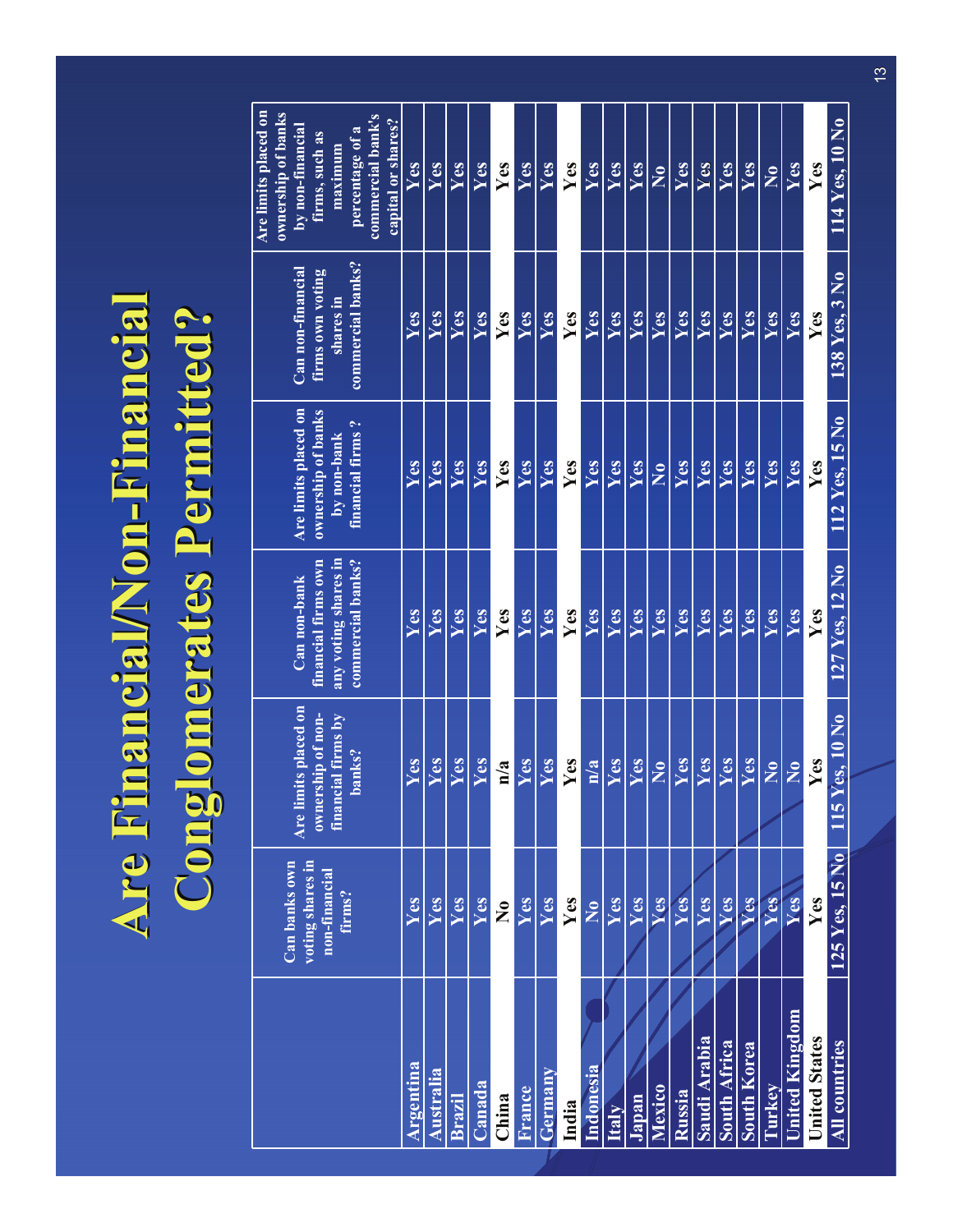## **What Is a Bank? What Is a Bank?Scope of Activity Restrictions Scope of Activity Restrictions**

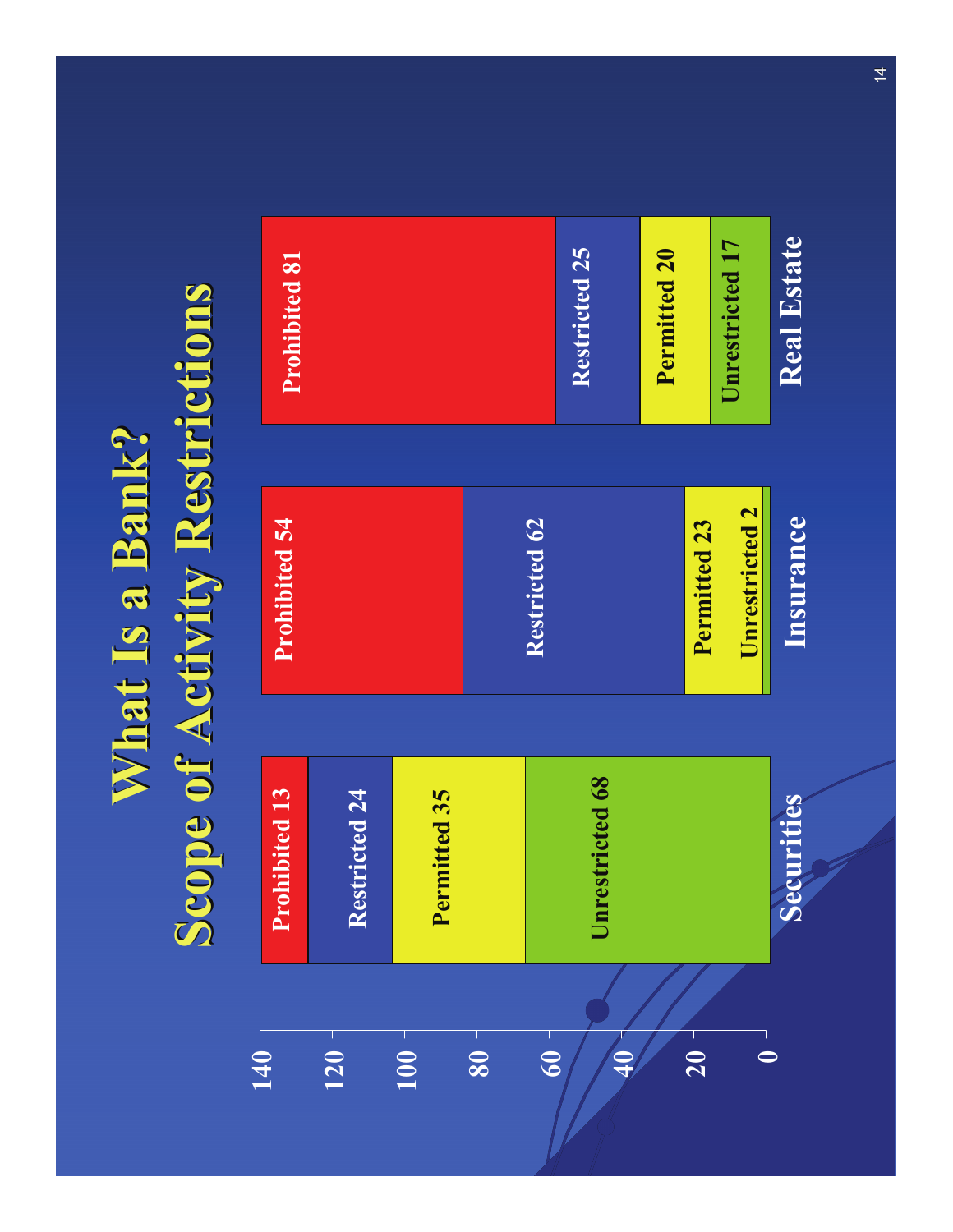## **What Activities Are Allowed for Banks? What Activities Are Allowed for Banks?**

|                                 |                      | What kinds of securities activities can banks<br>engage in? |                      | <b>What kinds of insurance</b><br>activities can banks engage in? |                                | What kinds of real estate activities can banks<br>engage in (other than real estate in<br>which banking operations are<br>conducted or resulting from<br>foreclosure on loans)? |                        |                                                         |  |
|---------------------------------|----------------------|-------------------------------------------------------------|----------------------|-------------------------------------------------------------------|--------------------------------|---------------------------------------------------------------------------------------------------------------------------------------------------------------------------------|------------------------|---------------------------------------------------------|--|
|                                 | <b>Underwriting?</b> | <b>Dealing and</b><br>brokering?                            | <b>Mutual Funds?</b> | Underwriting?                                                     | Selling?                       | <b>Investment?</b>                                                                                                                                                              |                        | <b>Development?</b> Management?                         |  |
| <b>Argentina</b>                | Yes                  | Yes                                                         | N <sub>0</sub>       | N <sub>o</sub>                                                    | Yes                            | No                                                                                                                                                                              | N <sub>0</sub>         | N <sub>o</sub>                                          |  |
| <b>Australia</b>                | Yes                  | Yes                                                         | N <sub>o</sub>       | N <sub>o</sub>                                                    | Yes                            | Yes                                                                                                                                                                             | N <sub>o</sub>         | N <sub>o</sub>                                          |  |
| <b>Brazil</b>                   | Yes                  | Yes                                                         | Yes                  | Yes                                                               | Yes                            | Yes                                                                                                                                                                             | N <sub>0</sub>         | N <sub>o</sub>                                          |  |
| Canada                          | Yes                  | Yes                                                         | Yes                  | Yes                                                               | Yes                            | Yes                                                                                                                                                                             | Yes                    | Yes                                                     |  |
| China                           | No                   | No                                                          | No                   | No                                                                | Yes                            | No                                                                                                                                                                              | $\mathbf{N}\mathbf{0}$ | $\mathbf{N}\mathbf{0}$                                  |  |
| France                          | Yes                  | Yes                                                         | N <sub>0</sub>       | N <sub>o</sub>                                                    | Yes                            | Yes                                                                                                                                                                             | N <sub>0</sub>         | Yes                                                     |  |
| Germany                         | Yes                  | Yes                                                         | No                   | $\overline{\text{No}}$                                            | Yes                            | Yes                                                                                                                                                                             | Yes                    | Yes                                                     |  |
| India                           | Yes                  | Yes                                                         | Yes                  | Yes                                                               | Yes                            | N <sub>0</sub>                                                                                                                                                                  | No                     | No                                                      |  |
| <b>Indonesia</b>                | N <sub>o</sub>       | N <sub>0</sub>                                              | N <sub>0</sub>       | N <sub>o</sub>                                                    | N <sub>0</sub>                 | N <sub>0</sub>                                                                                                                                                                  | N <sub>0</sub>         | N <sub>o</sub>                                          |  |
| <b>Italy</b>                    | Yes                  | Yes                                                         | Yes                  | No.                                                               | Yes                            | No                                                                                                                                                                              | No                     | N <sub>o</sub>                                          |  |
| Japan                           | Yes                  | Yes                                                         | Yes                  | Yes                                                               | Yes                            | N <sub>0</sub>                                                                                                                                                                  | N <sub>0</sub>         | N <sub>o</sub>                                          |  |
| <b>Mexico</b>                   | Yes                  | Yes                                                         | Yes                  | N <sub>0</sub>                                                    | Yes                            | Yes                                                                                                                                                                             | Yes                    | Yes                                                     |  |
| <b>Russia</b>                   | Yes                  | Yes                                                         | N <sub>0</sub>       | N <sub>0</sub>                                                    | N <sub>0</sub>                 | Yes                                                                                                                                                                             | N <sub>0</sub>         | Yes                                                     |  |
| Saudi Arabia                    | Yes                  | Yes                                                         | Yes                  | $\overline{\text{No}}$                                            | Yes                            | No                                                                                                                                                                              | N <sub>o</sub>         | $\overline{\text{No}}$                                  |  |
| <b>South Africa</b>             | Yes                  | Yes                                                         | N <sub>0</sub>       | N <sub>o</sub>                                                    | Yes                            | Yes                                                                                                                                                                             | N <sub>0</sub>         | N <sub>o</sub>                                          |  |
| <b>South Korea</b>              | Yes                  | N <sub>0</sub>                                              | No                   | N <sub>0</sub>                                                    | Yes                            | Yes                                                                                                                                                                             | N <sub>0</sub>         | N <sub>o</sub>                                          |  |
| <b>Turkey</b>                   | Yes                  | Yes                                                         | Yes                  | Yes                                                               | Yes                            | Yes                                                                                                                                                                             | Yes                    | Yes                                                     |  |
| <b>United</b><br><b>Kingdom</b> | Yes                  | Yes                                                         | Yes                  | Yes                                                               | Yes                            | Yes                                                                                                                                                                             | Yes                    | Yes                                                     |  |
| <b>United States</b>            | Yes                  | Yes                                                         | Yes                  | Yes                                                               | Yes                            | N <sub>0</sub>                                                                                                                                                                  | N <sub>0</sub>         | N <sub>0</sub>                                          |  |
| <b>All countries</b>            | 96 Yes, 22 No        | 94 Yes, 23 No                                               | 69 Yes, 46 No        | 21 Yes, 96 No                                                     | <b>73 Yes,</b><br><b>44 No</b> | 52 Yes, 66 No                                                                                                                                                                   | <b>30 Yes, 88 No</b>   | $38 \overline{\mathrm{Yes}}, 79 \overline{\mathrm{No}}$ |  |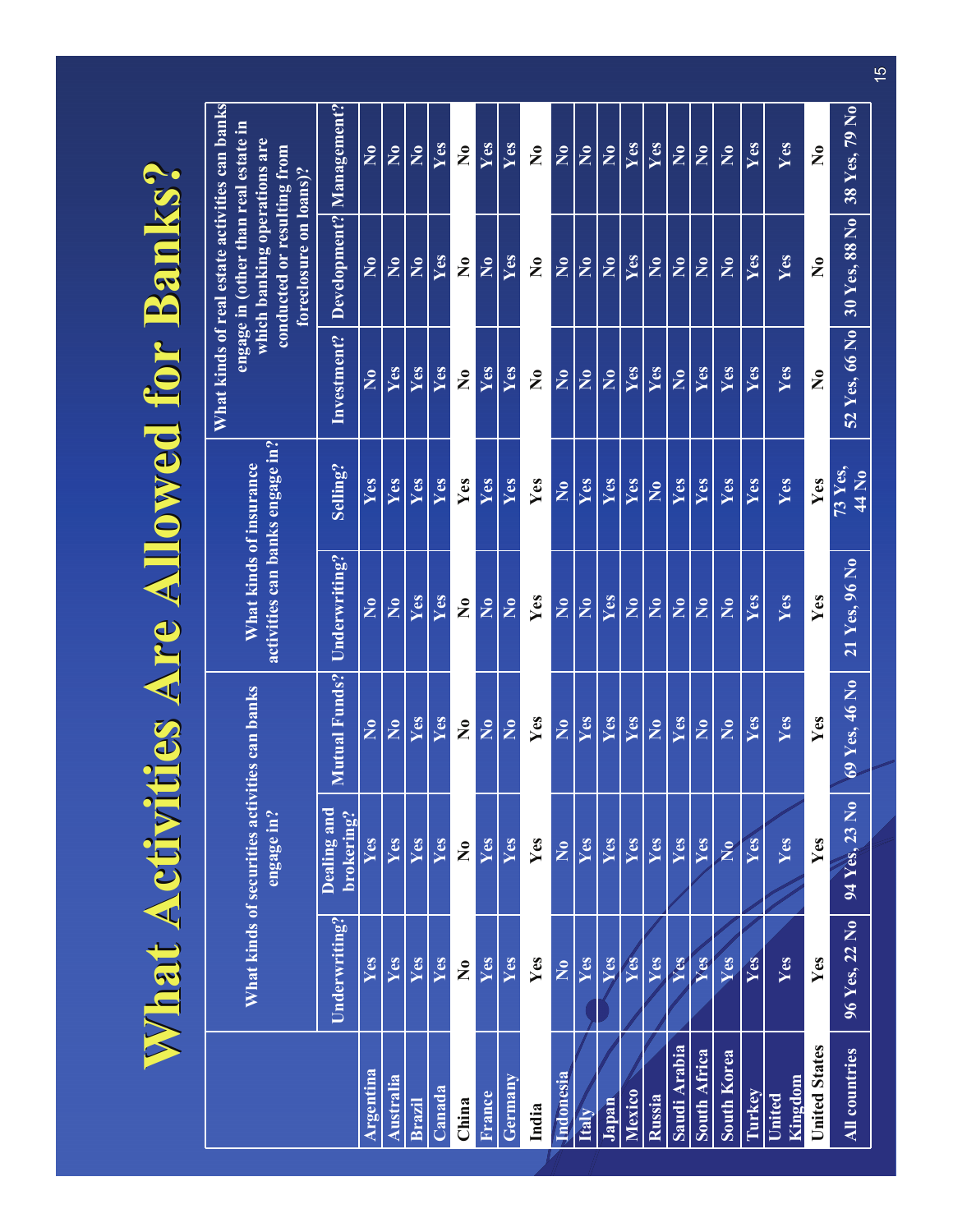### **G-20: Government Ownership of Banks 20: Government Ownership of Banks**

#### **Percent**

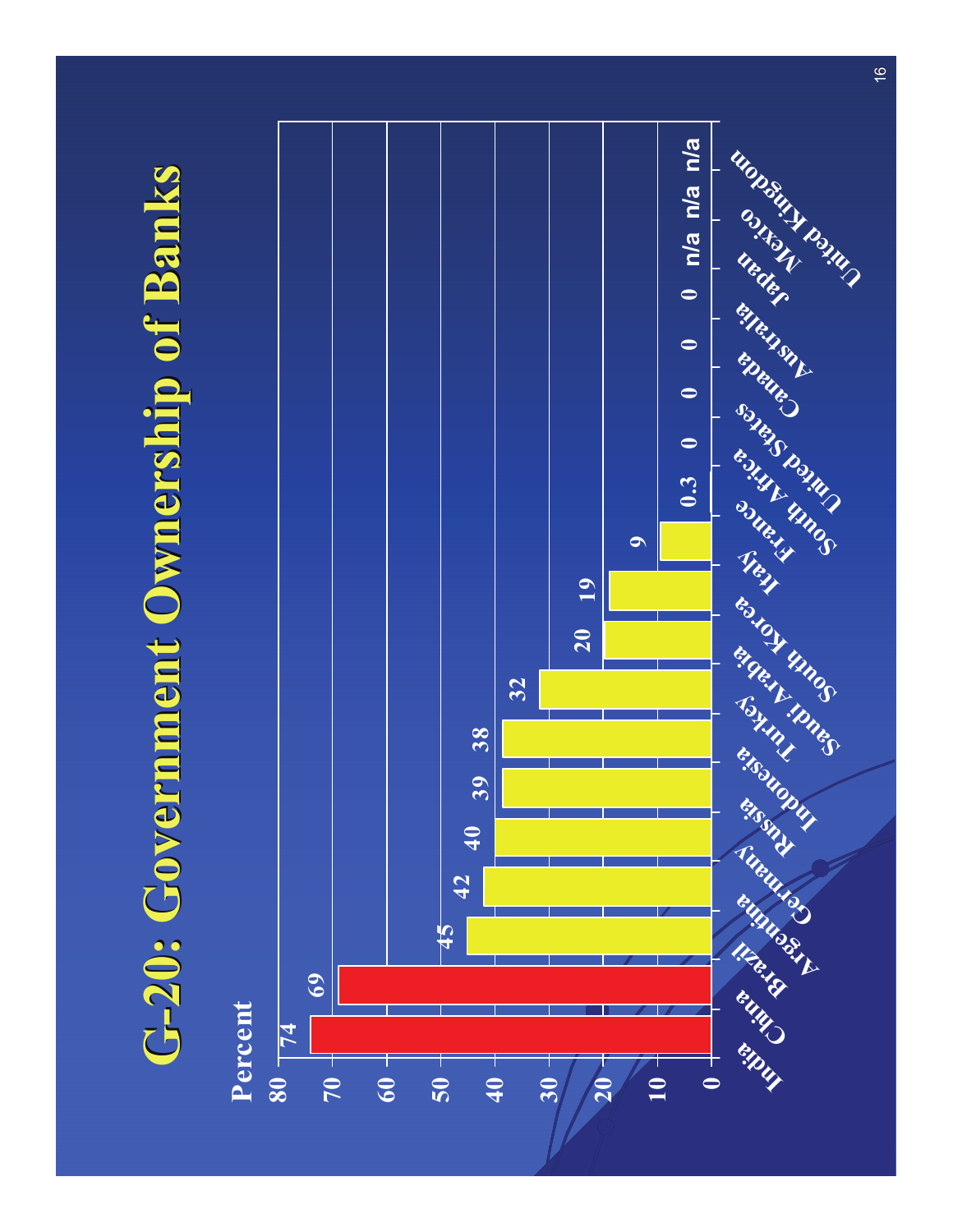# **Government-Owned Banks' Share of Total Bank Assets Bank Assets**



## **74 Percent 69 Percent**

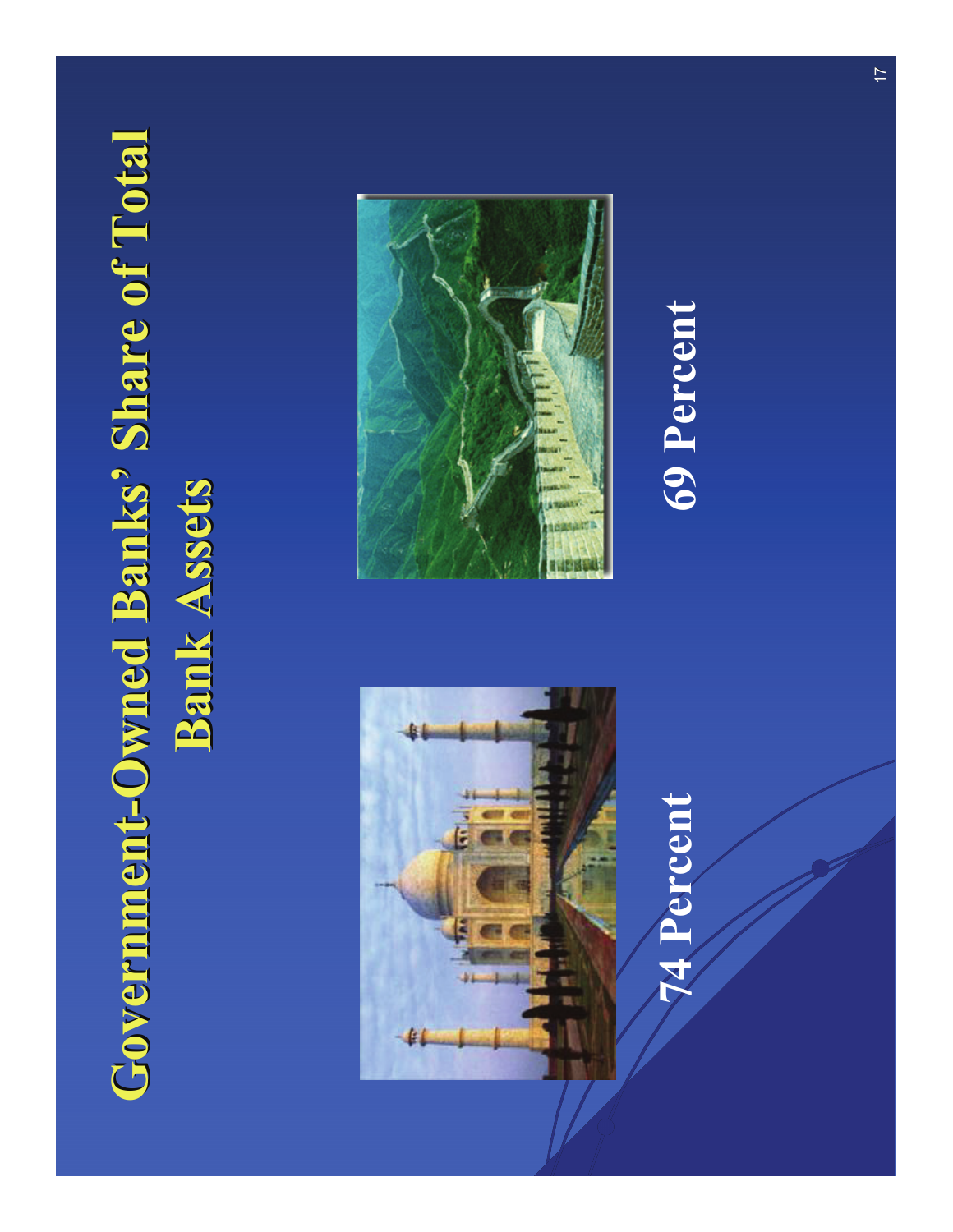## **G-20: Percentage of Banking System 20: Percentage of Banking System's Assets Funded with Deposits Assets Funded with Deposits**

**Percent**

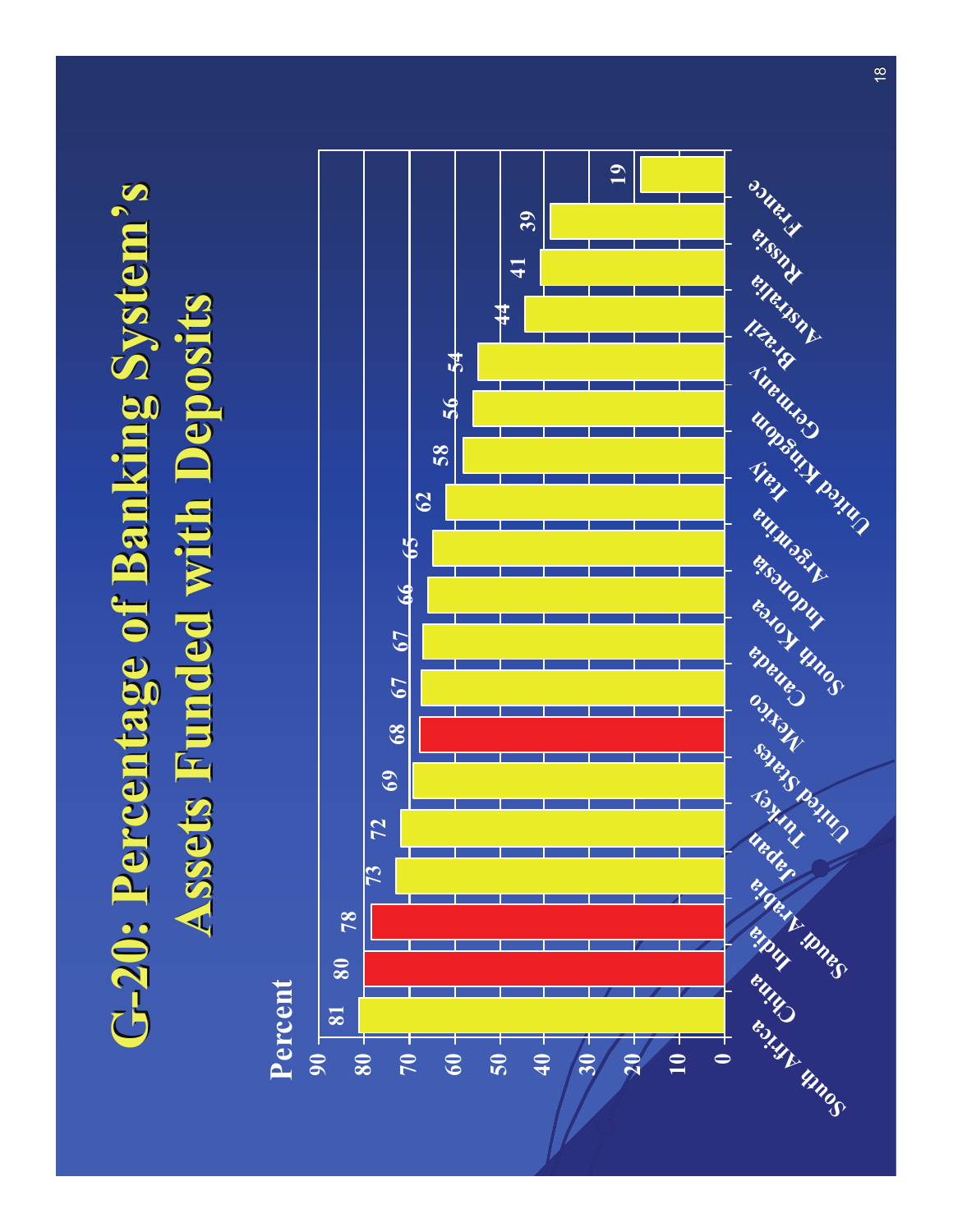### **Percent of the Commercial Banking System's Assets Funded with Insured Deposits Funded with Insured Deposits**

#### **61 countries with no assets funded with insured deposits**

Angola, Anguilla, Antigua and Barbuda, Australia, Belize, Benin, Bhutan, Bolivia, Botswana, British Virgin Islands, Burkina Faso, Burundi, Cameroon, Cayman Islands, Central African Republic, Chad, China, Congo, Cook Islands, Costa Rica, Cote d'Ivoire, Dominica, Dominican Republic, Equatorial Guinea, Ethiopia, Fiji, Gabon, Ghana, Grenada, Guernsey, Guinea Bissau, Guyana, Jersey, Kosovo, Kuwait, Kyrgyz Republic, Lesotho, Macau, China, Malawi, Maldives, Mali, Mauritius, Montserrat, Mozambique, New Zealand, Niger, Pakistan, Panama, Papua New Guinea, Senegal, Seychelles, South Africa, Sri Lanka, St. Kitts and Nevis, St. Lucia, St. Vincent and the Grenadines, Suriname, Syria, Thailand, Togo, Vanuatu. Note: No information for India.

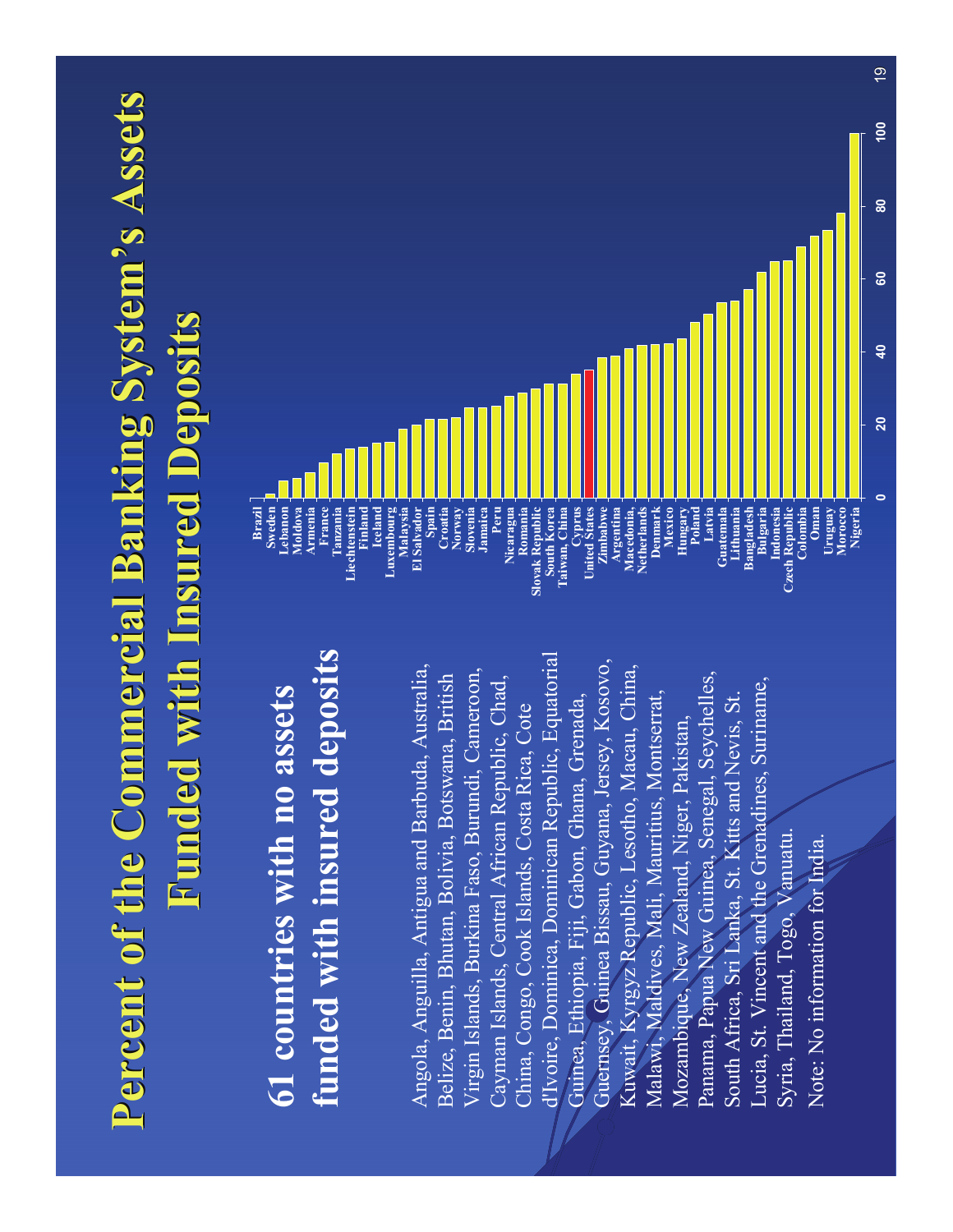#### **Key Issue Number Two Every country regulates banks, but what is a bank? Every country regulates banks, but what is a bank?**

#### **Observation Observation**

**Ownership and activity restrictions on banks limit competition between banks and nonbank financial service competition between banks and nonbank financial service**  firms and differences across countries affect the ability of **banks to compete internationally. This, government banks to compete internationally. This, government ownership of banks, and generous deposit insurance have been shown to produce negative outcomes. been shown to produce negative outcomes.** 

**Regulatory Challenge Regulatory Challenge Decide on what a bank should be based on competitive factors but also taking into account prudential matters. factors but also taking into account prudential matters.**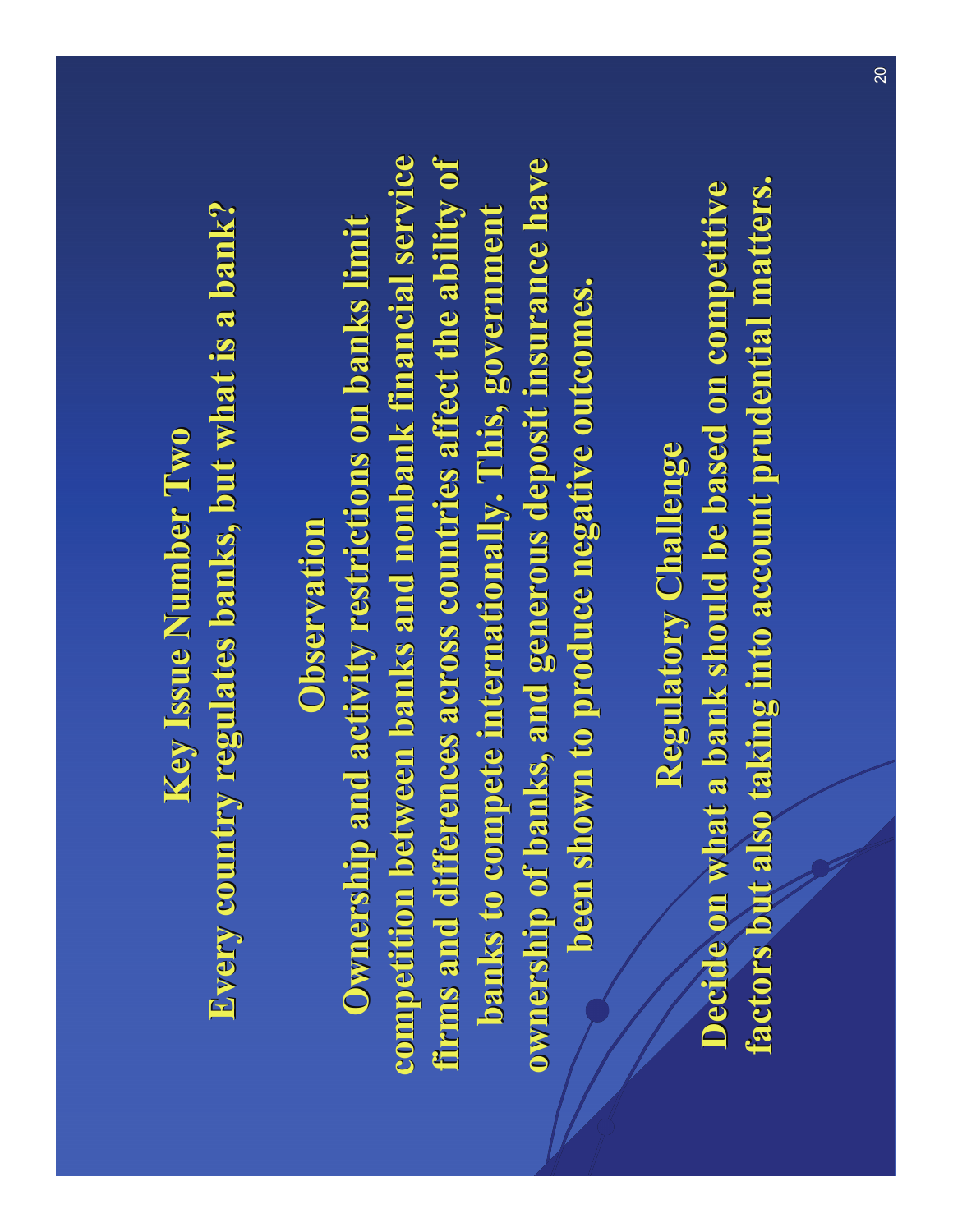## **How concentrated is the banking industry, and how complex are banks?**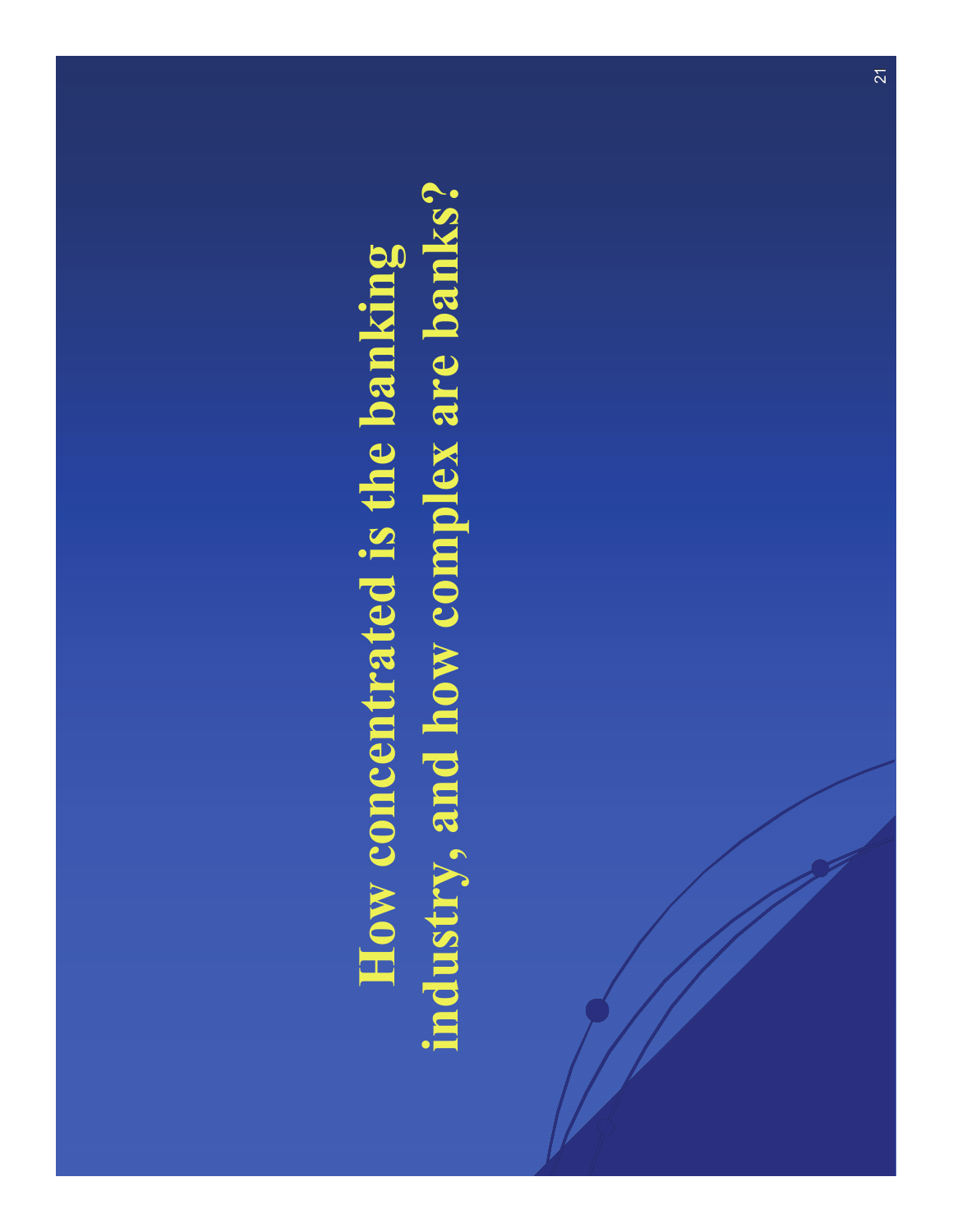# **G-20: Percent of Deposits and Assets Held 20: Percent of Deposits and Assets Held by Five Largest Banks by Five Largest Banks**

**Percent**



**Deposits Assets**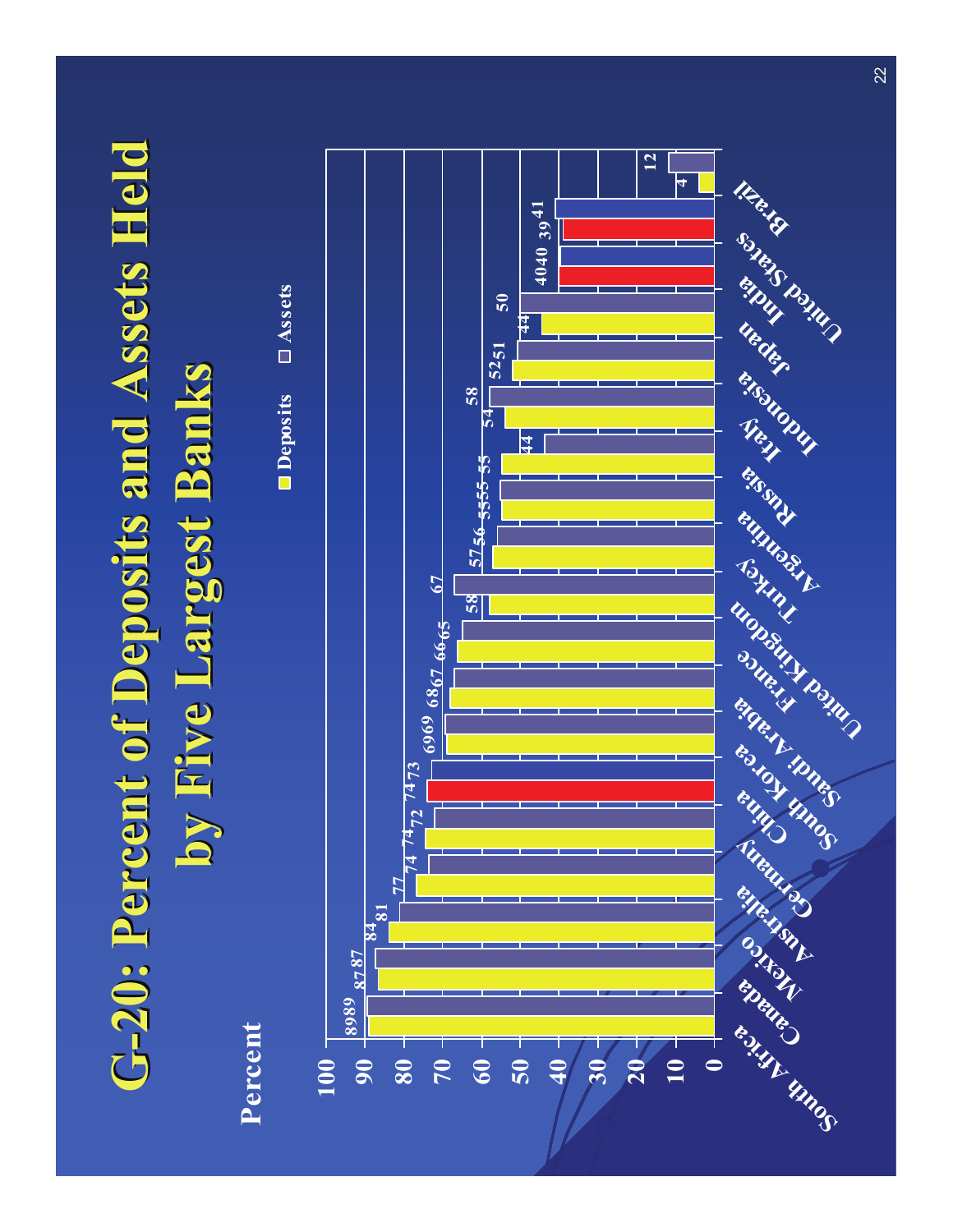## **Big Banks Increasingly Dominate Banking Industry: Asset Shares by Bank Size Industry: Asset Shares by Bank Size Is Competition Lessened or SMEs Underserved? Is Competition Lessened or SMEs Underserved?**

**2008 Q2 Number: 7,203 Banks Assets: \$11.4 Trillion**

**1984Number: 14,484 Banks Assets: \$2.5 Trillion**

**Less than \$100 Million8%\$100 Million to \$1 Billion 20%\$1 Billion to \$10 Billion 30%Greater than \$10 Billion 42%Greater than \$10 Billion80%\$1 Billion to \$10 Billion 10%\$100 Million to \$1 Billion 9%Less than \$100 Million1%(84 banks or 1.2% of total number)**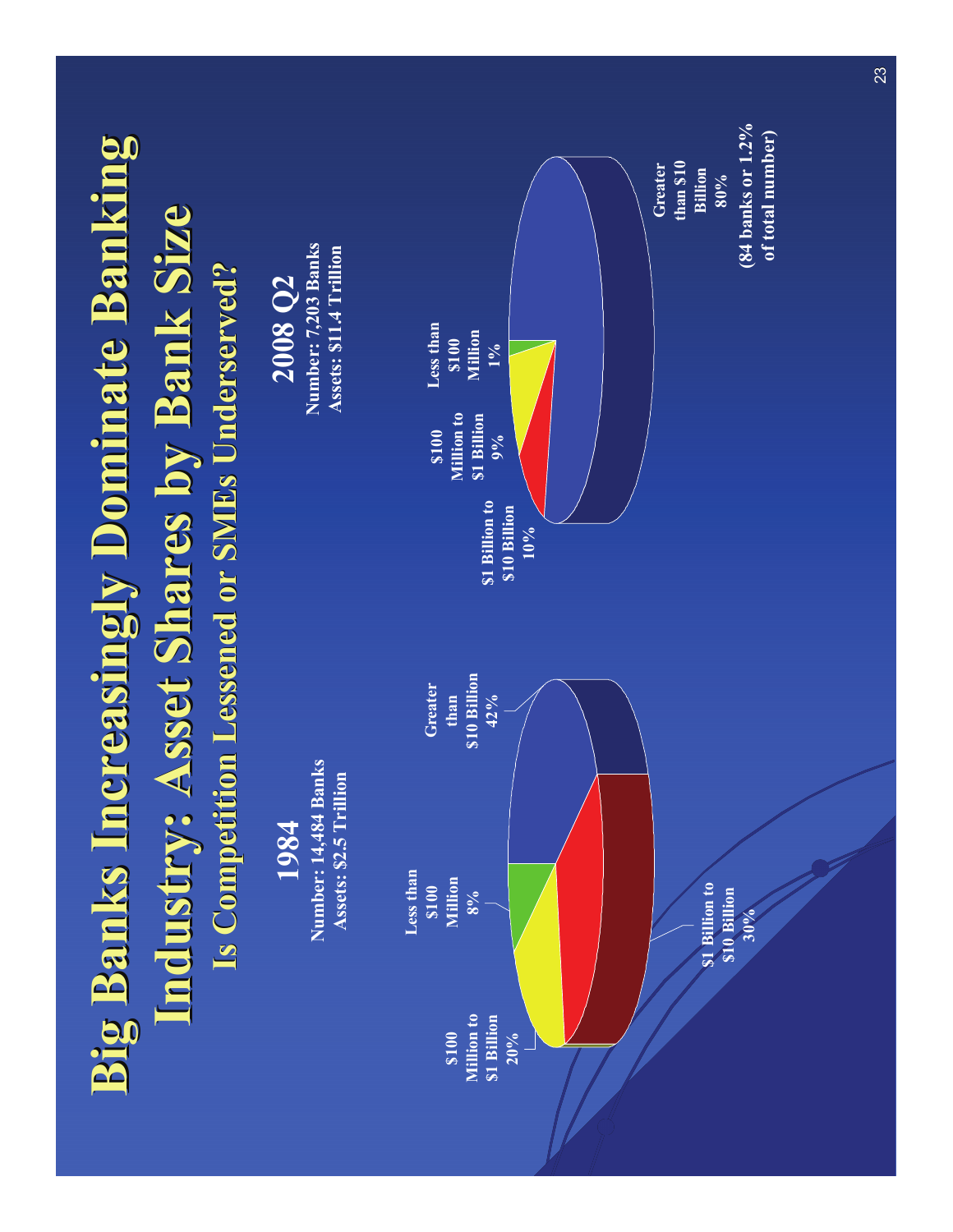#### **Organizational Complexity Is A Regulatory Challenge A Regulatory Challenge** *(Citigroup Hierarchical Organization) (Citigroup Hierarchical Organization)*

**Citigroup Inc.** *(The FHC) (The FHC) Assets: \$2,188 billion Assets: \$2,188 billion*

**Wholly Owned Subsidiaries: 2,247 Subsidiaries: 2,247 Majority owned: 34 Majority owned: 34**

**Citibank NA ( Las Vegas) Citibank NA ( Vegas) Assets: \$1,252 billion Assets: \$1,252 billion**

**Wholly Owned Subsidiaries: 115 Subsidiaries: 115Majority owned: 30 Majority owned: 30**

**Note: Citigroup has 200 million customer accounts and does business in more than 100 countries, with 44% of its employees in the U.S. and 56% of its income earned in the U.S.. Its credit commitments totaled \$1,631 billion in 2007.**

**Citibank Spain Citibank Spain Assets: \$3.9 billion Of which Citibank NA owned more than 50% and the rest of ownership than 50% and the rest of ownership is held by other subsidiaries of is held by other subsidiaries of Citigroup Citigroup**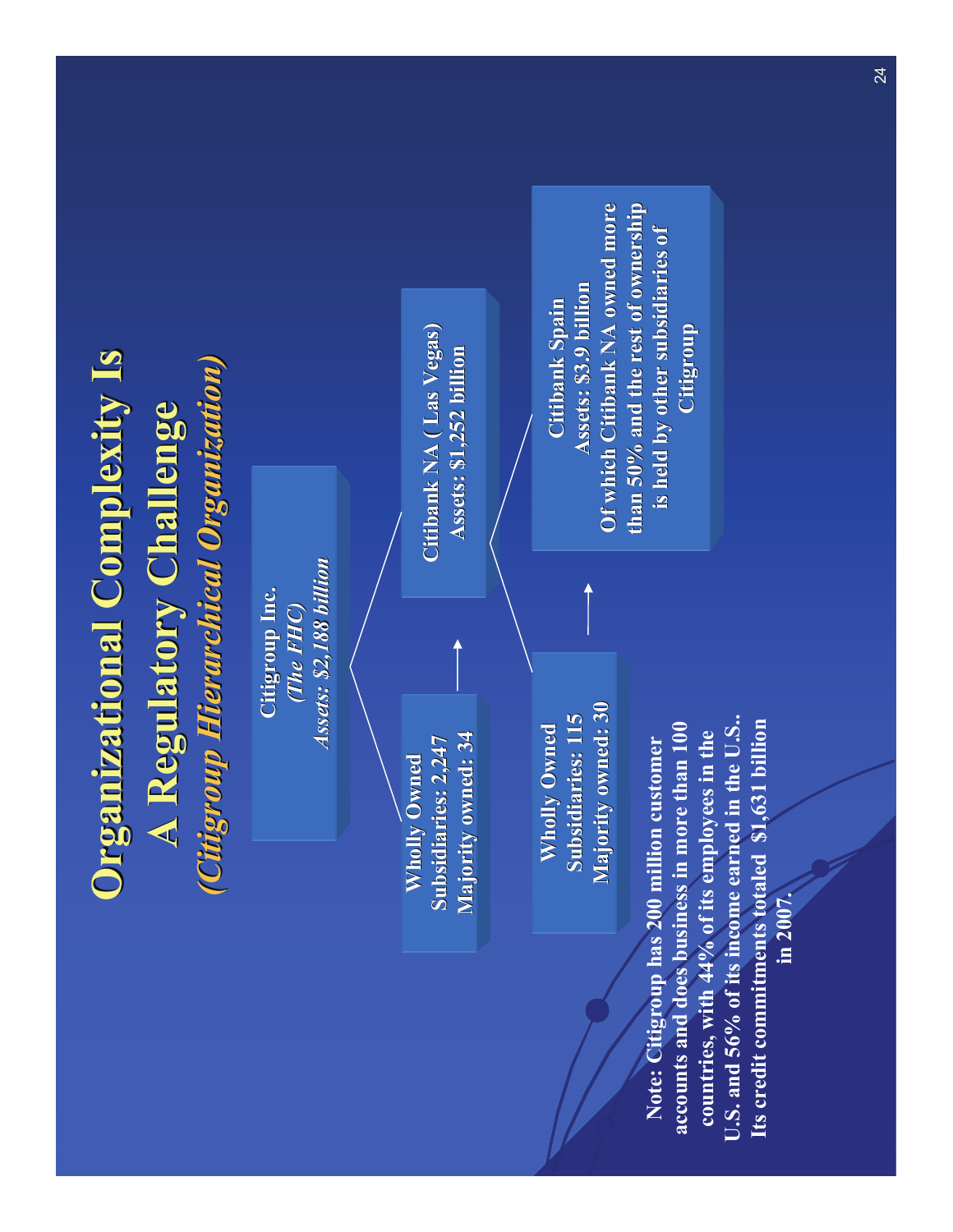#### **Product Complexity Is a Growing Challenge Citigroup Segments and Products Citigroup Segments and Products**

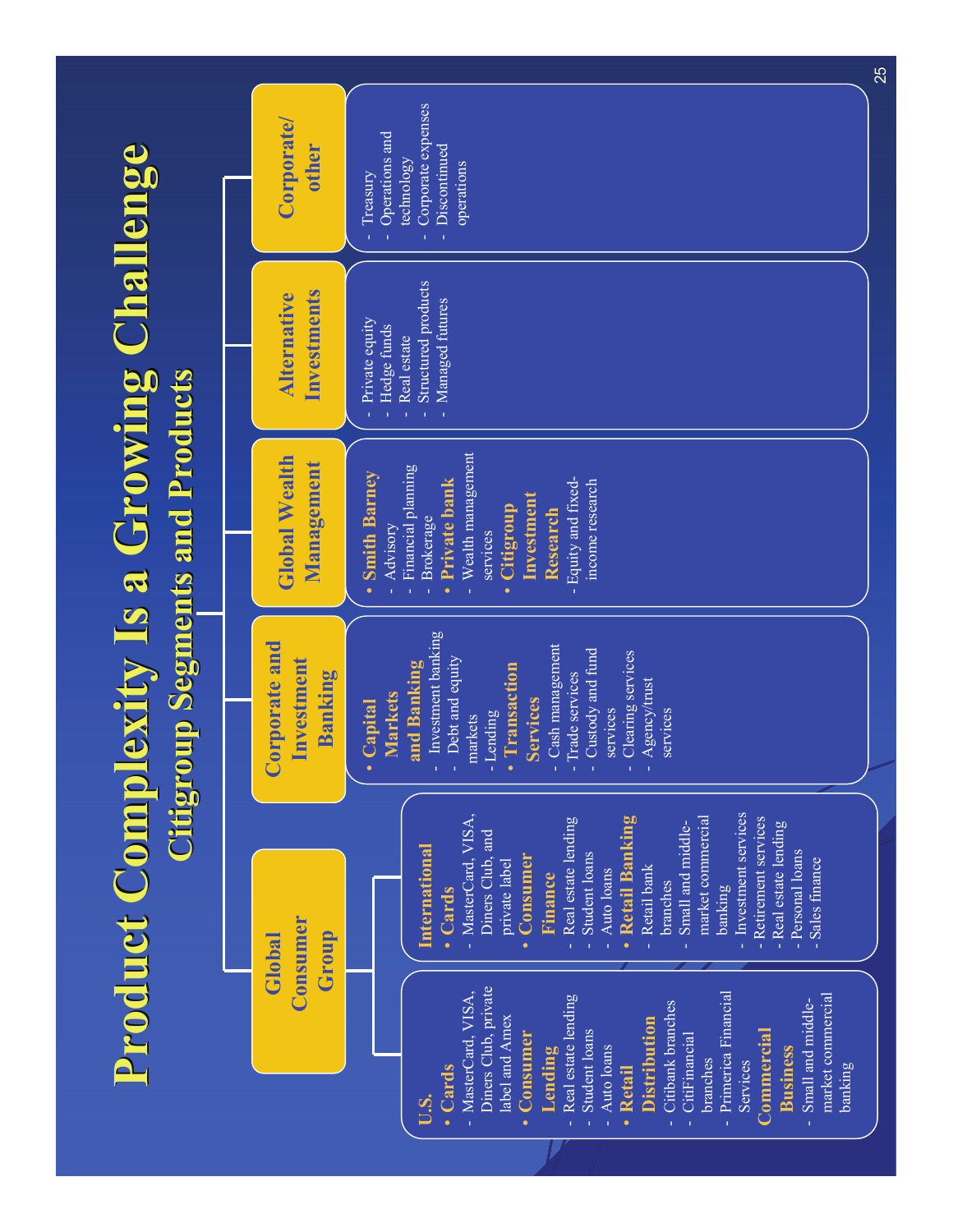## **What Organizational Form Is Best for Broader Range of Activities? Range of Activities?** *Permissible Activities: Pre Permissible Activities: Pre-GLBA*

**Bank Holding Company Company**

#### *National Bank National Bank*

- Bank-eligible securities only
- Very limited insurance activities

#### *Section 20 Subsidiary Section 20 Subsidiary*

- $\bullet$  All securities activities
- $\bullet$  Bank-ineligible securities limited to  $25%$  of total revenue

#### *Other Affiliate Affiliate*

 $\bullet$  Financial activities "closely related to banking" only

#### *Traditional Subsidiary Traditional Subsidiary*

•**Financial activities of** bank only

#### *Op-Sub*

- $\bullet$  Financial activities "incidental to banking"
- Municipal revenue bonds
- Potentially, securities and insurance activities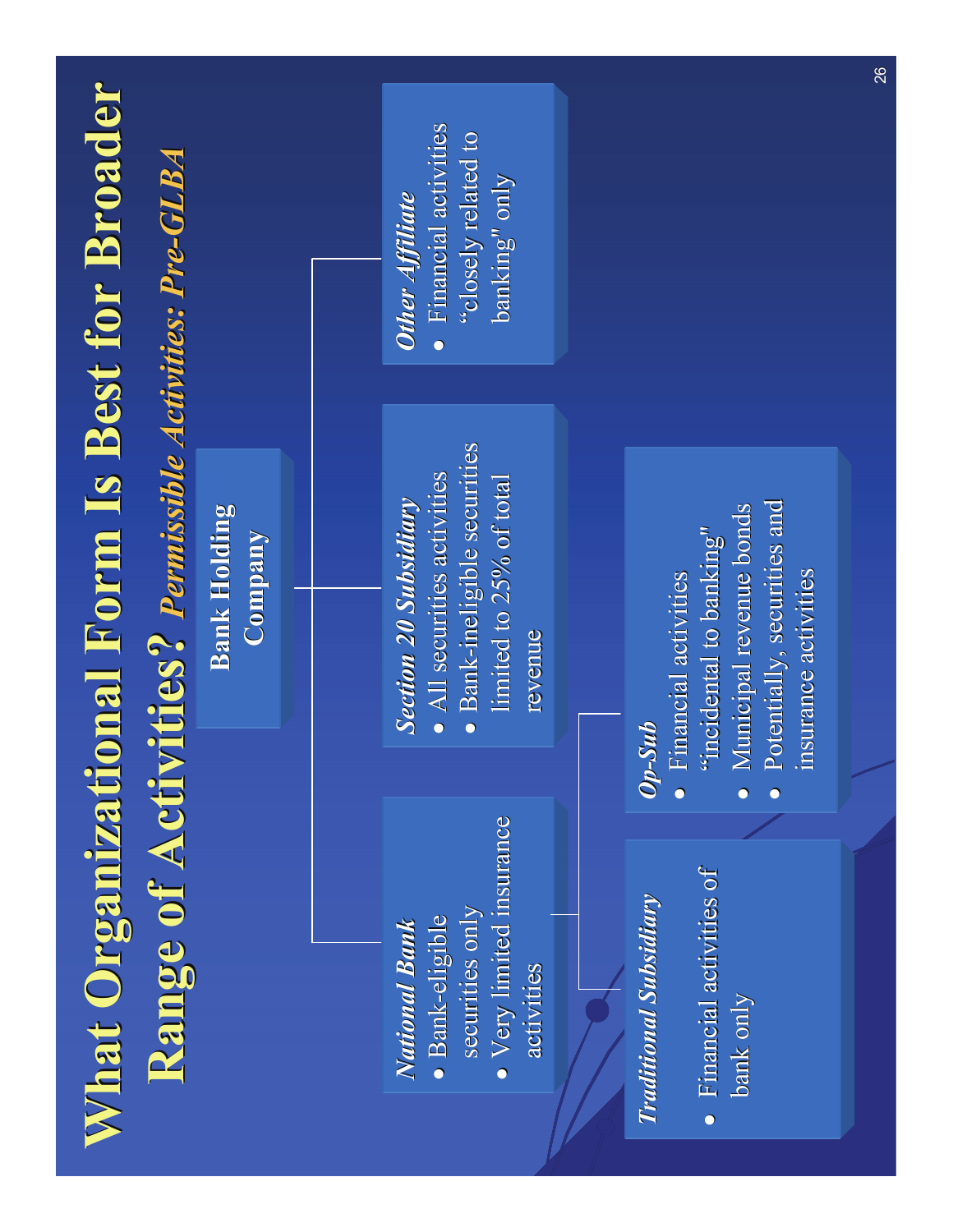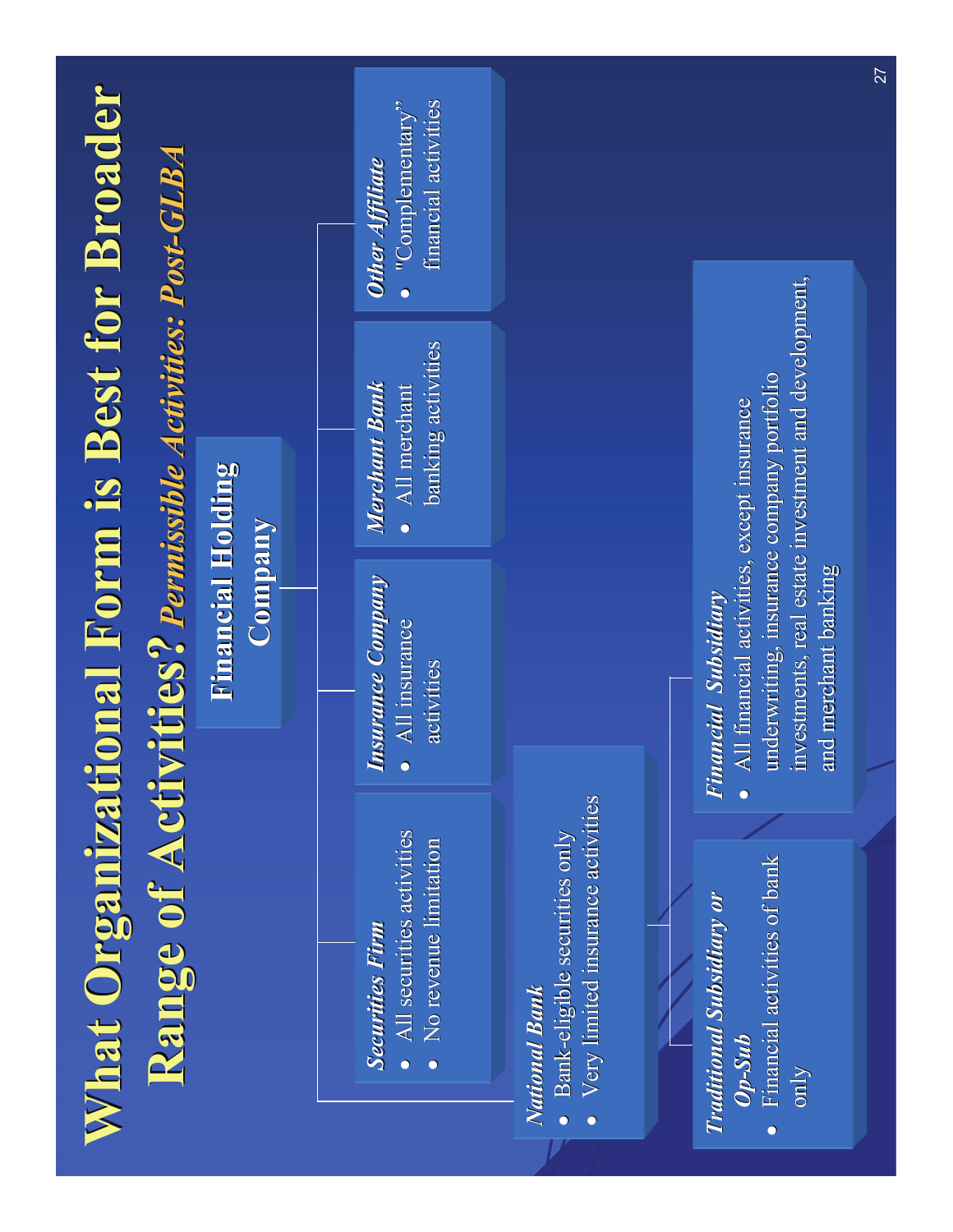#### **Some Regulatory Exceptions Pose Challenges** *U.S. Industrial Loan Companies U.S. Industrial Loan Companies*

- Mixing of banking and commerce are prohibited, but statechartered Industrial Loan Companies (ILCs) may be owned and operated by firms engaged in commercial activities.
- Parent companies that operate ILCs include Merrill Lynch, American Express, Morgan Stanley, BMW group, Goldman Sachs, General Electric, Toyota, Target Corporation and Volkswagen.
- $\bullet$  Total assets of 58 FDIC-insured ILCs totaled \$213 billion at the end of 2006.
- Wal-Mart and Home Depot tried to acquire an existing ILC.
- The FDIC placed a moratorium until January 2008 on commercial firms opening or acquiring insured ILCs.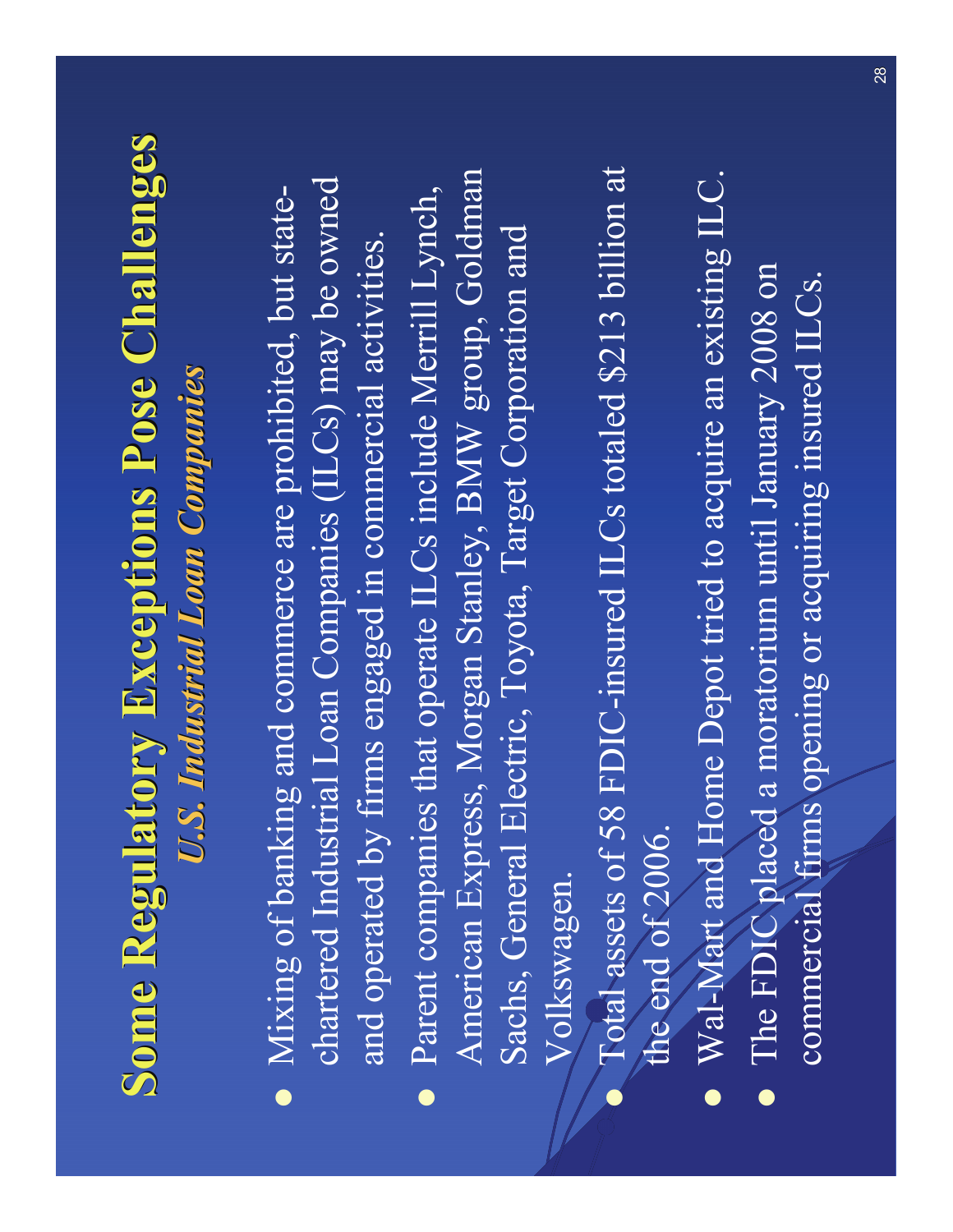#### **Key Issue Number Three Key Issue Number Three How concentrated is the banking industry, and how complex are banks? complex are banks?**

#### **Observation Observation**

**Competition in banking differs across countries and Competition in banking differs across countries and banks in countries like the United States are becoming banks in countries like the United States are becoming bigger and more complex in terms of organizational form bigger and more complex in terms of organizational form**  and mix of products. In some cases, exceptions allow **unique organization forms. unique organization forms.**

**Regulatory Challenge Regulatory Challenge Decide on an appropriate measure of concentration for** accessing competition for banks with different **organizational forms and different product mixes, taking into account contestability issues. into account contestability issues.**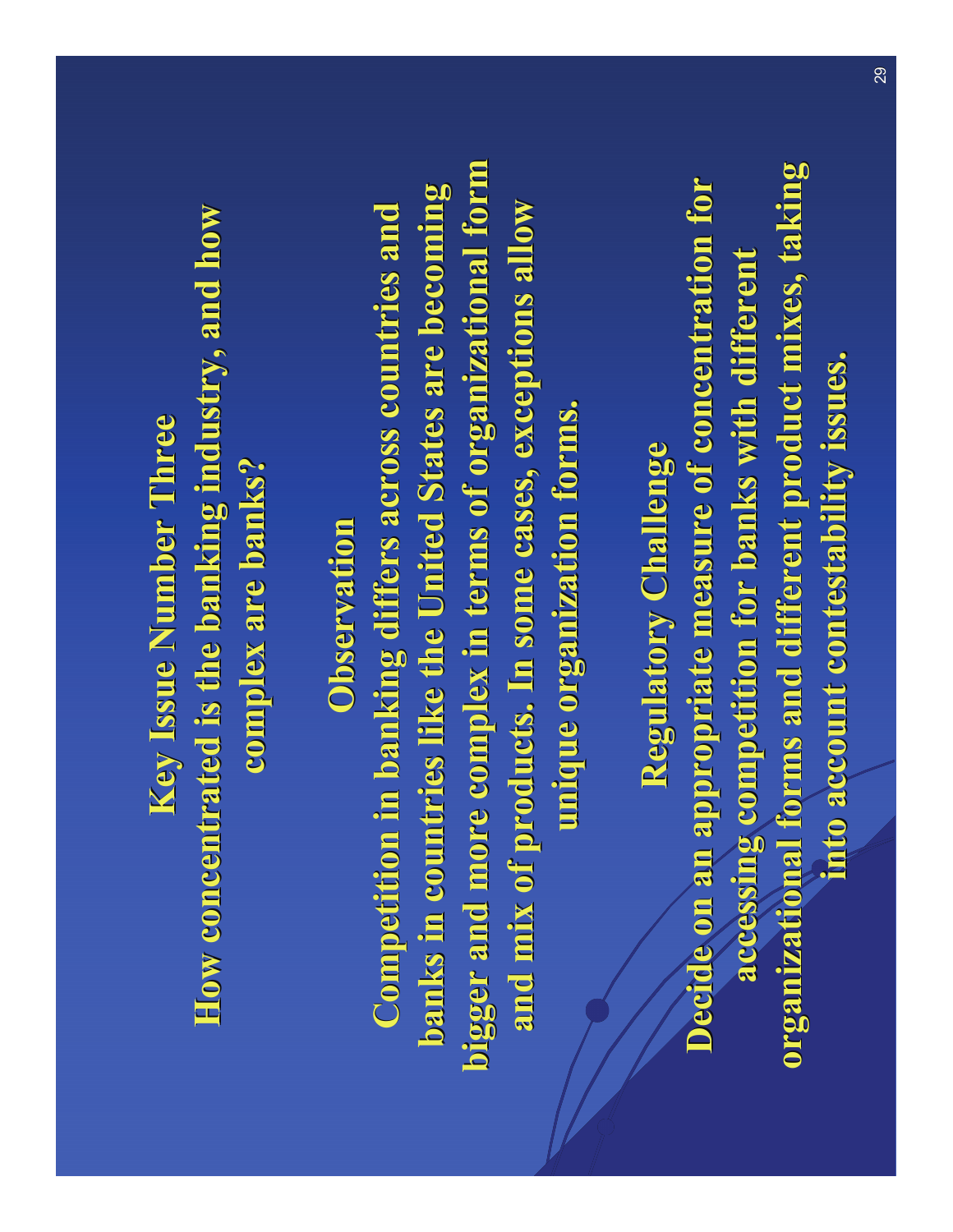## **How globalized are big banks, and what is a country's regulatory posture toward foreign entry?**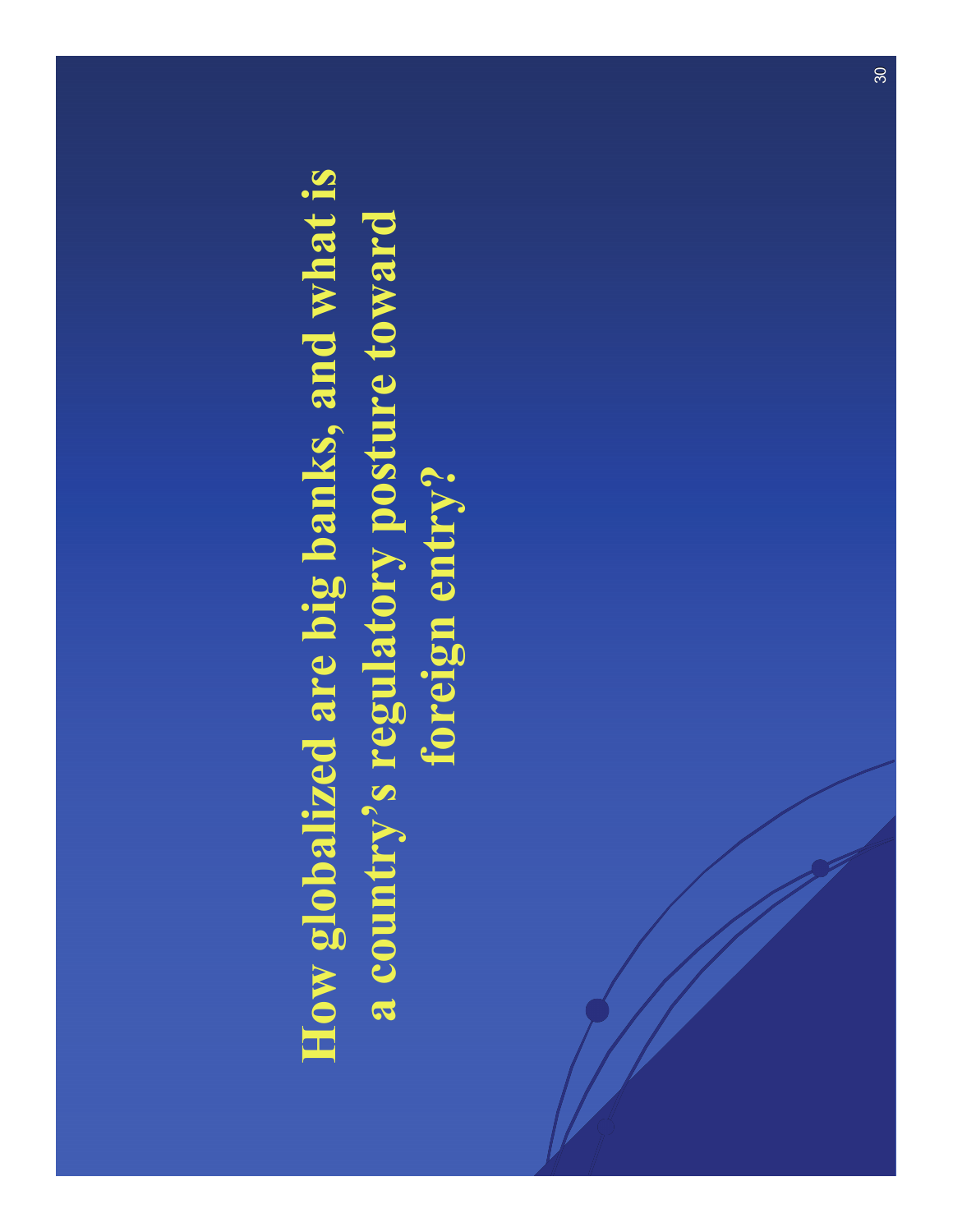### **G-20: Foreign Ownership of Banks 20: Foreign Ownership of Banks**

#### **Percent**

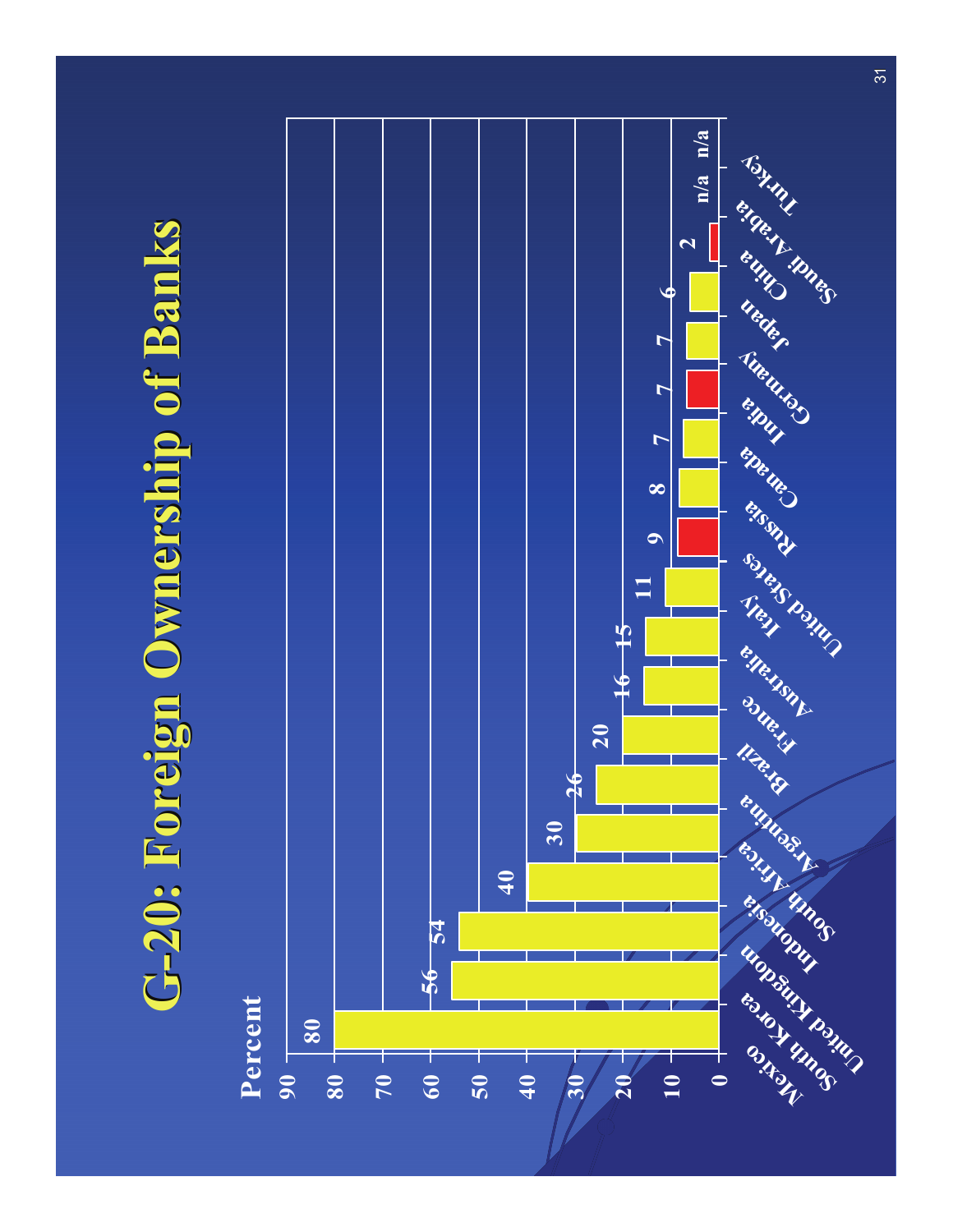### **Foreign-Owned Banks' Share of Total Bank Assets of Total Bank Assets**



#### **80 Percent**

### **11 Percent** 1 **80 Percent** 32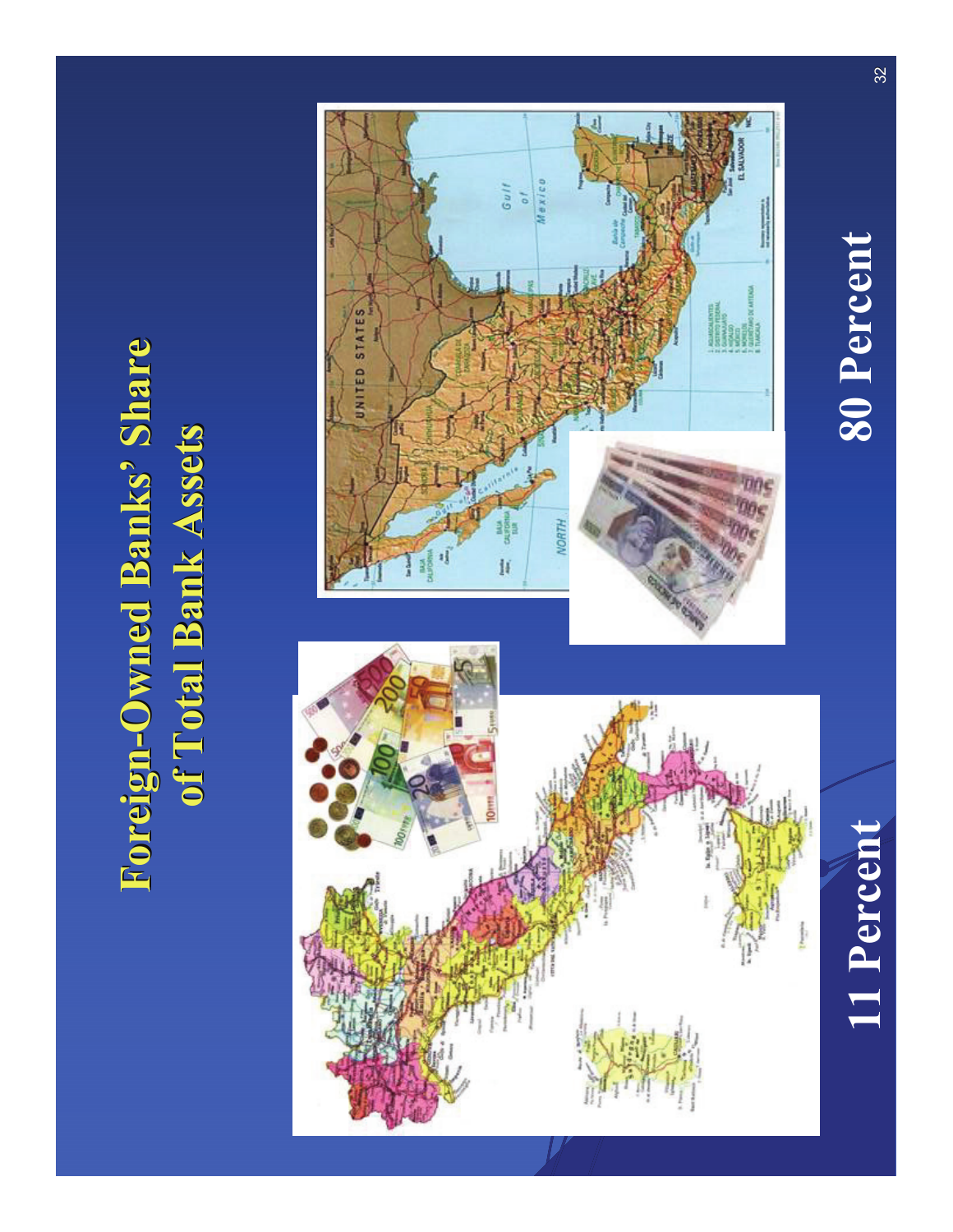# **G-20: Percent of Commercial Banking 20: Percent of Commercial Banking Assets and Liabilities that Are Foreign Currency-Denominated**

 **24 21**  $18^{17}$   $18^{17}$  $^{\circ}17$  17  $10^{11}$  9 9  **56 <sup>10</sup>** U. Kurkey anada Russia France da Lezico anima rabia Brail Luica Lorea Wald china chinany Japan India U.S. **Assets Liabilities Percentn/a n/a n/an/a n/a**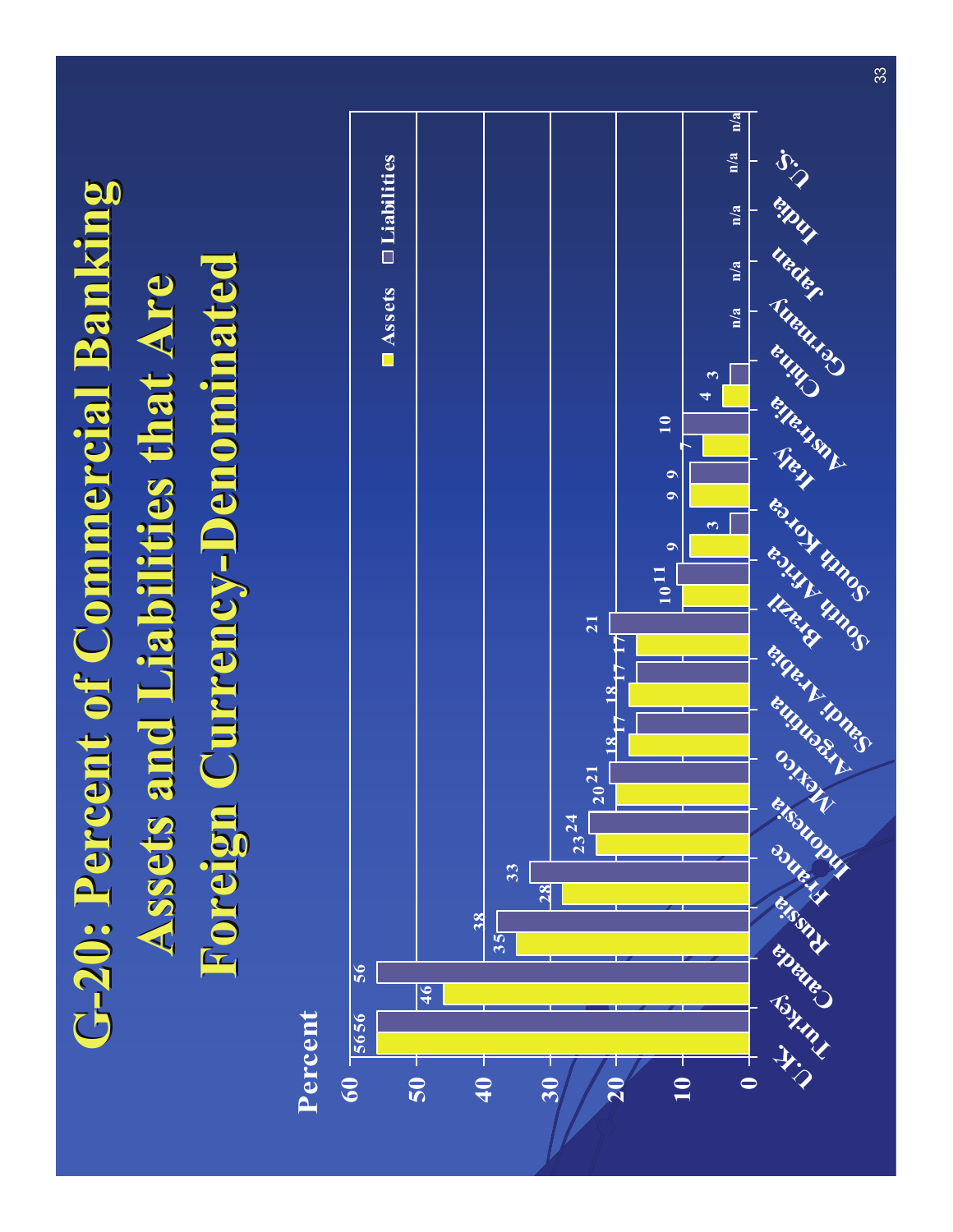## **Globalization of Big Banks Globalization of Big Banks**

|                                                                 | Nov. 14, 2008<br><b>Market</b><br><b>Capitalization</b><br>(US\$ Billions) | <b>Total</b><br><b>Assets</b><br>(US\$<br><b>Billions</b> ) | <b>Assets</b><br><b>Outside</b><br><b>Home</b><br><b>Country</b><br>(%) | <b>Income</b><br><b>Outside</b><br>Home<br><b>Country</b><br>(%) | <b>Staff</b><br><b>Outside</b><br><b>Home</b><br><b>Country</b><br>(%) |
|-----------------------------------------------------------------|----------------------------------------------------------------------------|-------------------------------------------------------------|-------------------------------------------------------------------------|------------------------------------------------------------------|------------------------------------------------------------------------|
| <b>Industrial and Commercial Bank of China,</b><br><b>China</b> | 191                                                                        | 1,190                                                       | $\overline{3}$                                                          | $\mathbf{3}$                                                     | 0.6                                                                    |
| <b>HSBC Holdings, United Kingdom</b>                            | 129                                                                        | 2,354                                                       | 55                                                                      | 70                                                               | 65                                                                     |
| <b>JPMorgan Chase, United States</b>                            | 129                                                                        | 1,562                                                       | 62                                                                      | 25                                                               | n/a                                                                    |
| <b>China Construction Bank Corporation, China</b>               | 126                                                                        | 904                                                         | $\overline{2}$                                                          | $\mathbf{1}$                                                     | n/a                                                                    |
| <b>Bank of China, China</b>                                     | 109                                                                        | 821                                                         | $\overline{\mathbf{4}}$                                                 | 3 <sup>1</sup>                                                   | 9 <sup>°</sup>                                                         |
| <b>Wells Fargo, United States</b>                               | 109                                                                        | 575                                                         | n/a                                                                     | n/a                                                              | n/a                                                                    |
| <b>Bank of America, United States</b>                           | 82                                                                         | 1,716                                                       | n/a                                                                     | n/a                                                              | n/a                                                                    |
| Mitsubishi UFJ Financial, Japan                                 | 67                                                                         | 1,933                                                       | 23                                                                      | 19                                                               | 27                                                                     |
| <b>Banco Santander, Spain</b>                                   | 66                                                                         | 1,331                                                       | 64                                                                      | 75                                                               | 77                                                                     |
| <b>Citigroup, United States.</b>                                | 52                                                                         | 2,188                                                       | 38                                                                      | 43                                                               | 54                                                                     |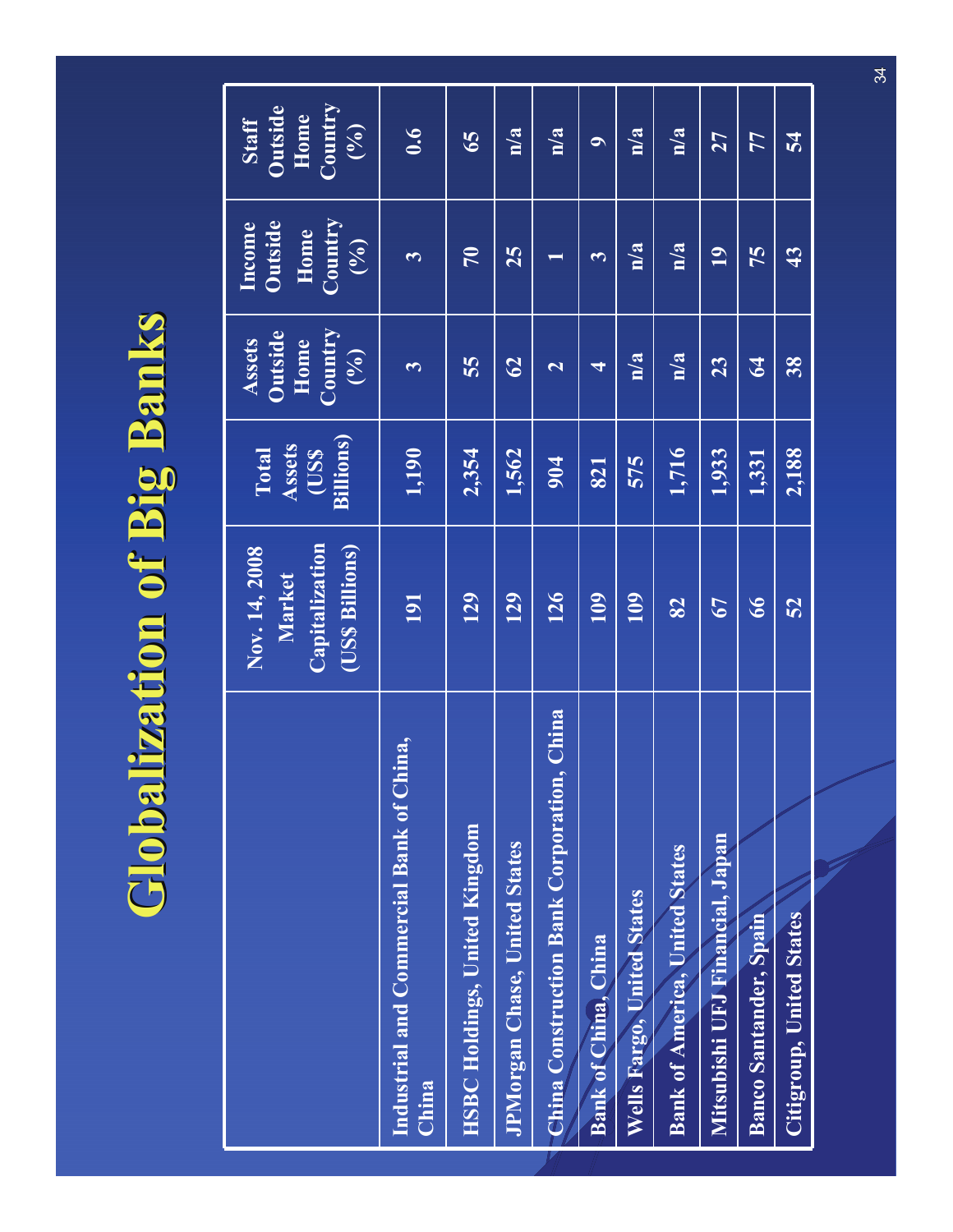### **World Bank Data and WTO Data**

- "WTO Commitments vs. Reported Practices on Foreign Bank Entry and Regulation: A Cross-Country Analysis," with Juan A. Marchetti, Daniel E. Nolle and Wanvimol Sawangngoenyuang, in Oxford Handbook of Banking, forthcoming in 2009.
- Same or similar aspects of bank entry and permissible activities from both WB and WTO data; 123 countries.
- Can we compare "WTO Commitments" and WB "Reported Practices" country-by-country across nine dimensions of banking system assets, restrictions on forms of bank entry, permissible banking activities.
- $\bullet$ Also possible to construct an index of openness and an index of discrimination: assign values to particular responses for each component, then weight each of the nine components.
	- Openness index values range from 0 (very open) to 100 (very closed).
	- Discrimination index values range from  $0$  (no discrimination) to 60 (maximal discrimination).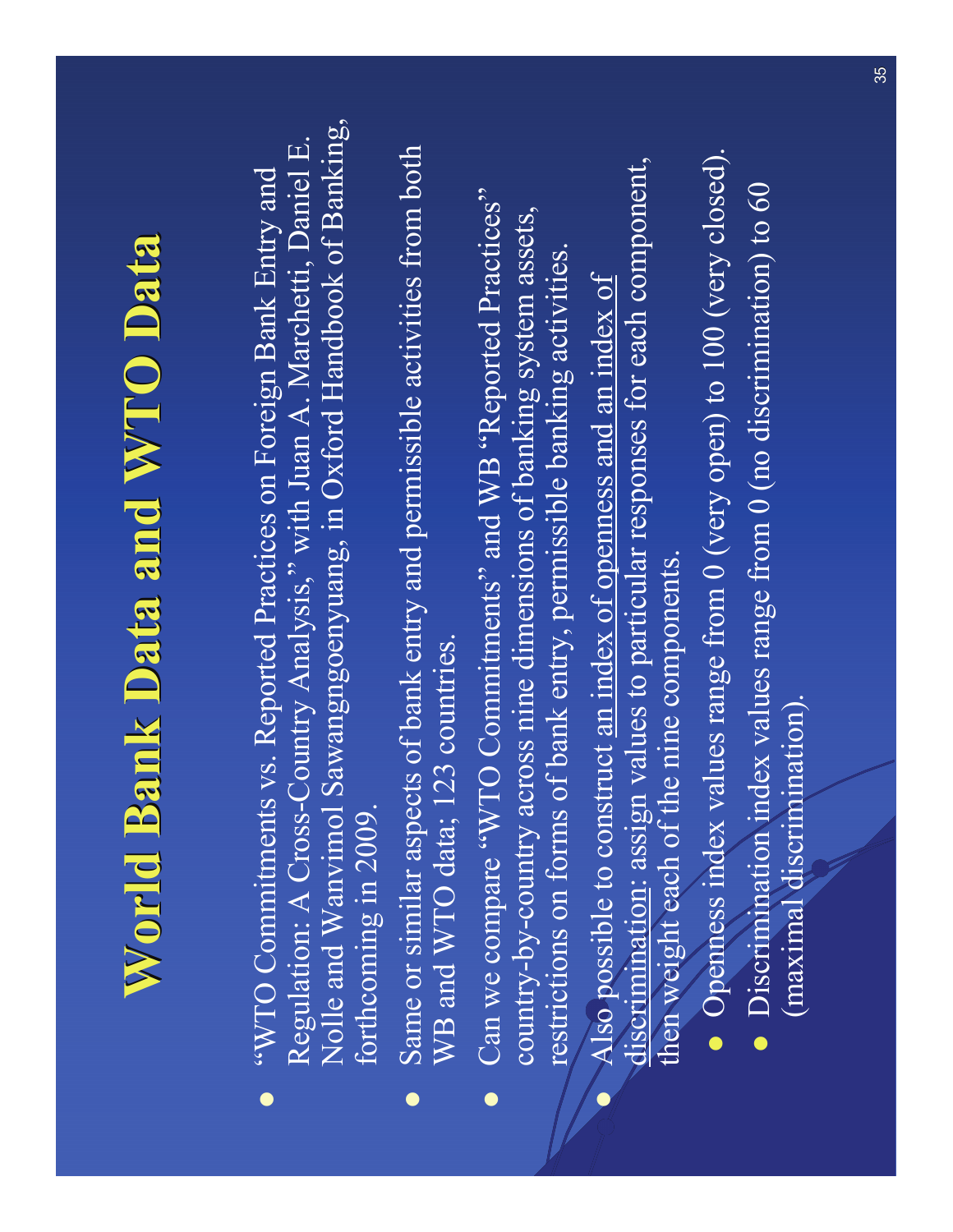## **G-20: Market Openness to Foreign Banks 20: Market Openness to Foreign Banks WTO Commitments Index Value WTO Commitments Index Value**

**594234 32 30 30 20 20 2015 1510 10 10 1050.010.020.0 30.040.050.060.070.0**India ico prail naba ratio states ntes mina crea papar rance ratio transportants rice ansia china **Index - lower values indicate more openness n/a n/a n/a**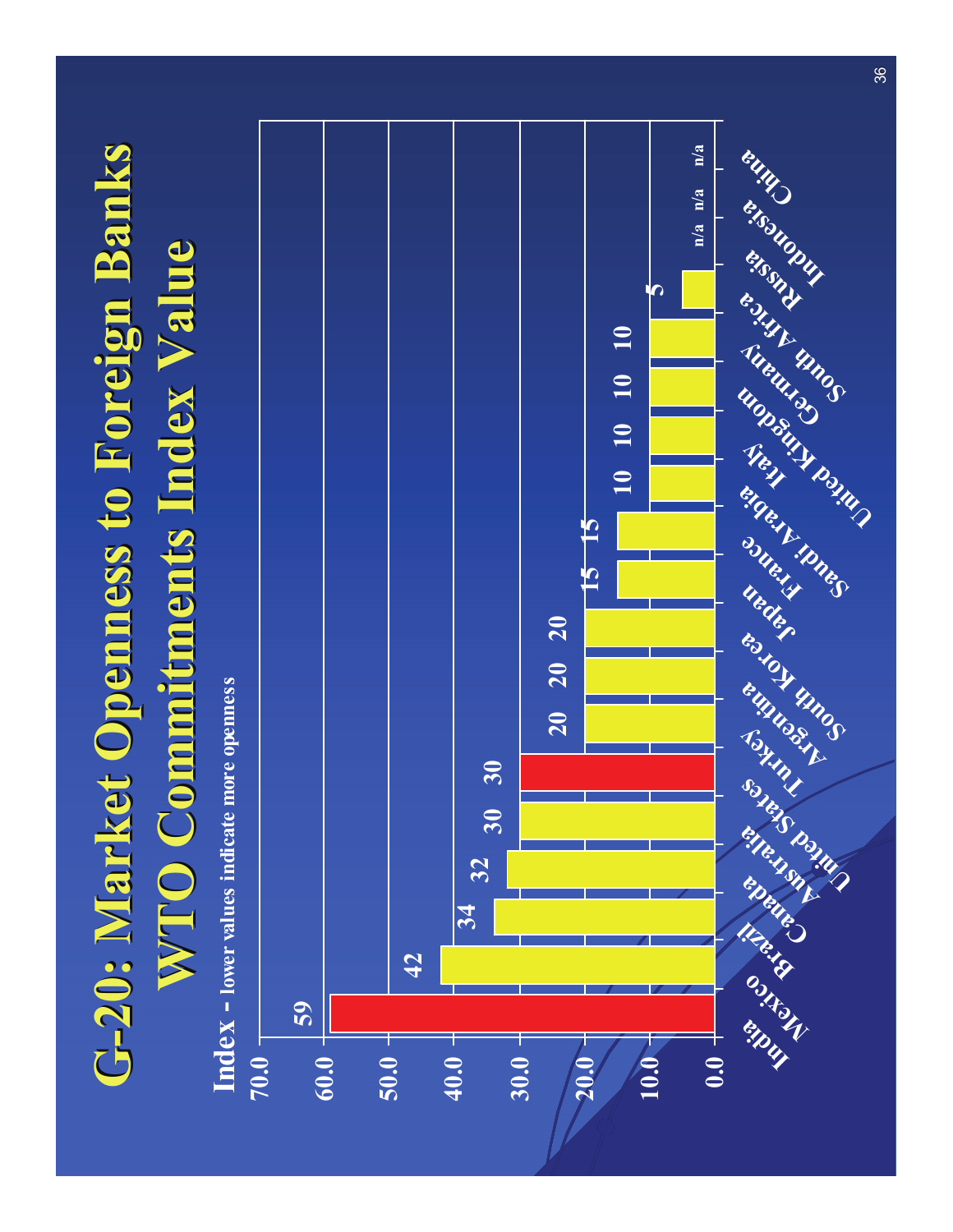## **G-20: Discrimination Against Foreign Banks 20: Discrimination Against Foreign Banks WTO Commitments Index Value WTO Commitments Index Value**

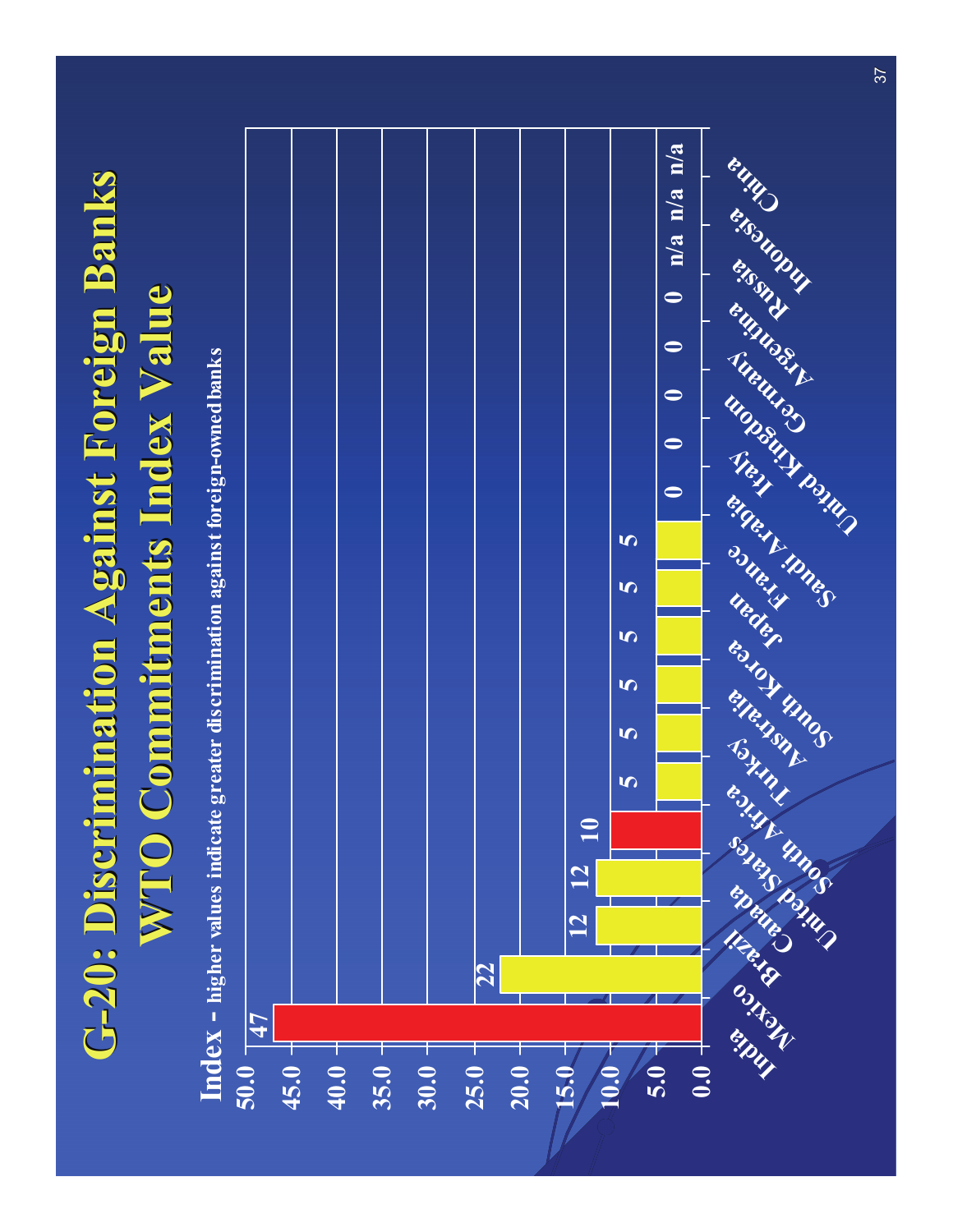### **What Do the World Bank and WTO Data Tell Us About Restrictions on Foreign Bank Entry? Us About Restrictions on Foreign Bank Entry?**

- Developing countries are more restrictive under WTO than developed countries.
	- Developing countries less open to foreign entry than developed countries.
- But they are *MORE* open in practice than their WTO commitments indicate.
- $\bullet$  AND developed countries are *LESS* open in practice than their WTO commitments indicate.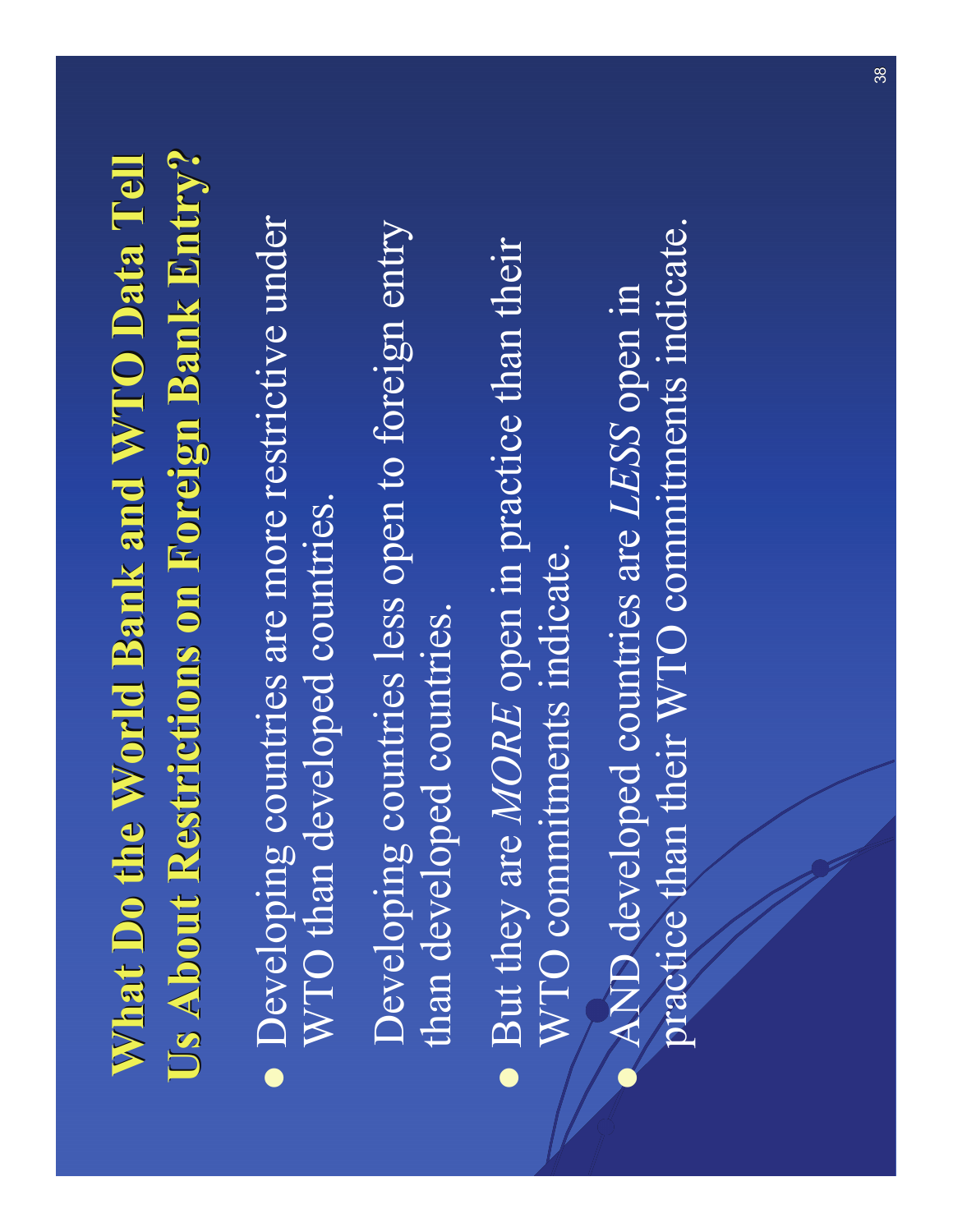### **World Bank Survey: Restrictions on Entry World Bank Survey: Restrictions on Entry**

**Domestic Domestic**

**Foreign Foreign** *Limitations on foreign entry/ownership Limitations on foreign entry/ownership % of entry applications denied (foreign & % of entry applications denied (foreign & domestic) domestic)*

*Summary indicator of rules to obtain a license Summary indicator of rules to obtain a license draft by draft by-laws, organizational chart, laws, organizational chart, financial projections, financial projections, financial background info financial background information on major owners, rmation on major owners, background of directors/managers, sources of capital etc.* 

|                       | <b>Limitations on Foreign Bank</b><br>Entry/Ownership | <b>Domestic Denials</b> | <b>Foreign Denials</b> |
|-----------------------|-------------------------------------------------------|-------------------------|------------------------|
| <b>Argentina</b>      | $\boldsymbol{0}$                                      | 50.0                    | $\boldsymbol{0}$       |
| <b>Australia</b>      | $\boldsymbol{0}$                                      | $\boldsymbol{0}$        | $\boldsymbol{0}$       |
| <b>Brazil</b>         | $\boldsymbol{0}$                                      | $\boldsymbol{0}$        | $\boldsymbol{0}$       |
| Canada                | $\boldsymbol{0}$                                      | $\bf{0}$                | $\mathbf{0}$           |
| China                 | $\boldsymbol{0}$                                      | n/a                     | n/a                    |
| <b>France</b>         | $\boldsymbol{0}$                                      | $\boldsymbol{0}$        | $\boldsymbol{0}$       |
| <b>Germany</b>        | $\boldsymbol{0}$                                      | $\boldsymbol{0}$        | $\bf{0}$               |
| India                 | $\boldsymbol{0}$                                      | 80.0                    | 42.9                   |
| Indonesia             | $\boldsymbol{0}$                                      | n/a                     | $\bf{0}$               |
| <b>Italy</b>          | $\boldsymbol{0}$                                      | 13.2                    | 2.7                    |
| Japan                 | $\boldsymbol{0}$                                      | $\boldsymbol{0}$        | $\boldsymbol{0}$       |
| <b>Mexico</b>         | 1.0                                                   | n/a                     | n/a                    |
| <b>Russia</b>         | 1.0                                                   | 21.1                    | n/a                    |
| Saudi Arabia          | $\boldsymbol{0}$                                      | n/a                     | n/a                    |
| <b>South Africa</b>   | 1.0                                                   | $\bf{0}$                | $\boldsymbol{0}$       |
| <b>South Korea</b>    | $\boldsymbol{0}$                                      | n/a                     | $\boldsymbol{0}$       |
| <b>Turkey</b>         | 3.0                                                   | 71.4                    | 41.7                   |
| <b>United Kingdom</b> | $\boldsymbol{0}$                                      | n/a                     | n/a                    |
| <b>United States</b>  | $\boldsymbol{0}$                                      | n/a                     | $\boldsymbol{0}$       |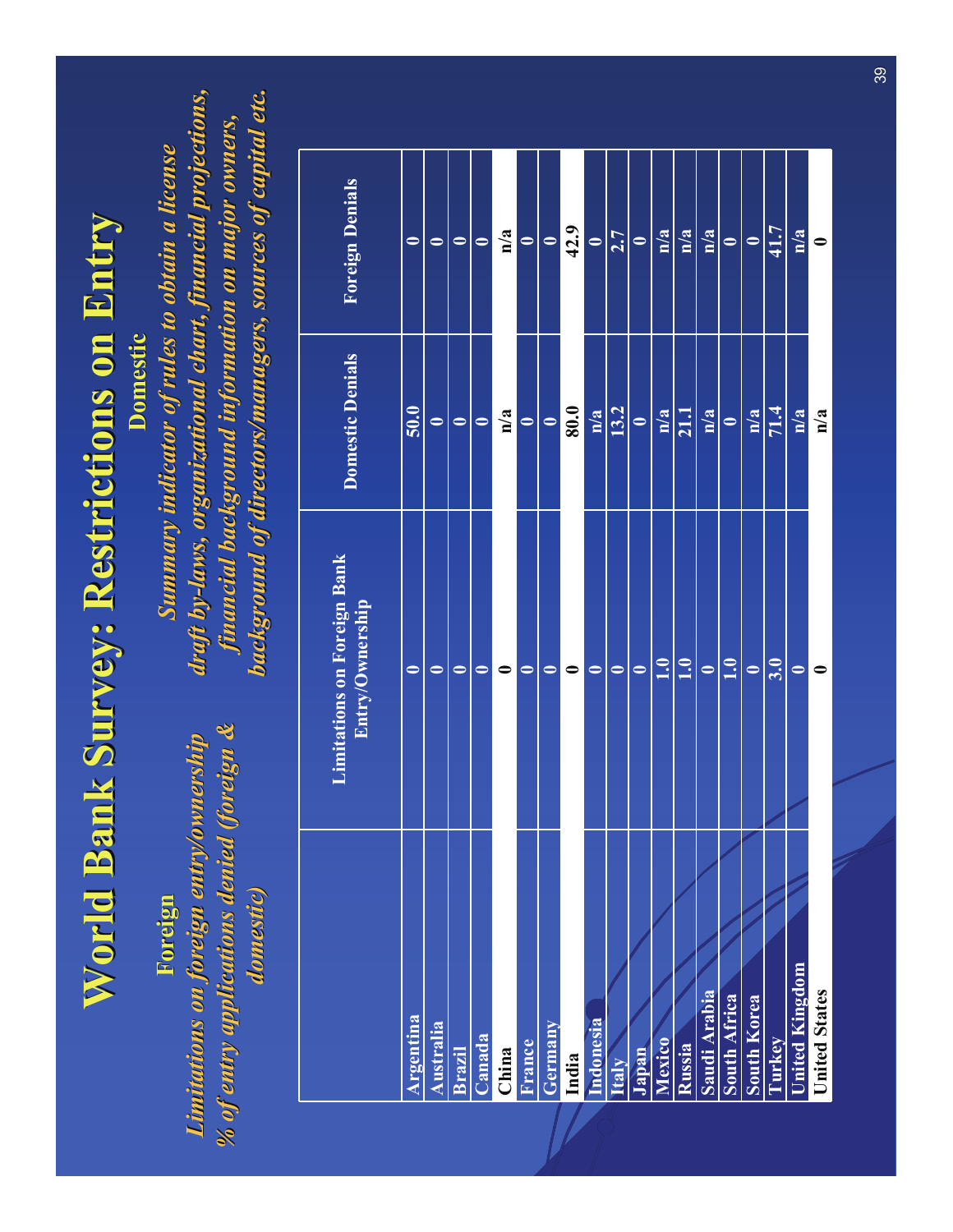**Key Issue Number Four Key Issue Number Four How globalized are big banks, and what is a country's regulatory posture toward foreign entry?** 

#### **Observation Observation**

**Foreign ownership of banks differs significantly across Foreign ownership of banks differs significantly across**  countries, highly-valued banks are operating globally, and **WTO commitments regarding foreign entry may not tell the whole story. Evidence shows foreign entry produces the whole story. Evidence shows foreign entry produces good outcomes. good outcomes.**

**Regulatory Challenge Regulatory Challenge Reduce barriers to foreign and domestic entry, subject to only real prudential concerns. only real prudential concerns.**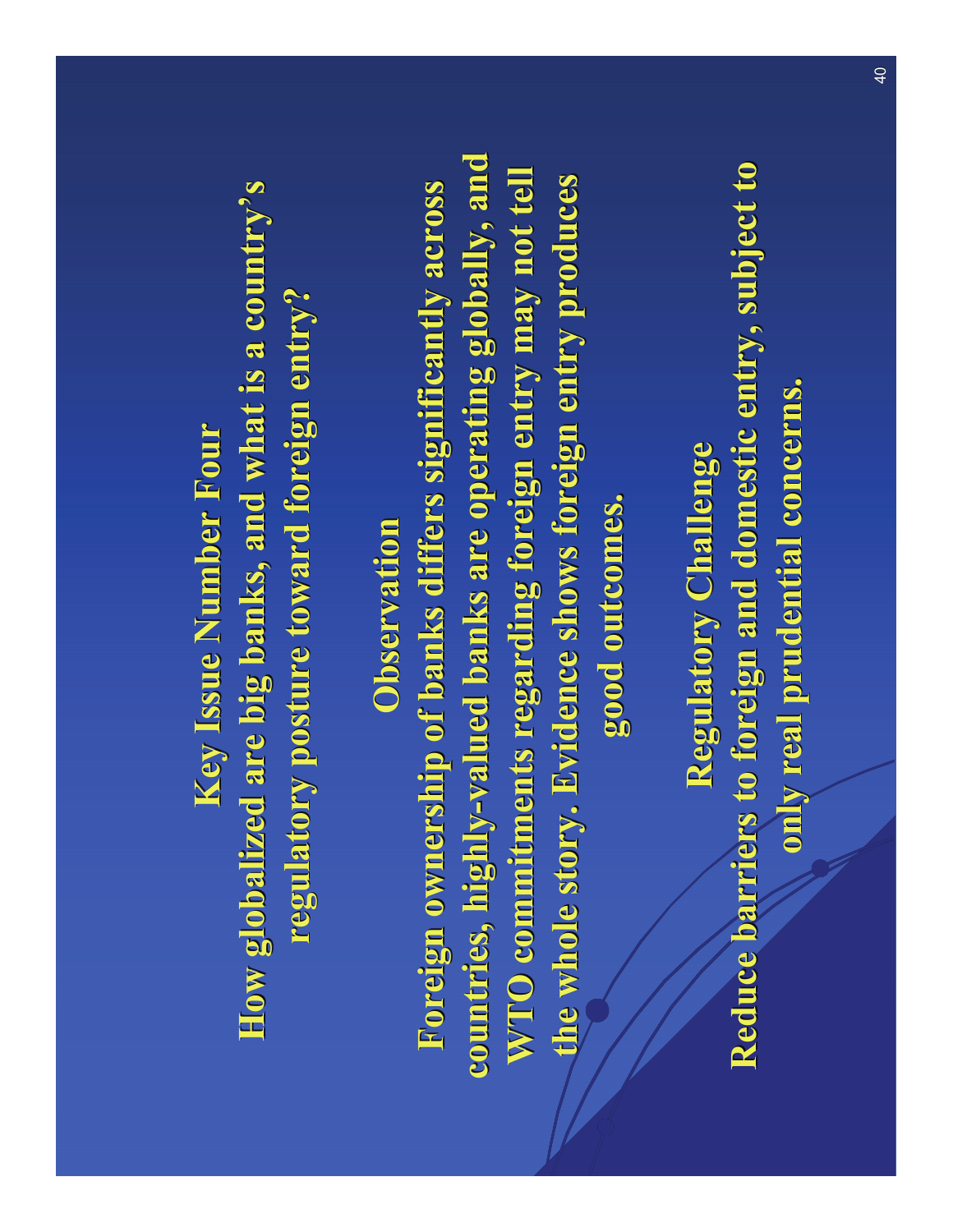# **What is the current structure of regulation? regulation?**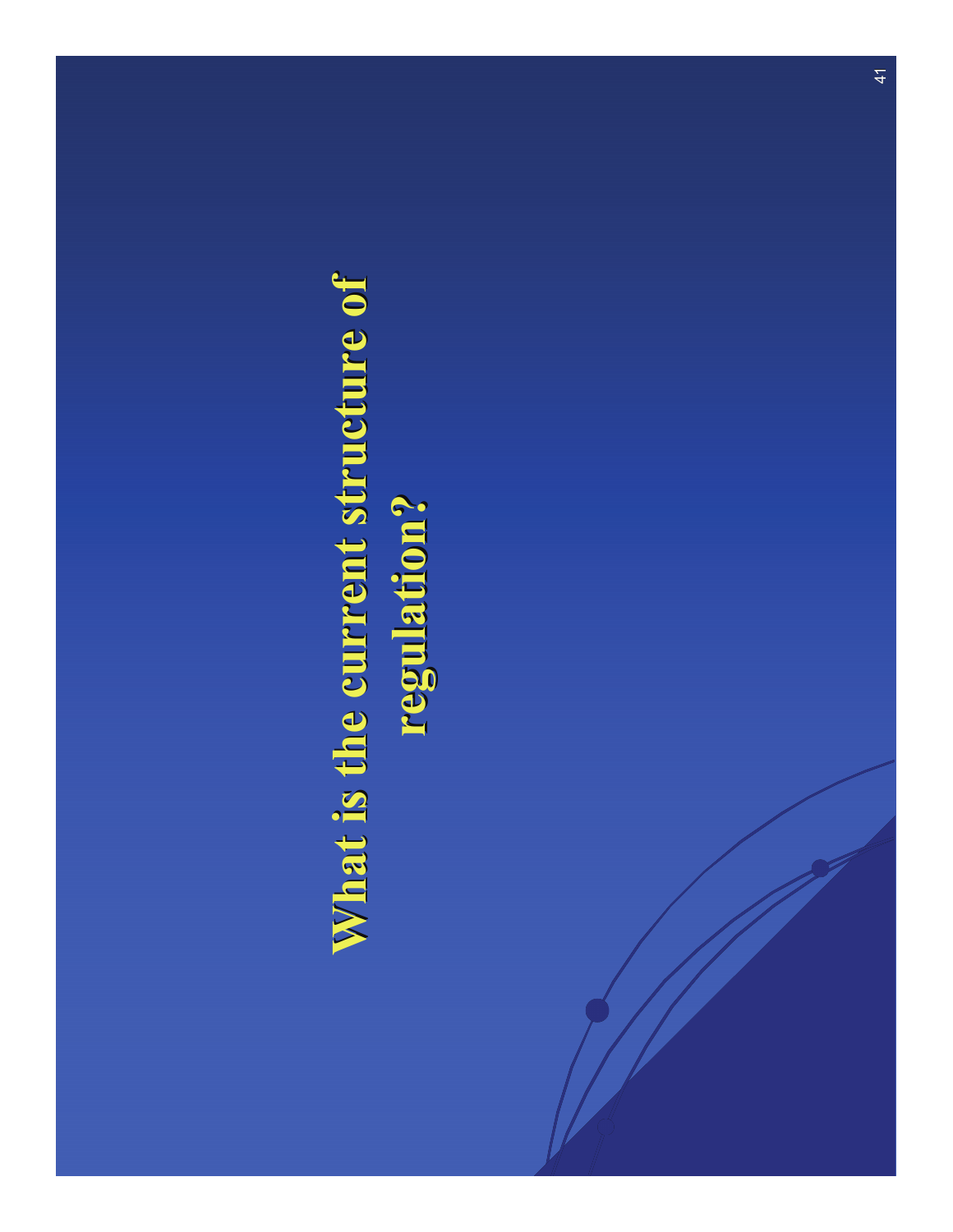# **Who Supervises Banks, And How Many Licenses Are Required? Licenses Are Required?**

|                       | What body/agency supervises banks? |                                                                                 |                                                                                      | Is there a single<br>financial<br>supervisory                                                                                                                    | Is there a single                                                                                                              |                                                                               | Is more than one<br>license required                                                                                            |
|-----------------------|------------------------------------|---------------------------------------------------------------------------------|--------------------------------------------------------------------------------------|------------------------------------------------------------------------------------------------------------------------------------------------------------------|--------------------------------------------------------------------------------------------------------------------------------|-------------------------------------------------------------------------------|---------------------------------------------------------------------------------------------------------------------------------|
|                       | <b>Central Bank</b>                | <b>A Single Bank</b><br><b>Supervisory</b><br>Agency/<br><b>Superintendancy</b> | <b>Multiple Bank</b><br><b>Supervisory</b><br>Agencies/Super-<br><b>intendancies</b> | agency for all of<br>the main financial<br><b>institutions</b><br><i>(insurance)</i><br>companies,<br>contractual<br>savings<br>institutions,<br>savings banks)? | financial<br>supervisory<br>agency for all of<br>the activities in<br>which commercial<br>banks are allowed<br>to do business? | Is there more<br>than one<br>body/agency that<br>grants licenses to<br>banks? | (e.g., one for each<br>banking activity,<br>such as<br>commercial<br>banking,<br>securities<br>operations,<br>insurance, etc.)? |
| <b>Argentina</b>      | Yes                                | Yes                                                                             | No                                                                                   | No                                                                                                                                                               | Yes                                                                                                                            | No                                                                            | N <sub>0</sub>                                                                                                                  |
| <b>Australia</b>      | No                                 | Yes                                                                             | N <sub>o</sub>                                                                       | Yes                                                                                                                                                              | No                                                                                                                             | No                                                                            | Yes                                                                                                                             |
| <b>Brazil</b>         | Yes                                | N <sub>0</sub>                                                                  | N <sub>o</sub>                                                                       | No                                                                                                                                                               | $\overline{\text{No}}$                                                                                                         | N <sub>o</sub>                                                                | No                                                                                                                              |
| Canada                | $\overline{\text{No}}$             | Yes                                                                             | No                                                                                   | No                                                                                                                                                               | $\overline{\text{No}}$                                                                                                         | $\overline{\text{No}}$                                                        | Yes                                                                                                                             |
| China                 | $\bf N_0$                          | Yes                                                                             | N <sub>0</sub>                                                                       | N <sub>0</sub>                                                                                                                                                   | Yes                                                                                                                            | N <sub>0</sub>                                                                | Yes                                                                                                                             |
| <b>France</b>         | N <sub>o</sub>                     | Yes                                                                             | N <sub>0</sub>                                                                       | N <sub>0</sub>                                                                                                                                                   | Yes                                                                                                                            | N <sub>o</sub>                                                                | Yes                                                                                                                             |
| <b>Germany</b>        | Yes                                | Yes                                                                             | No                                                                                   | Yes                                                                                                                                                              | Yes                                                                                                                            | No                                                                            | No                                                                                                                              |
| India                 | Yes                                | N <sub>0</sub>                                                                  | N <sub>0</sub>                                                                       | No                                                                                                                                                               | N <sub>o</sub>                                                                                                                 | N <sub>0</sub>                                                                | Yes                                                                                                                             |
| <b>Indonesia</b>      | <b>Yes</b>                         | N <sub>o</sub>                                                                  | N <sub>0</sub>                                                                       | No                                                                                                                                                               | $\overline{\text{No}}$                                                                                                         | N <sub>o</sub>                                                                | Yes                                                                                                                             |
| <b>Italy</b>          | Yes                                | $\overline{\text{No}}$                                                          | N <sub>o</sub>                                                                       | No                                                                                                                                                               | $\overline{\text{No}}$                                                                                                         | N <sub>o</sub>                                                                | Yes                                                                                                                             |
| Japan                 | $\overline{\text{No}}$             | Yes                                                                             | No                                                                                   | Yes                                                                                                                                                              | Yes                                                                                                                            | $\overline{\text{No}}$                                                        | No                                                                                                                              |
| <b>Mexico</b>         | N <sub>o</sub>                     | Yes                                                                             | No                                                                                   | No                                                                                                                                                               | Yes                                                                                                                            | Yes                                                                           | $\overline{\text{No}}$                                                                                                          |
| <b>Russia</b>         | Yes                                | N <sub>o</sub>                                                                  | No                                                                                   | N <sub>0</sub>                                                                                                                                                   | N <sub>o</sub>                                                                                                                 | Yes                                                                           | Yes                                                                                                                             |
| Saudi Arabia          | Yes                                | N <sub>o</sub>                                                                  | Yes                                                                                  | N <sub>0</sub>                                                                                                                                                   | N <sub>o</sub>                                                                                                                 | N <sub>o</sub>                                                                | No                                                                                                                              |
| <b>South Africa</b>   | Yes                                | N <sub>0</sub>                                                                  | No                                                                                   | $\overline{\text{No}}$                                                                                                                                           | Yes                                                                                                                            | $\overline{\text{No}}$                                                        | $\overline{\text{No}}$                                                                                                          |
| <b>South Korea</b>    | Yes                                | N <sub>o</sub>                                                                  | Yes                                                                                  | N <sub>0</sub>                                                                                                                                                   | n/a                                                                                                                            | N <sub>o</sub>                                                                | Yes                                                                                                                             |
| <b>Turkey</b>         | N <sub>0</sub>                     | Yes                                                                             | N <sub>0</sub>                                                                       | N <sub>0</sub>                                                                                                                                                   | No                                                                                                                             | N <sub>o</sub>                                                                | No                                                                                                                              |
| <b>United Kingdom</b> | No                                 | $\overline{\text{No}}$                                                          | $\overline{\text{No}}$                                                               | Yes                                                                                                                                                              | Yes                                                                                                                            | $\overline{\text{No}}$                                                        | $\overline{\text{No}}$                                                                                                          |
| <b>United States</b>  | Yes                                | $\bf No$                                                                        | Yes                                                                                  | $\mathbf{N}\mathbf{0}$                                                                                                                                           | $\bf No$                                                                                                                       | Yes                                                                           | N <sub>0</sub>                                                                                                                  |
| <b>All countries</b>  | 82 Yes, 58 No                      | 68 Yes, 72 No                                                                   | 9 Yes, 131 No                                                                        | 44 Yes, 96 No                                                                                                                                                    | 84 Yes, 52 No                                                                                                                  | 9 Yes, 134 No                                                                 | 67 Yes, 76 No                                                                                                                   |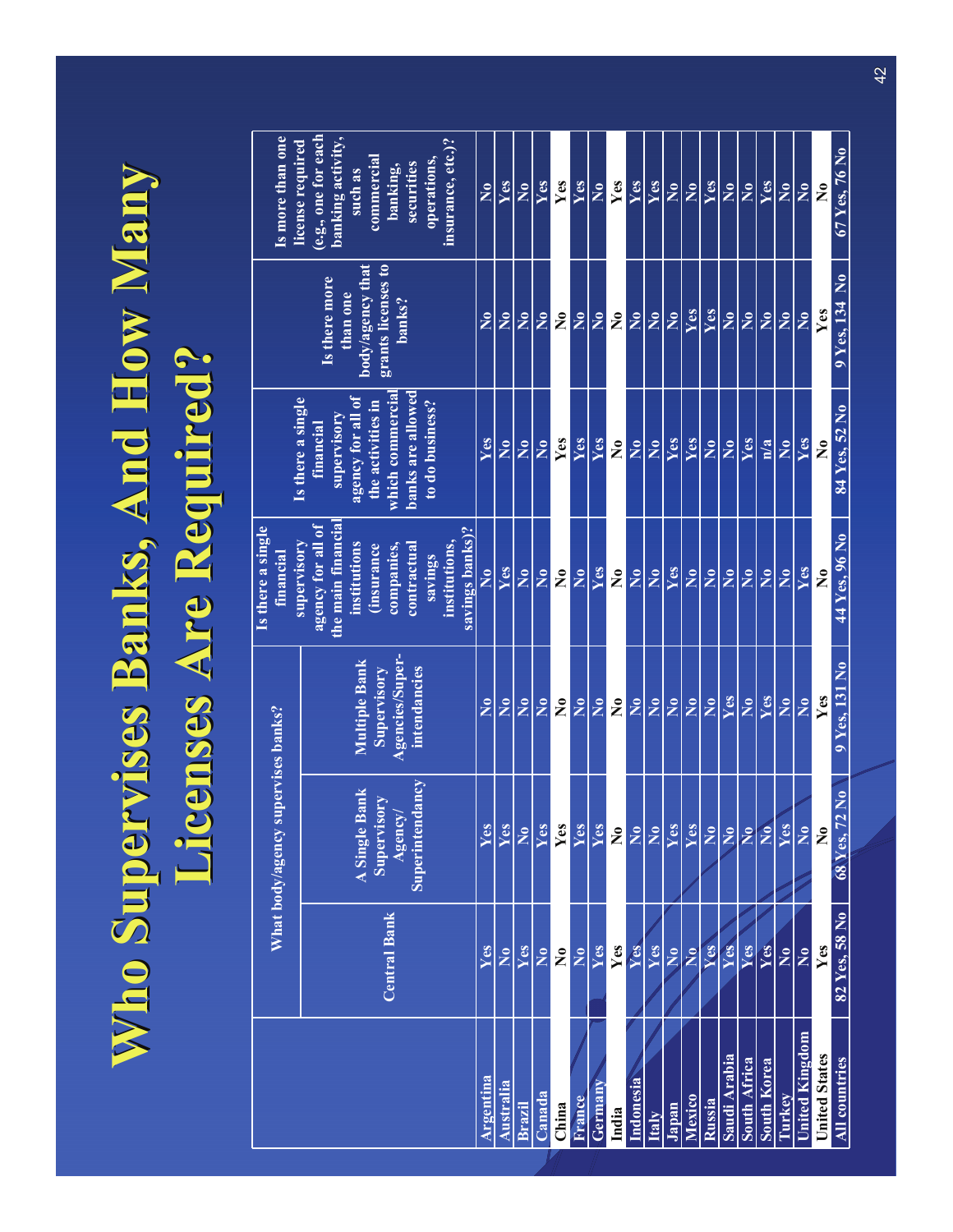### **Is the Central Bank a Supervisory Authority? Is the Central Bank a Supervisory Authority?**

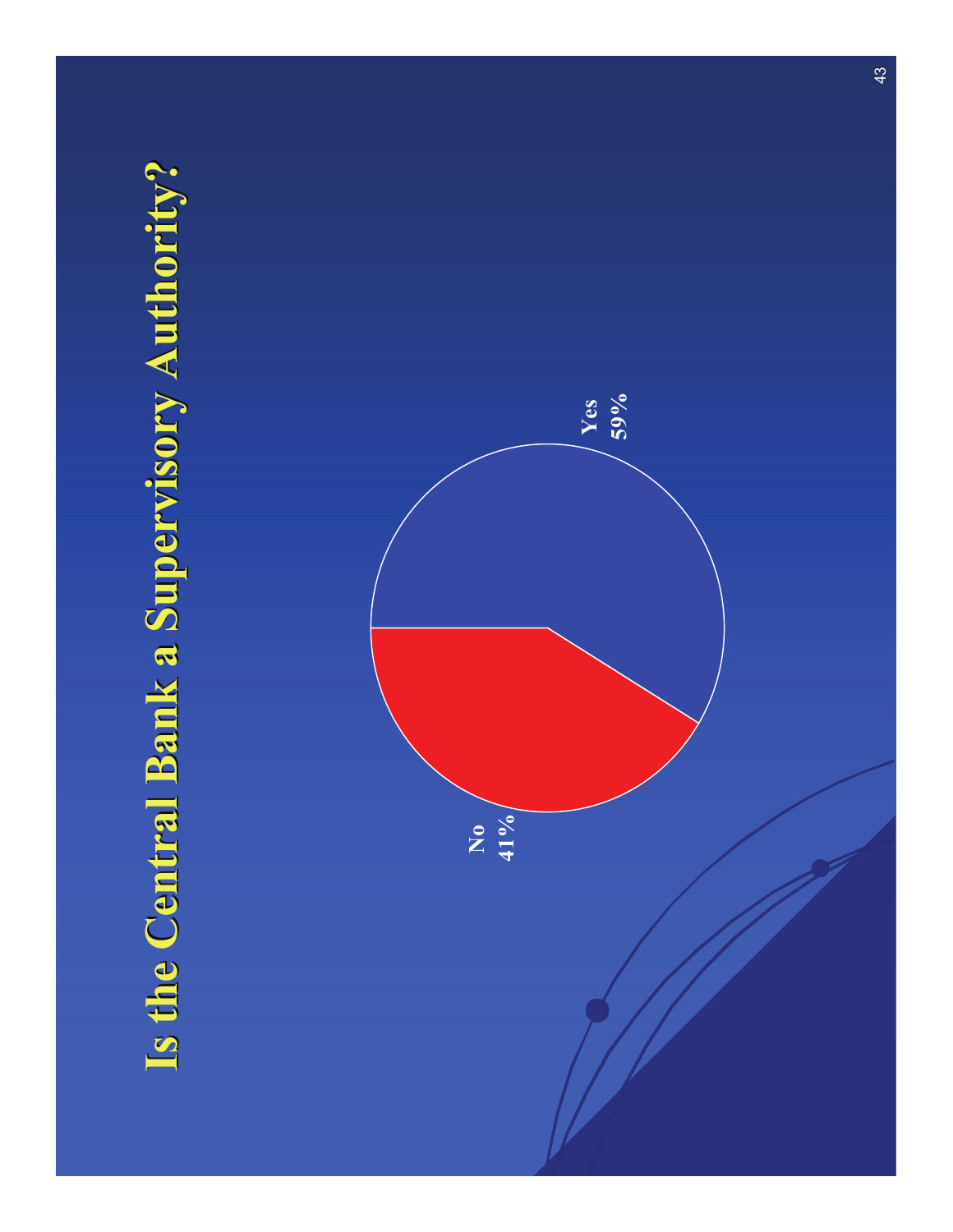# **Who Funds Supervision in Countries? Who Funds Supervision in Countries?**

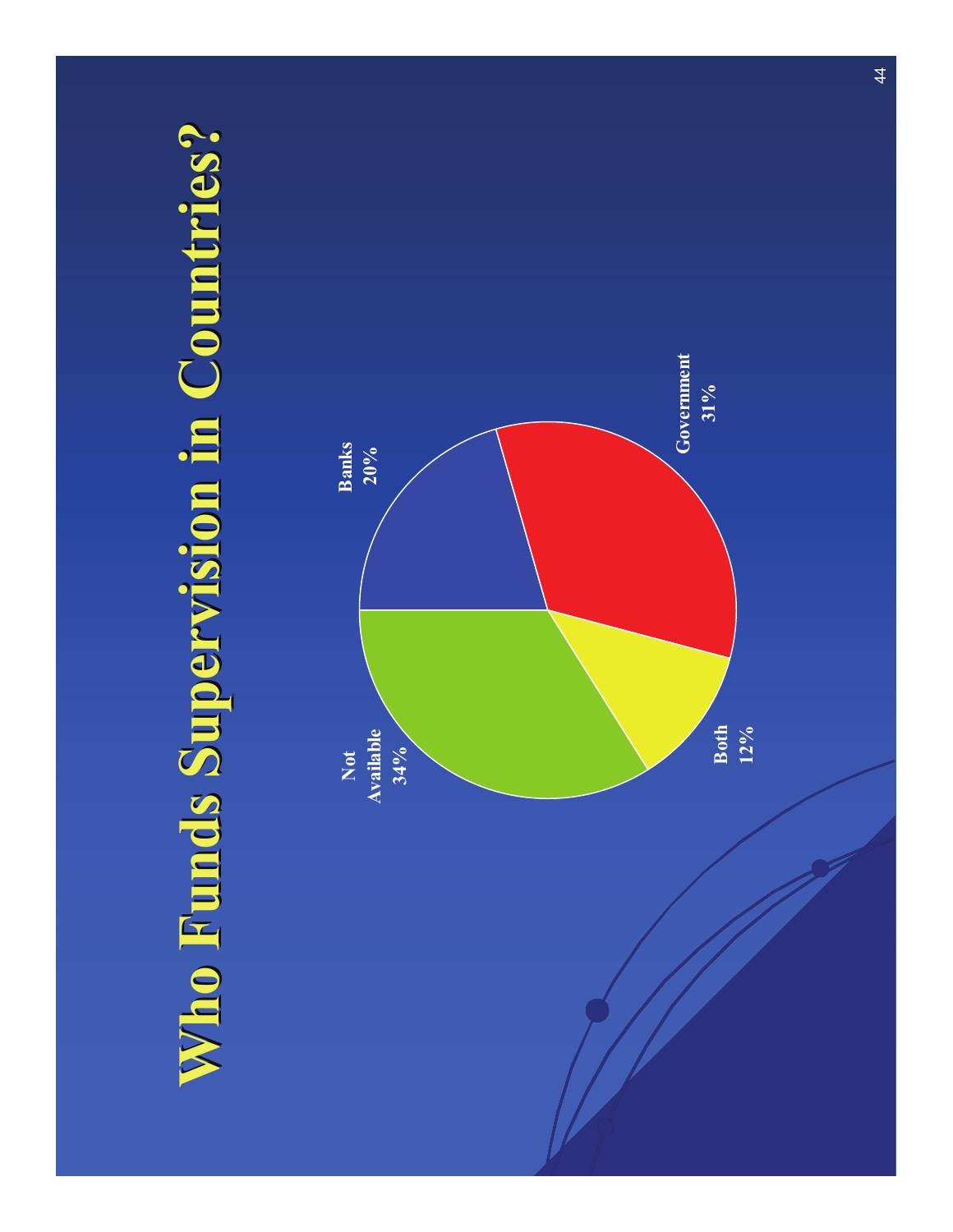# **The U.S. Regulatory Regime: Multiple, Overlapping, Inconsistent and Costly Regulation**

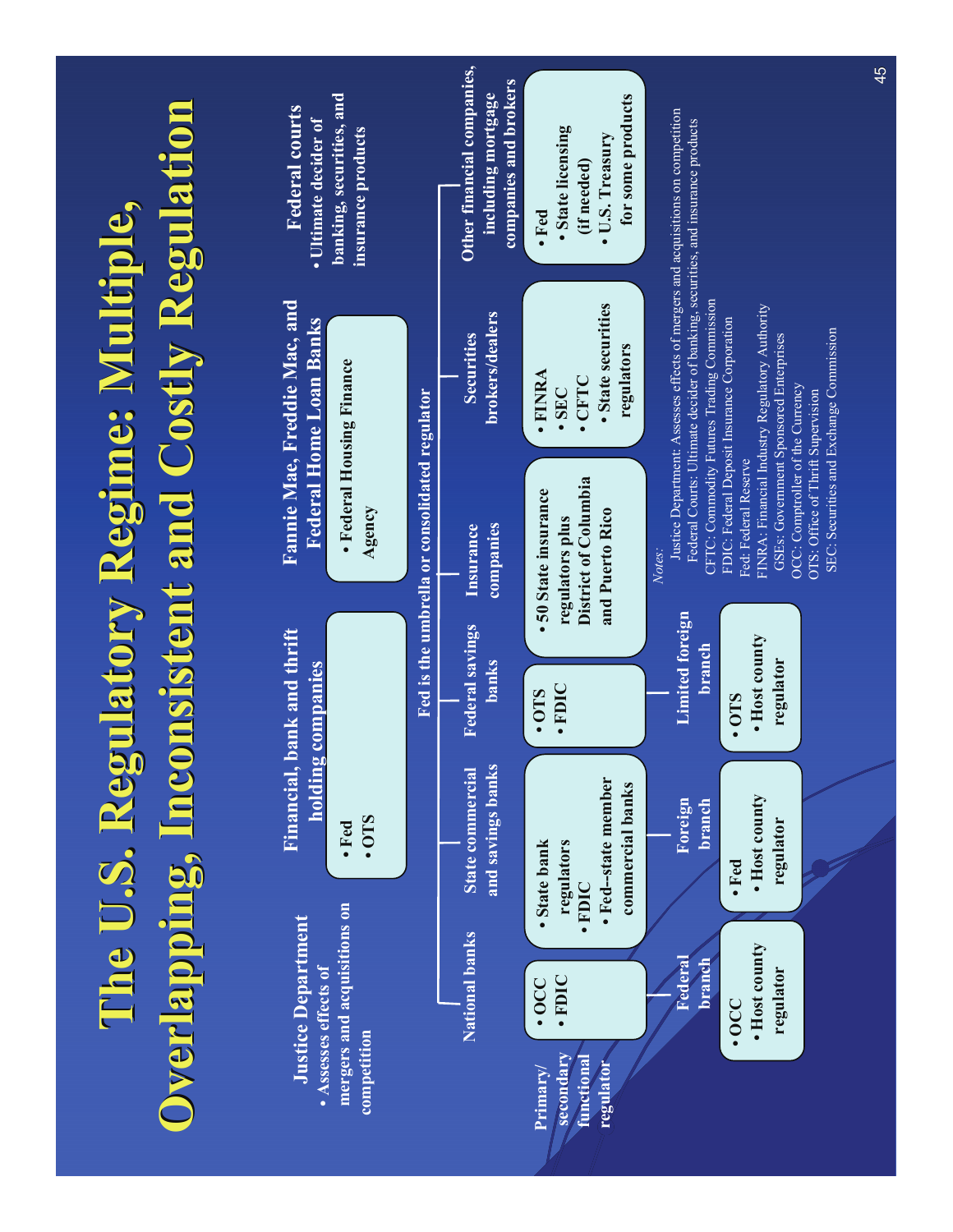### **Key Issue Number Five Key Issue Number Five** What is the current structure of regulation?

#### **Observation Observation**

**Regulatory structures differ substantially, from one to** multiple regulators, with the central bank a regulator in some countries but no others. There is no evidence **regarding which structure is best. regarding which structure is best.**

**Regulatory Challenge Regulatory Challenge Reduce barriers to foreign and domestic entry, subject to only real prudential concerns. only real prudential concerns.**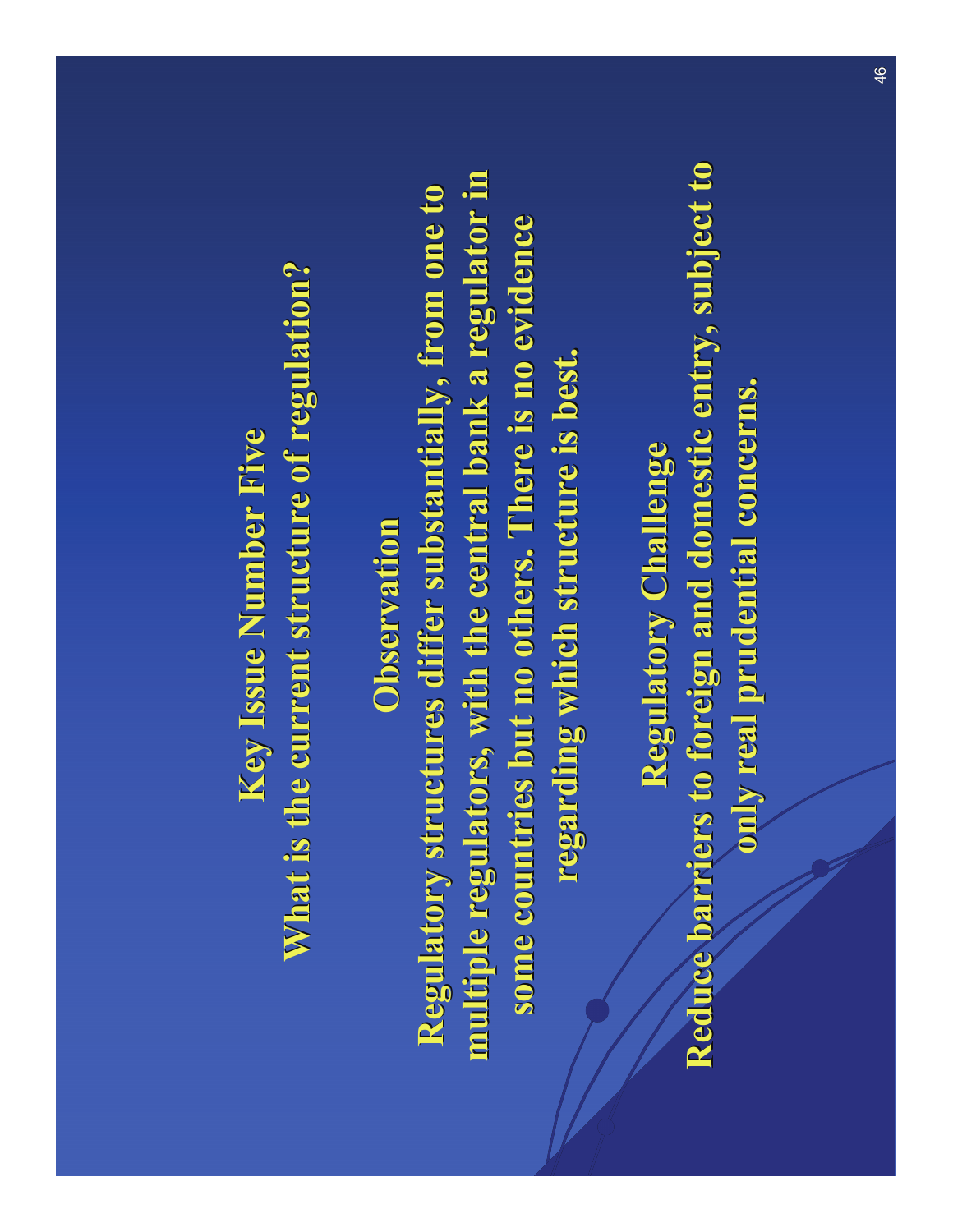# **Should supervision be on the basis of separate industries or products/services? separate industries or products/services?**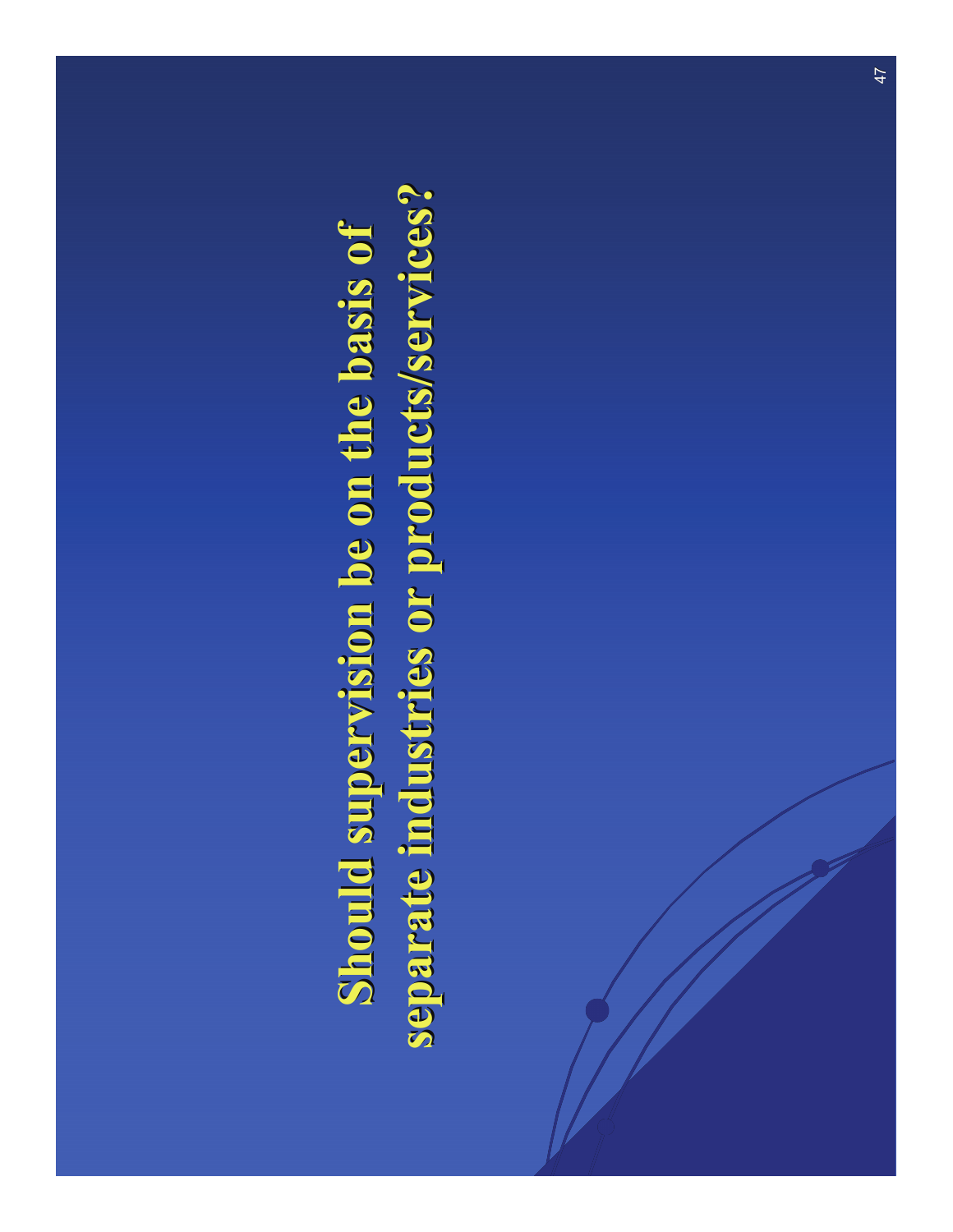# **Wide Diversity in Types of U.S. Financial Services Firms**

#### **1980, Total = \$4.7 Trillion**

**2008 Q2, Total = \$61.0 Trillion**



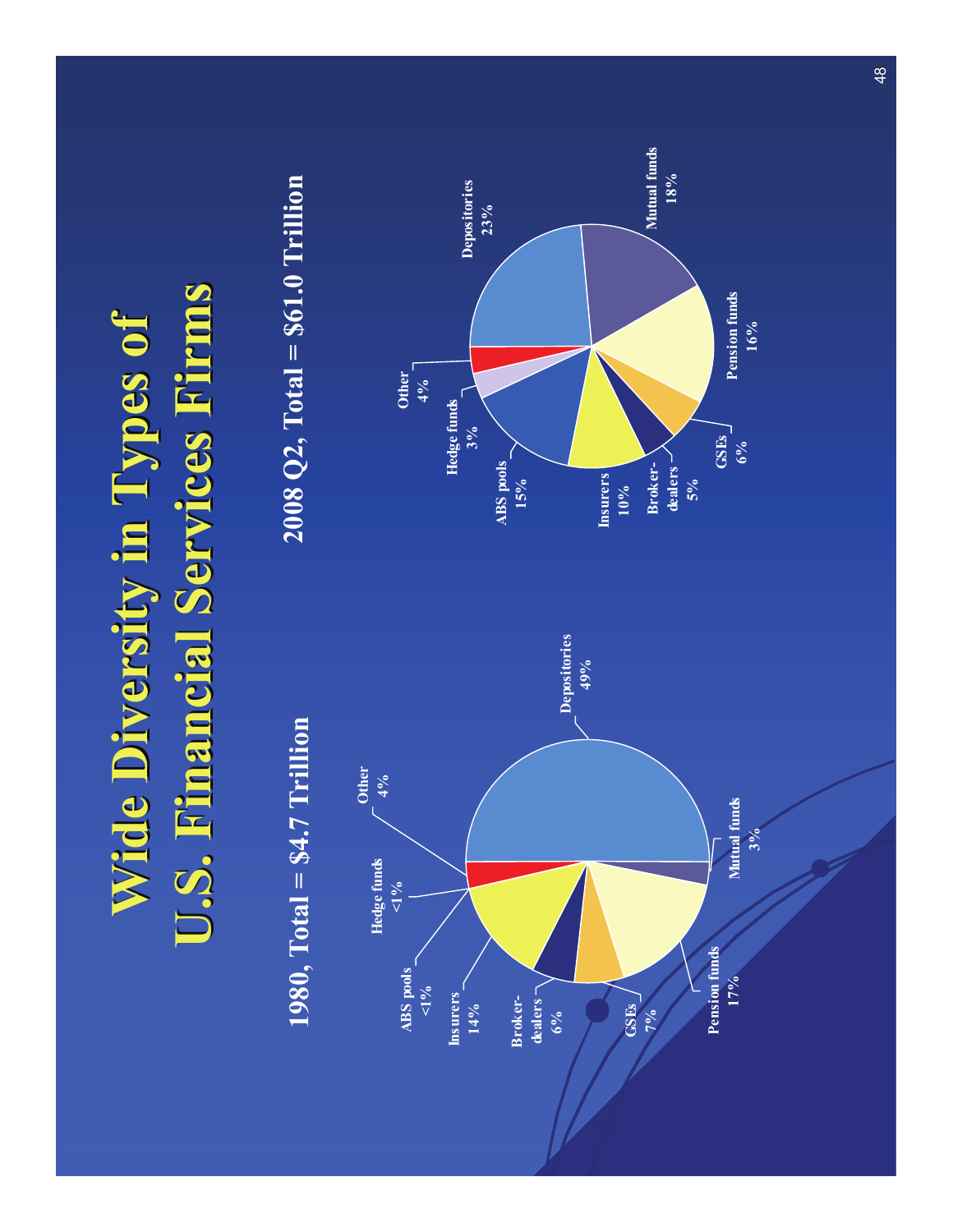# **Financial Services Firms Compete by Financial Services Firms Compete by Offering Equivalent Products Offering Equivalent Products**

**• Banking vs. Insurance • Time deposits vs. fixed annuities • Letters of credit vs. surety bonds • Securities vs. Banking** • Money market funds vs. demand deposits • Medium-term notes and commercial paper vs. commercial loans **• Insurance vs. Securities** • Variable annuities vs. equity mutual funds **• Reinsurance vs. catastrophe bonds**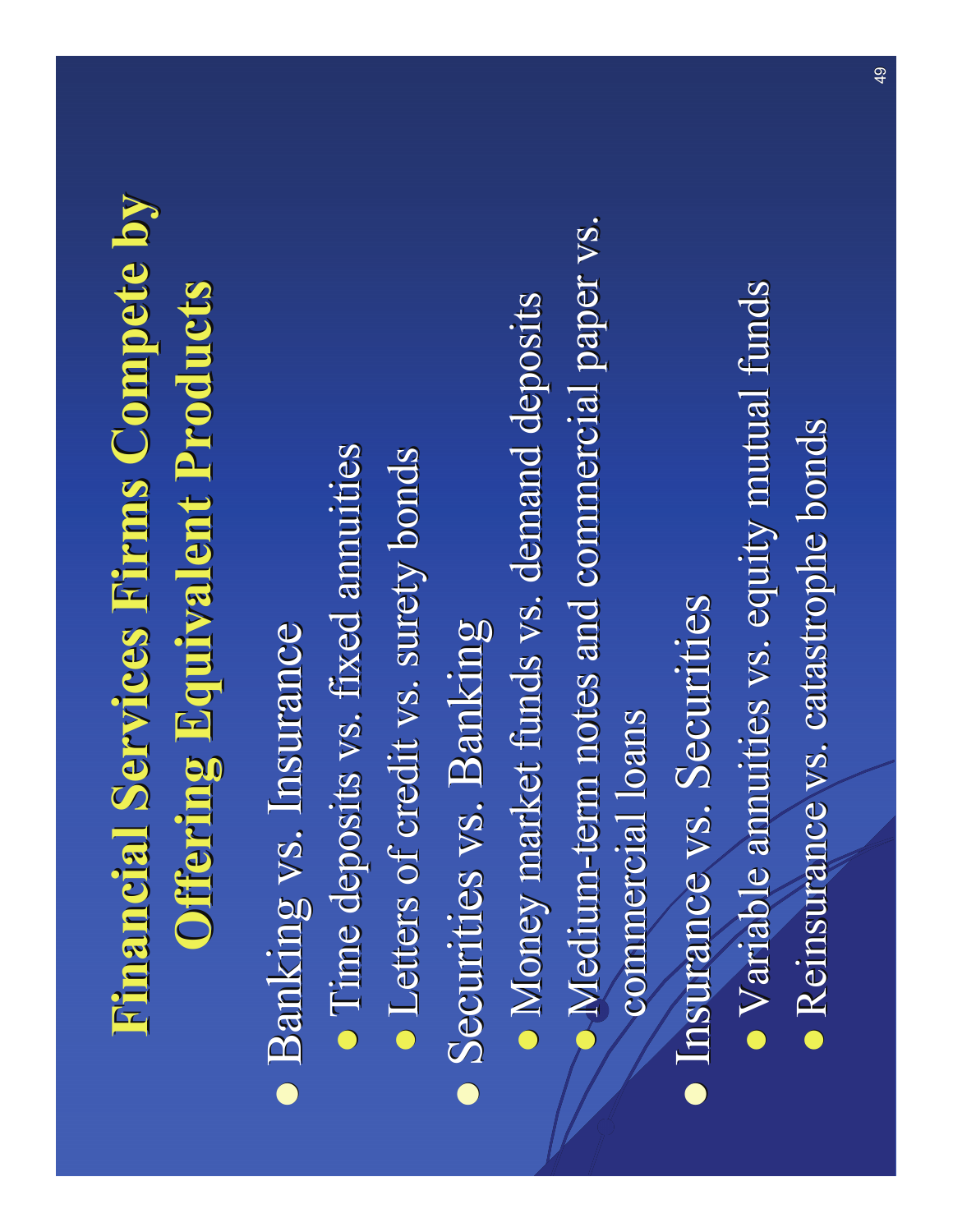# **Innovative Hybrid Products Innovative Hybrid Products**

• Variable-rate CDs: interest rate tied to a specified market index (e.g., S&P 500) **• Security futures** • Home mortgages with "debt cancellation" **•** Synthetic collateralized loan obligations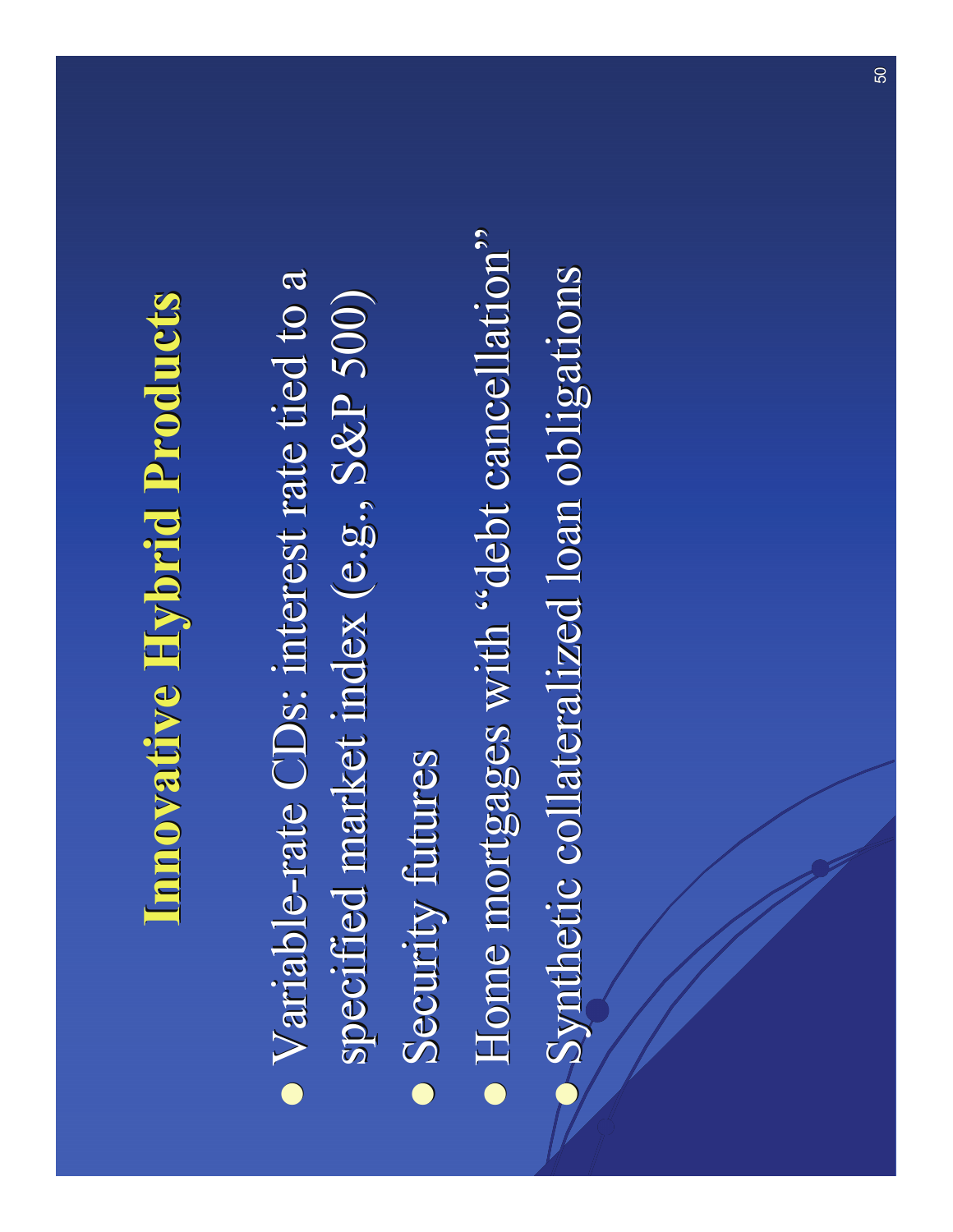### **Innovative Un- or Under-Regulated Products**

• Over-the-counter derivatives **• Hedge funds** • Stored value cards **• Subprime home mortgages • Financial guarantees**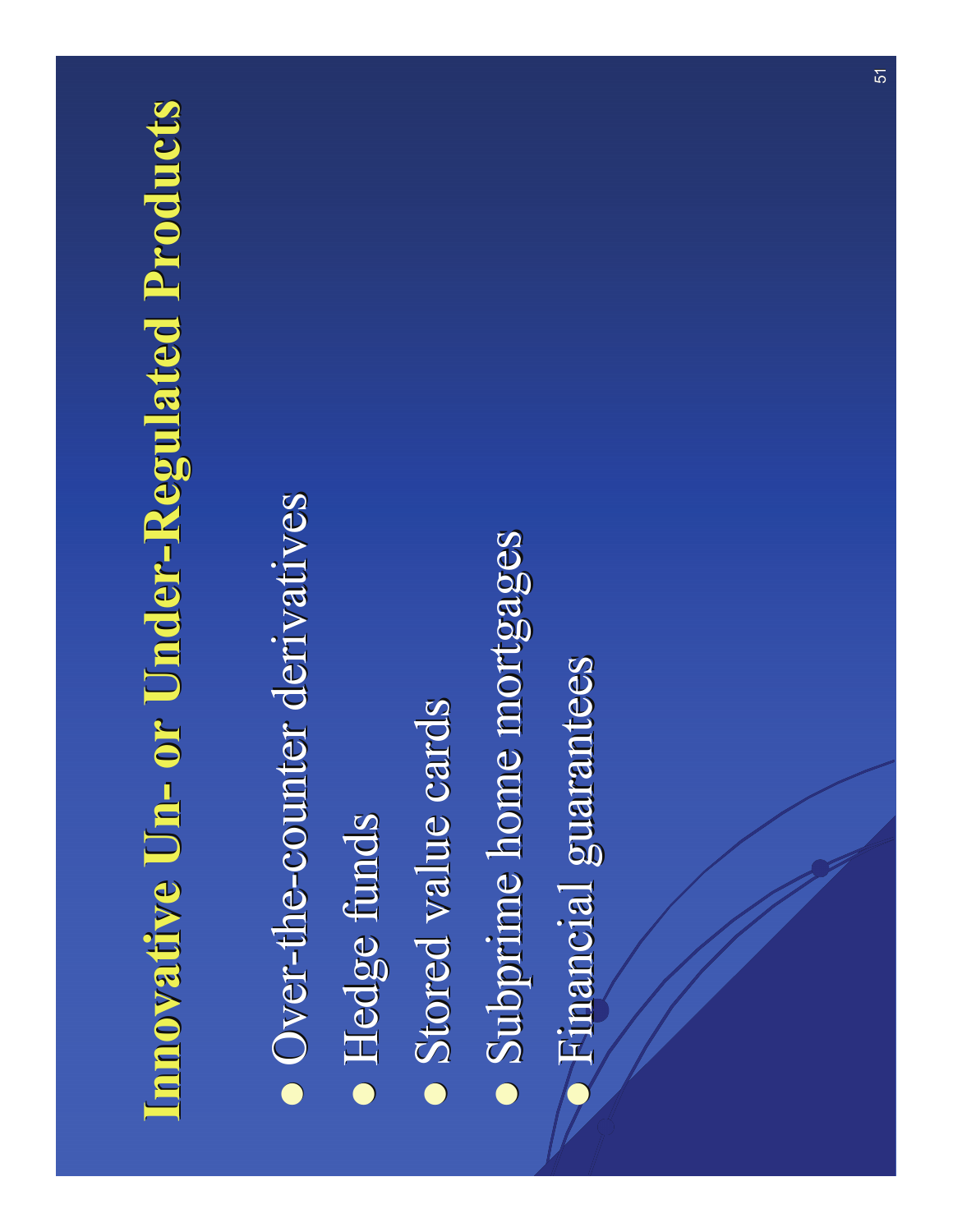### **Over-the-Counter Derivatives**

• Banks, insurance companies and securities firms all issue standardized OTC derivative products.

- Derivatives compete with a wide array of regulated banking, insurance and securities products.
- **Derivatives are embedded in hybrid products.**
- $\bullet$ The "on-balance sheet/off-balance sheet" dividing line for regulation is a concern.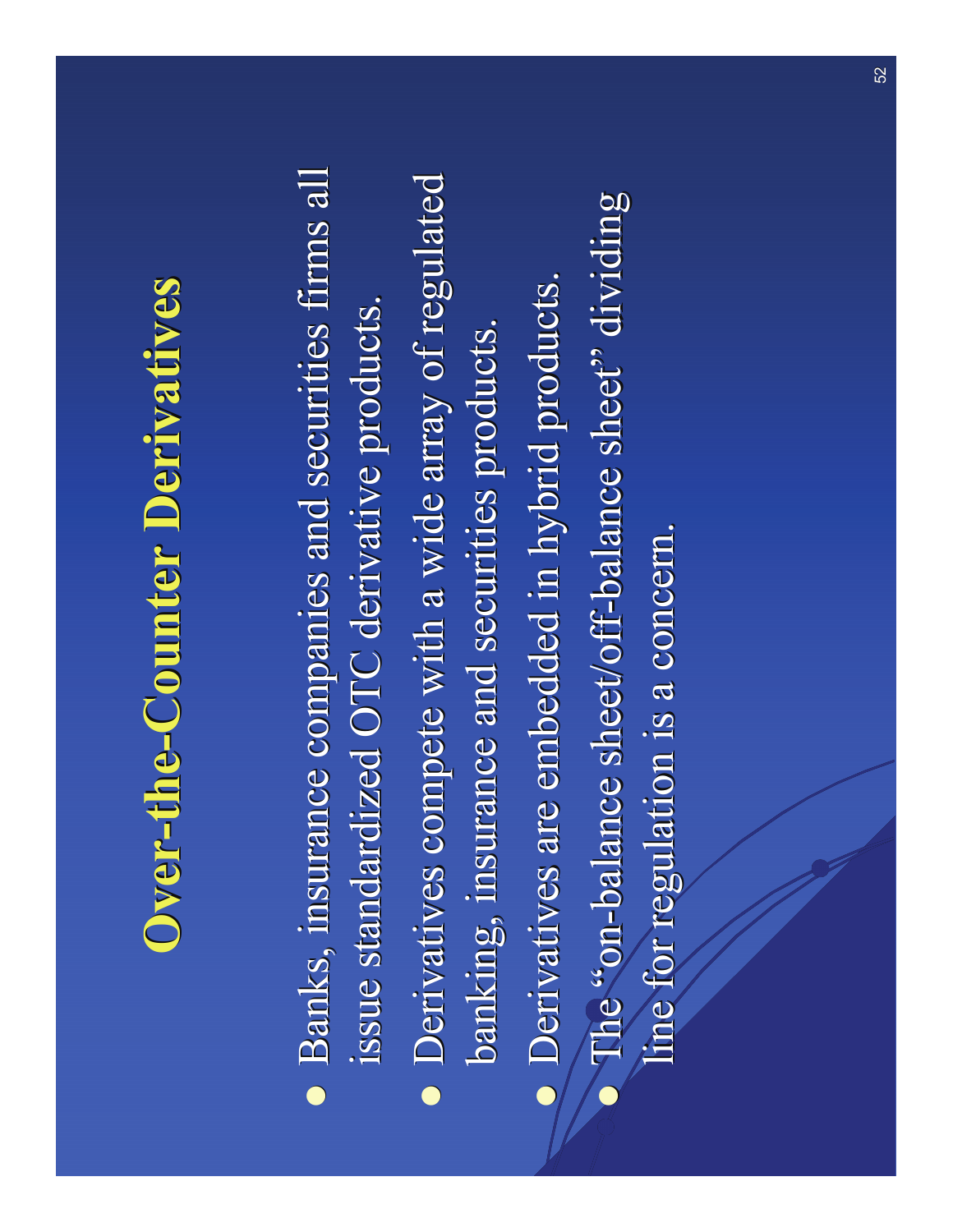## **Stored Value Cards Stored Value Cards**

- Any type of company can issue stored value cards.
- Originally intended as replacements for paper gift certificates, they have taken on many uses. gift certificates, they have taken on many uses.
- **Technology enables credit, debit and stored** value accounts on a single chip.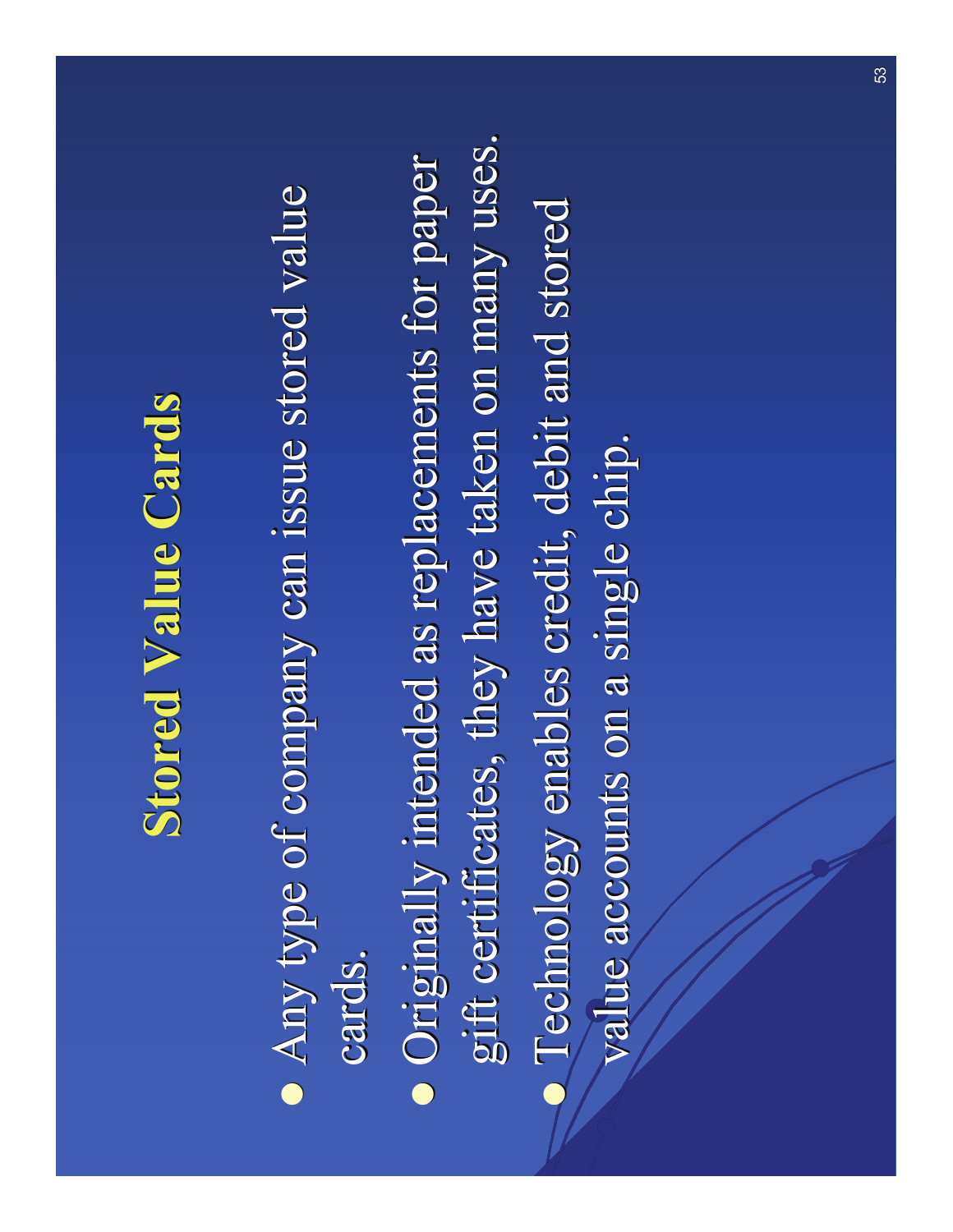**Key Issue Number Six Key Issue Number Six Should supervision be on the basis of separate industries or products/services? or products/services?**

**Observation Observation**

**There are a variety of financial services firms, offering a** diversity of products, some of which are equivalent, others are hybrid products, and the regulatory treatment **of both firms and products is uneven. This contributes to competition and innovation. competition and innovation.**

**Regulatory Challenge Regulatory Challenge Provide more equal treatment of both firms and products to promote a level playing field. to promote a level playing field.**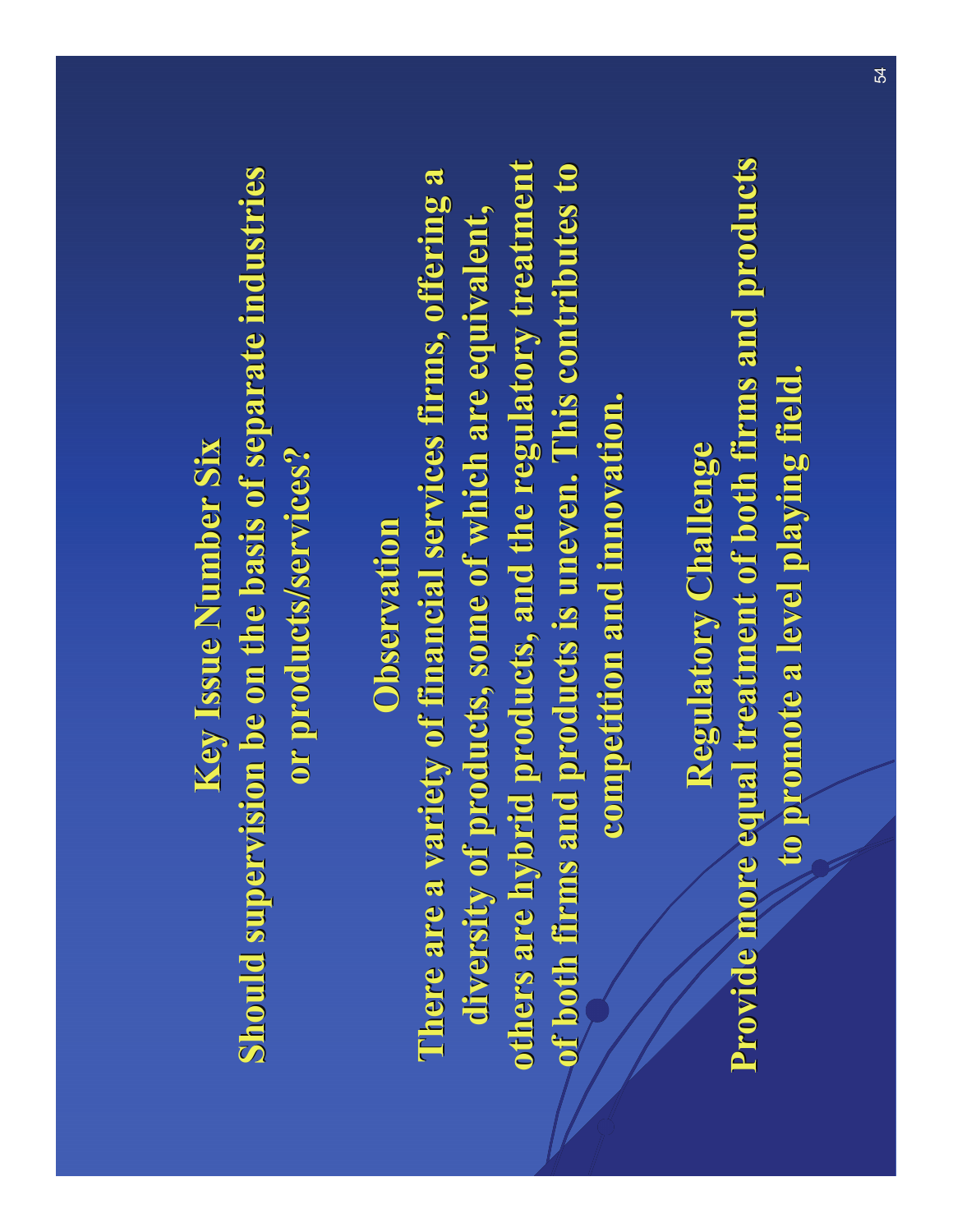# **How much/what kind of activity is unregulated or lightly regulated?**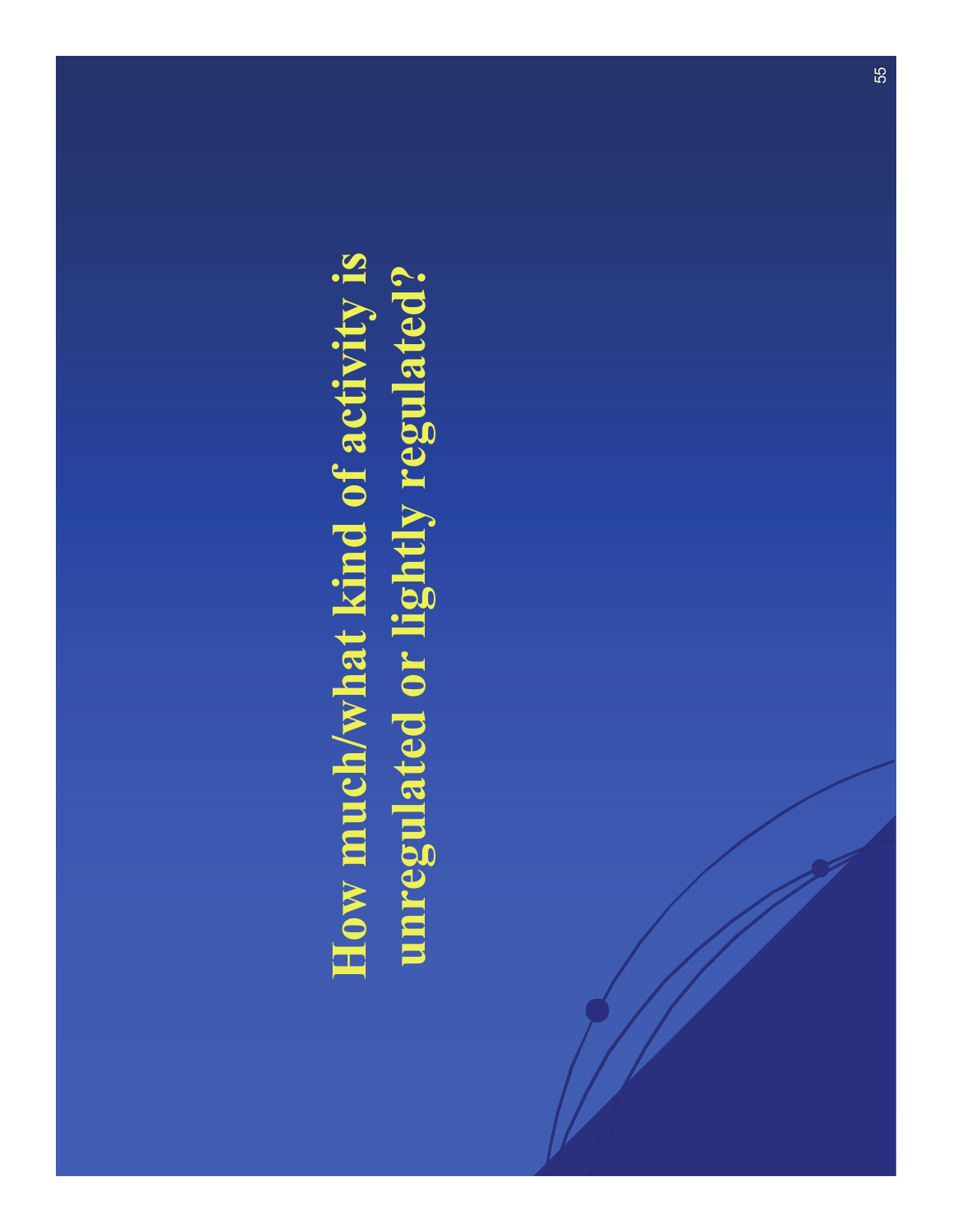**Federal Reserve Vice Chairman Donald Kohn notes that notes that "Market -intermediated finance also intermediated finance also requires us to live with less control and less requires us to live with less control and less knowledge that we had when banks were** dominant. Greater uncertainty about where risk is lodged is the flip side of better **dispersion of those risks, especially to less dispersion of those risks, especially to less**  regulated sectors, and of more resilience of the **whole system. whole system. "(May 16, 2007) (May 16, 2007)**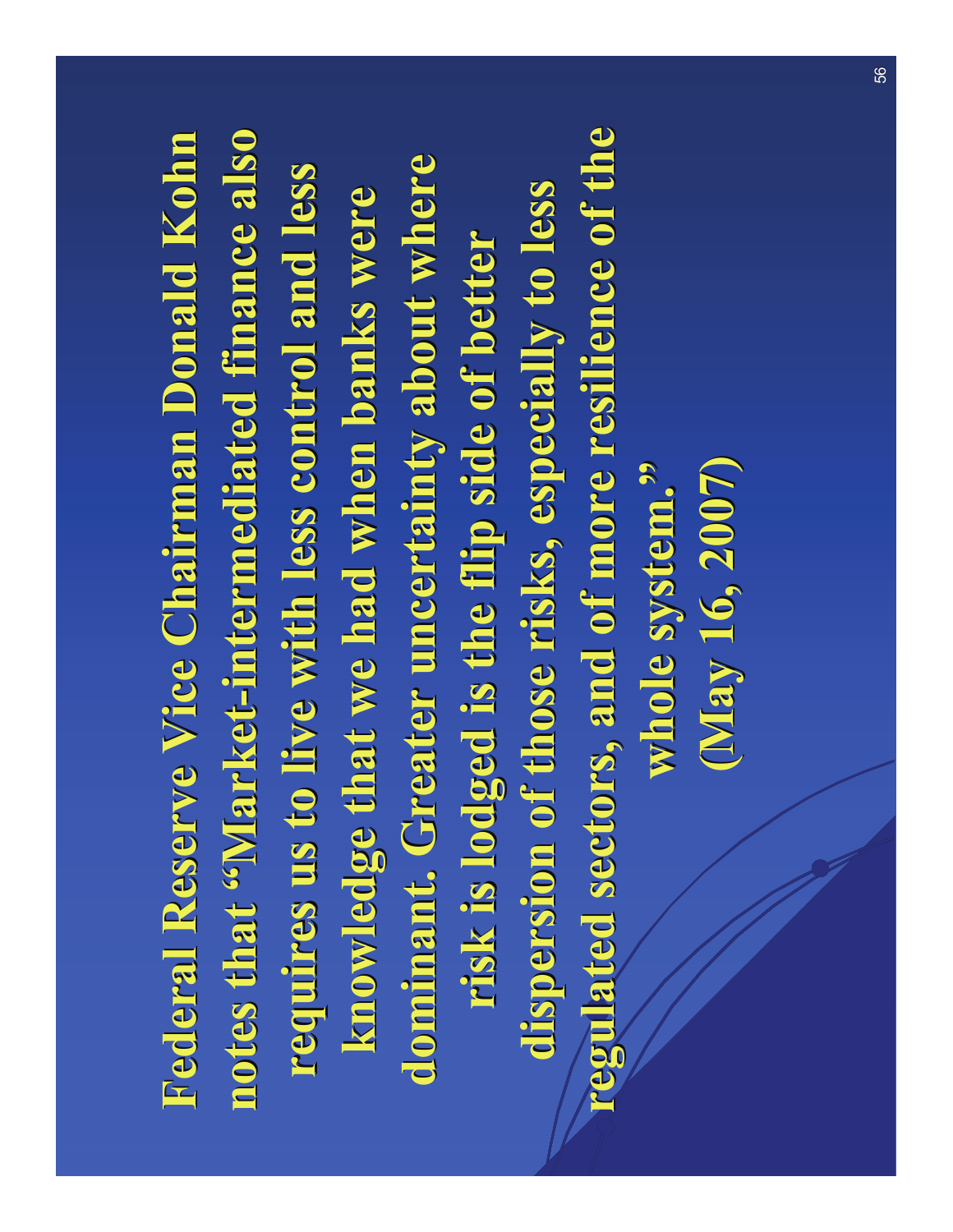### **Increasing Reliance on U.S. Securities Markets for Capital Funding and Portfolio Investment: Complements but Also Competes with Traditional Bank Loans and Deposits Competes with Traditional Bank Loans and Deposits**

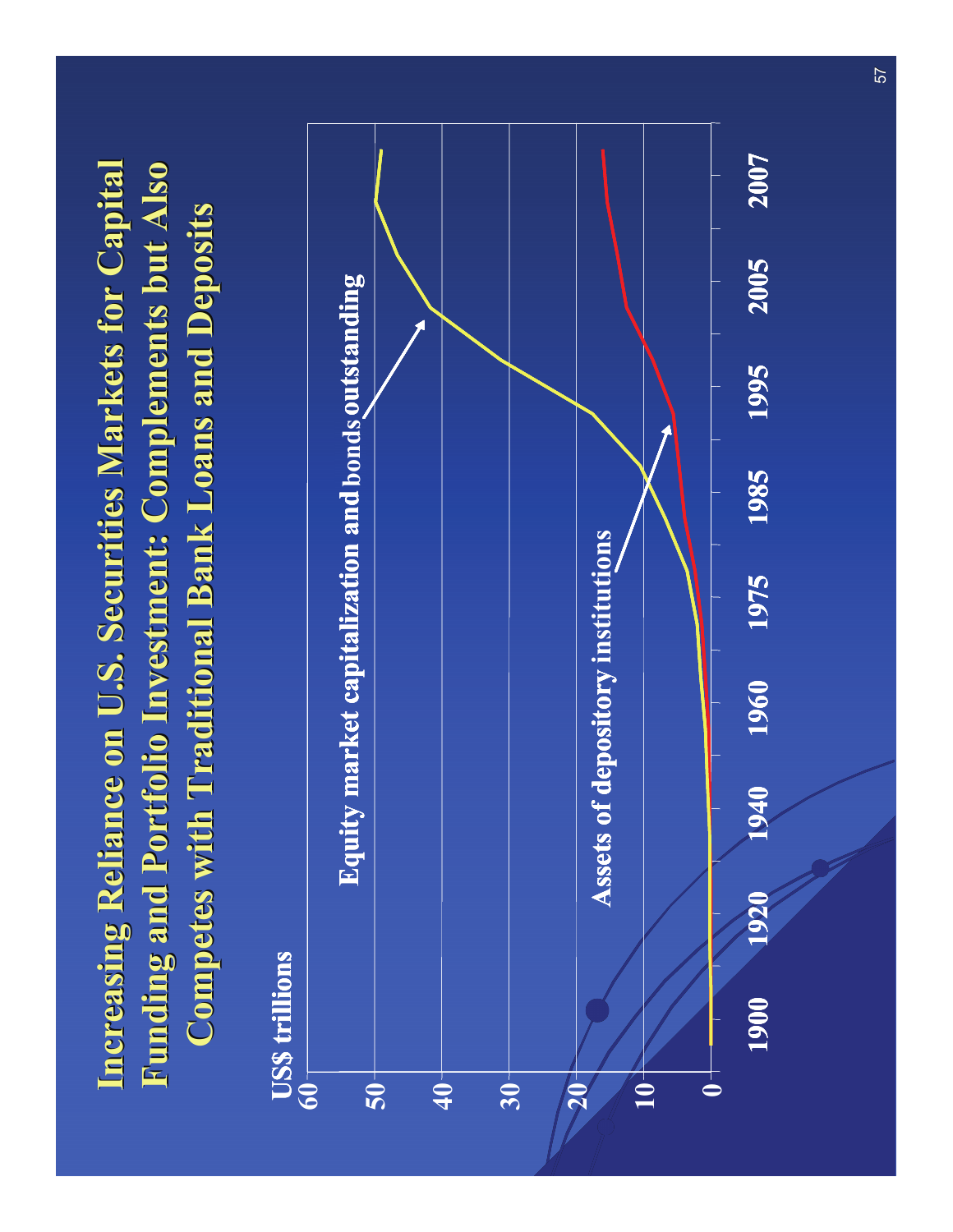# **Surge in Amount and Diversity of U.S. Asset-Backed Securities Outstanding**

**Securitization Promotes Credit Intermediation** *Conducted in Capital Markets Rather than Through Banks* 

**US\$ Trillions**

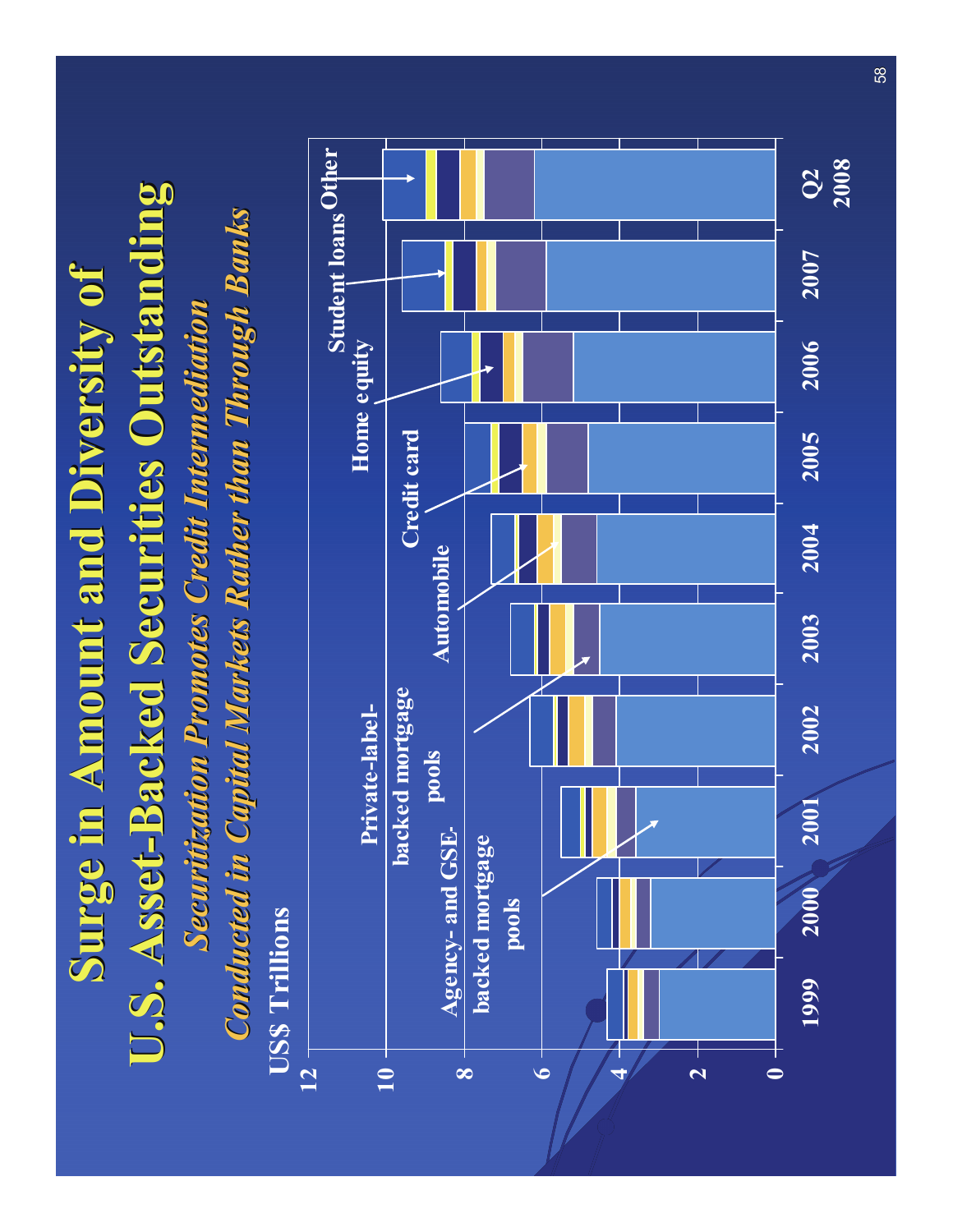## **U.S. Asset-Backed Securities Outstanding**

#### **1999, Total = \$4.2 Trillion**

#### **2008 Q2, Total = \$10.1 Trillion**

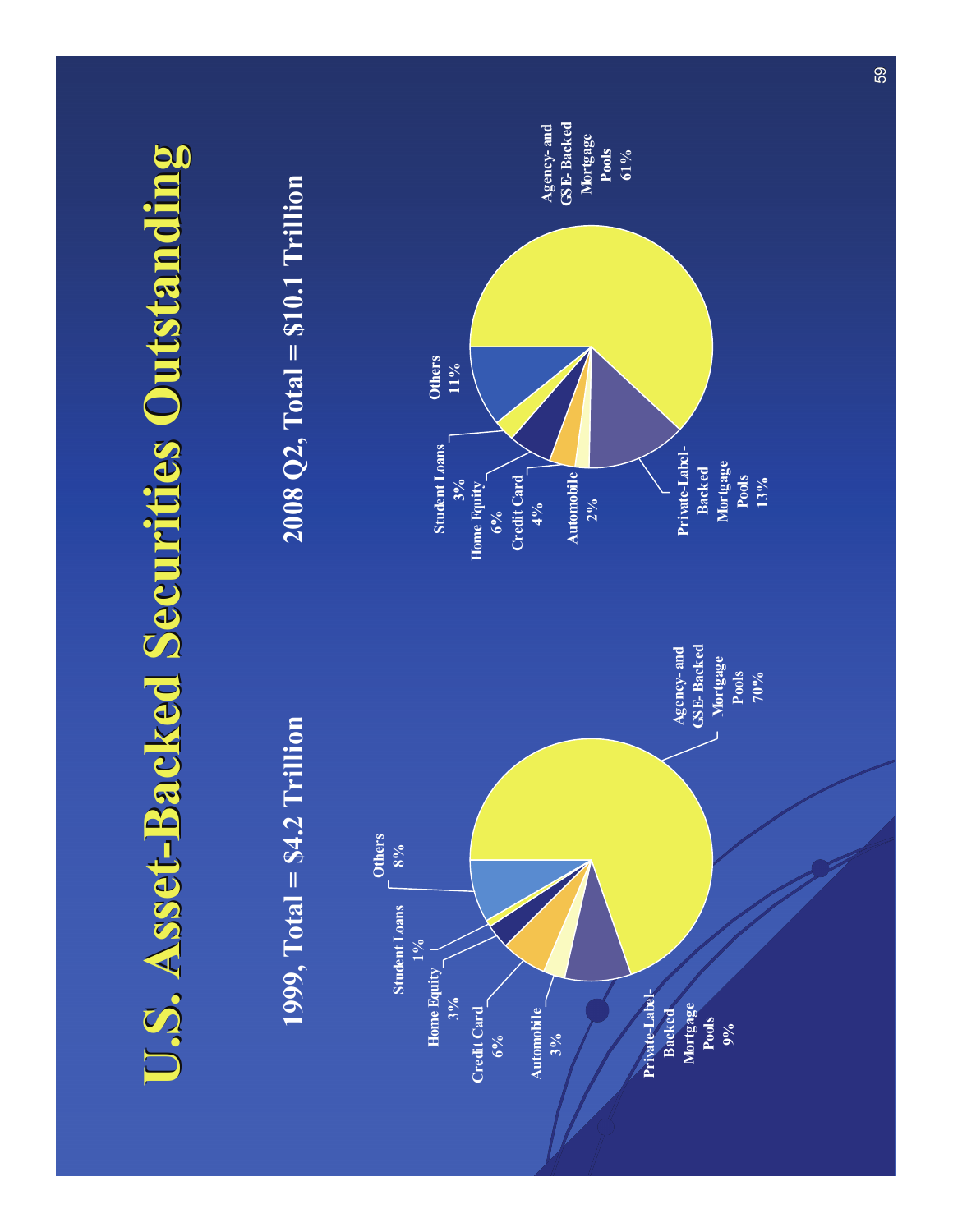## **Shares of Consumer Credit: Banks Compared to Pools of Securitized Consumer Assets Pools of Securitized Consumer Assets**



60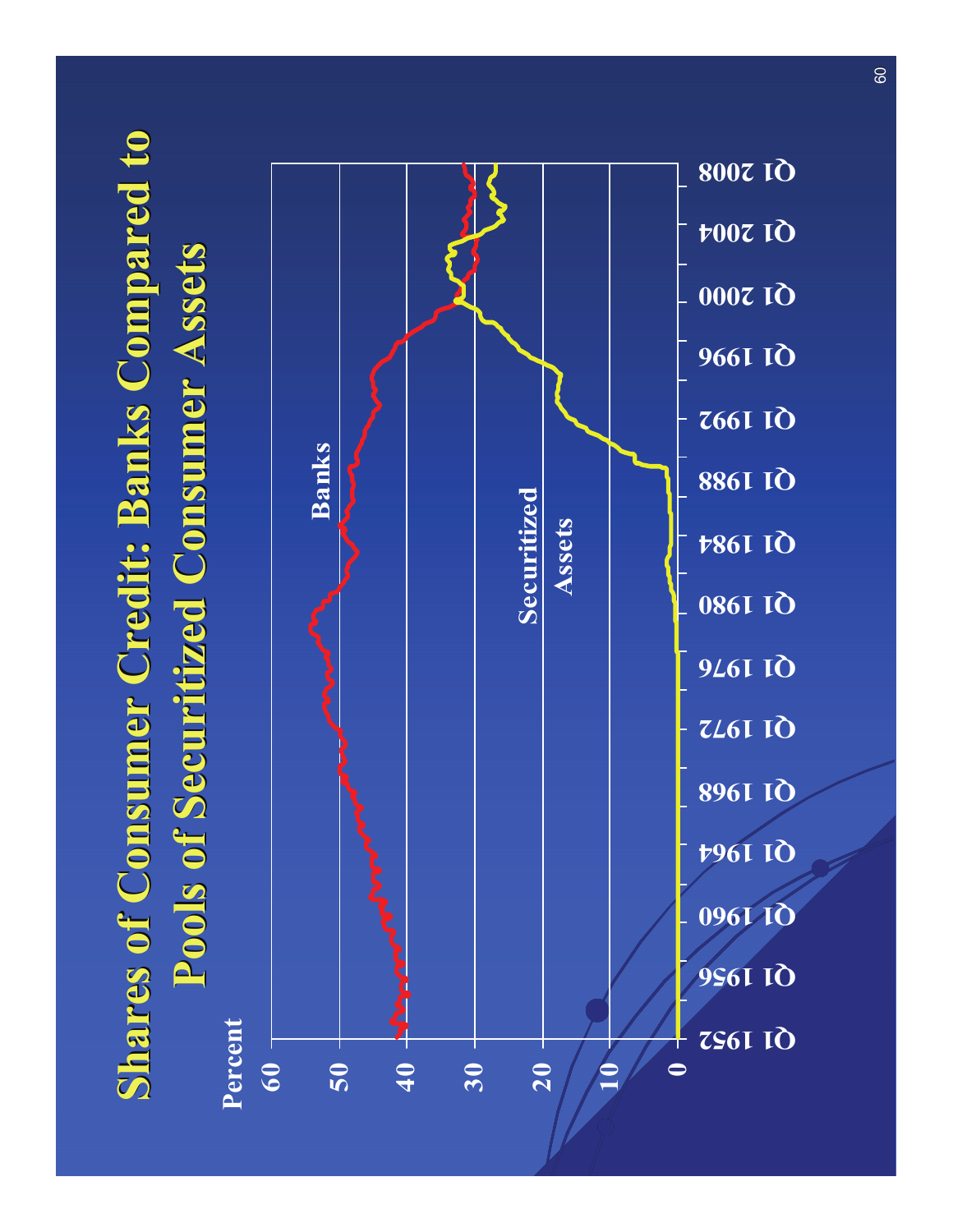### **The Growth in Mortgage The Growth in Mortgage -Backed Securities Has Backed Securities Has Contributed to the Rise of Structured Finance Collateral in Collateralized Debt Obligations in Collateralized Debt Obligations**

*Quarterly CDO Issuance in the United States Quarterly CDO Issuance in the United States*

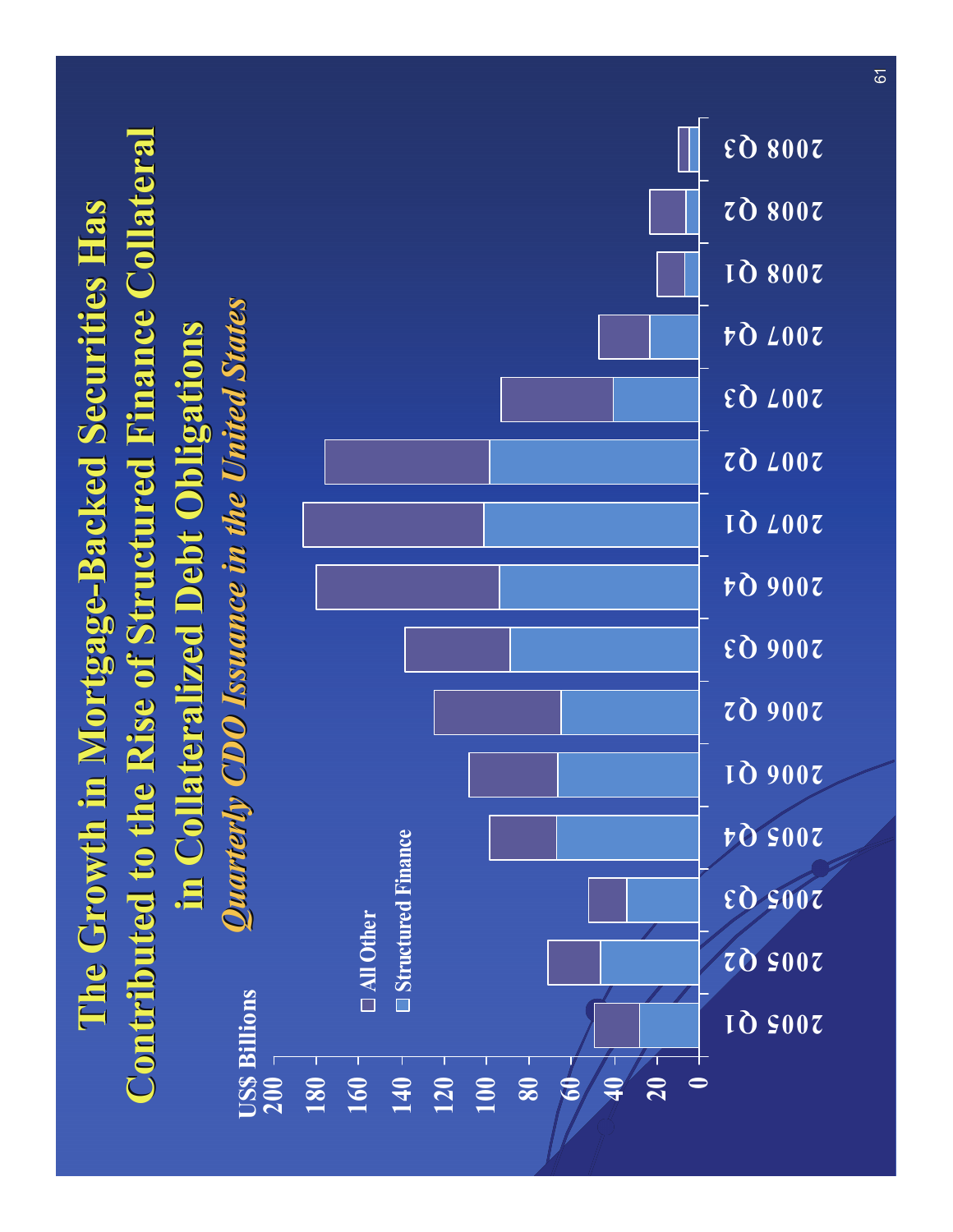### **Monoline Insurers Monoline InsurersFinancial Guarantees of Securities Increase, But What Happens If They Cannot be Honored? What Happens If They Cannot be Honored?**

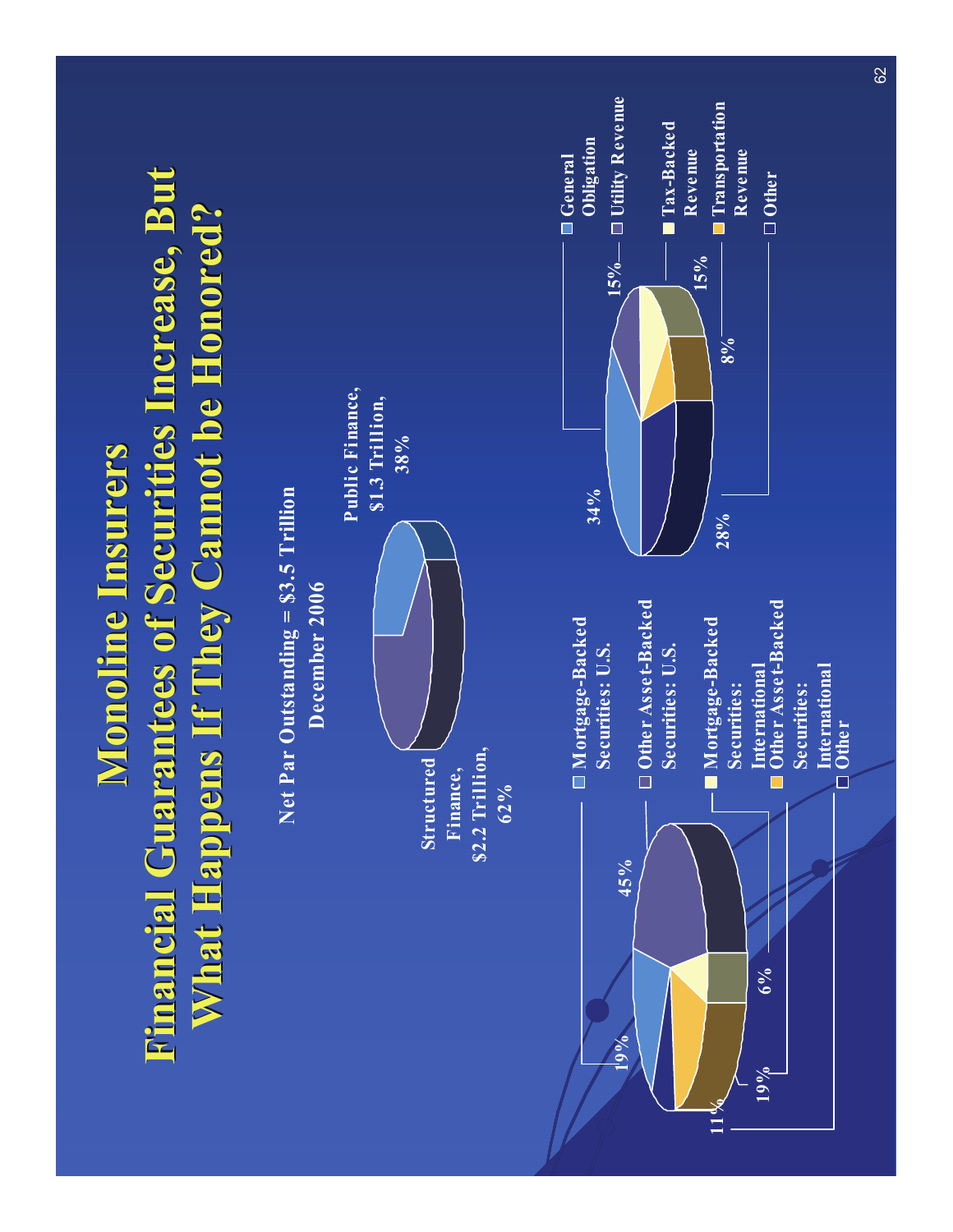# **A Regulatory Challenge as Commercial A Regulatory Challenge as Commercial Bank Derivatives Explode Bank Derivatives Explode**

**December 2003Total = \$70.1 Trillion Credit Derivatives = \$1.0 Trillion**



**June 2008Total = \$166.7 Trillion Credit Derivatives = \$15.5 Trillion**

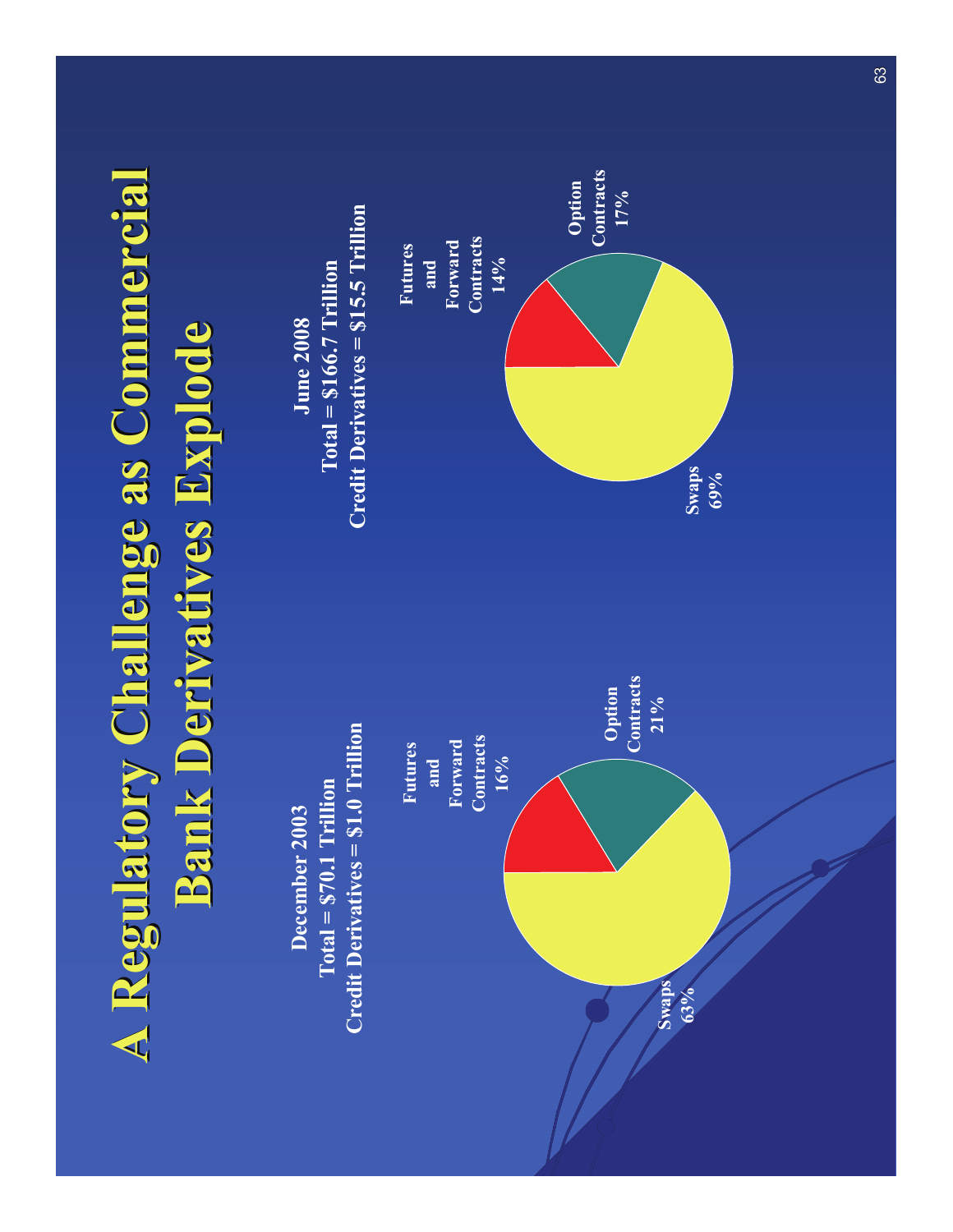# **Are the Concentration and Composition of Commercial Bank Derivatives a Concern? Commercial Bank Derivatives a Concern?**

#### **Concentration of Commercial Bank DerivativesSeptember 30, 2007**

#### **Composition of Commercial Bank Derivatives June 30, 2008**

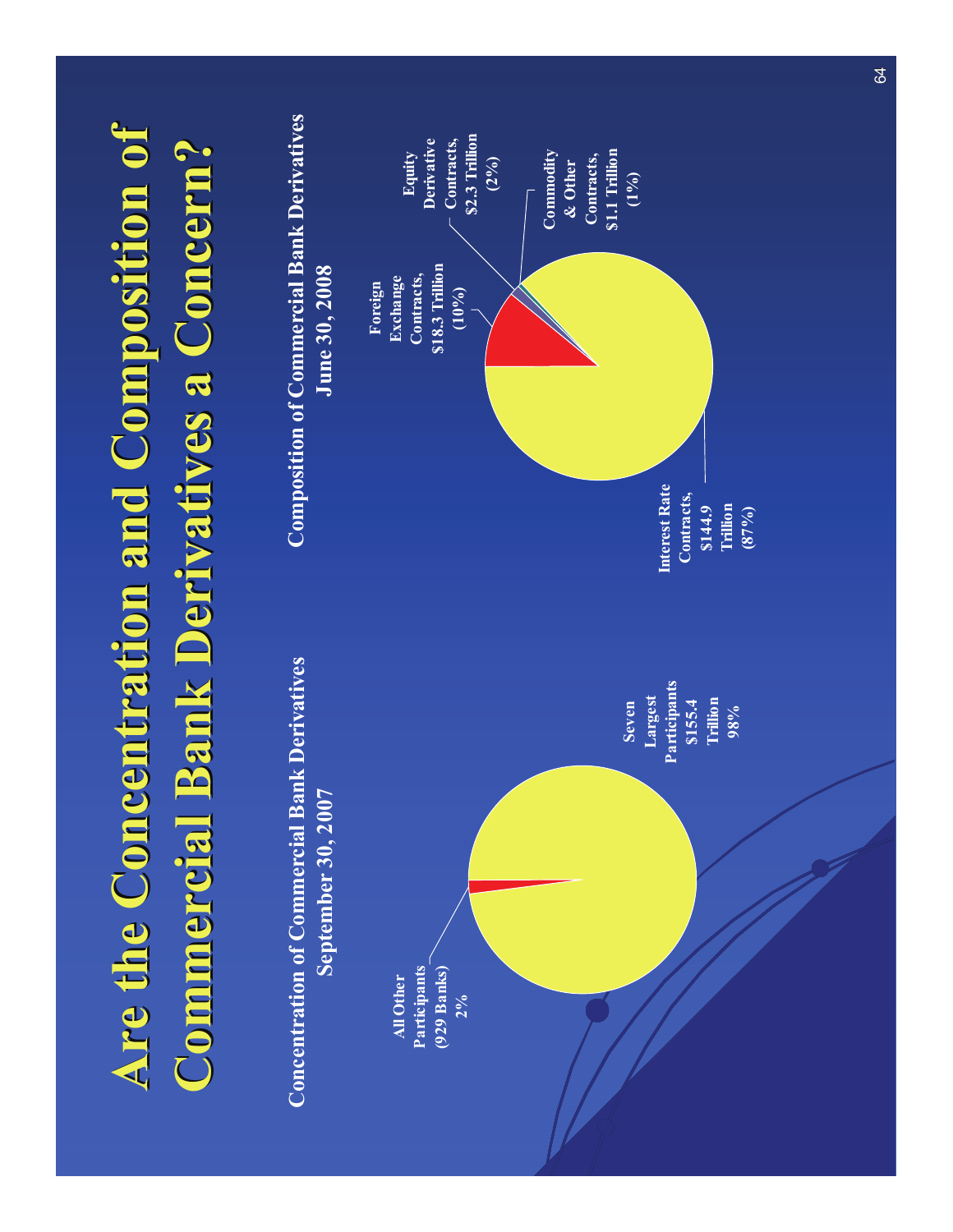#### **Key Issue Number Seven**

How much/what kind of activity is unregulated or lightly regulated?

#### **Observation Observation**

In some countries, intermediation is increasingly done through the **capital markets rather than depository institutions. In addition, many** types of bank loans are becoming securitized, involving a wider range **of financial players. This reflects a movement towards an origin of financial players. This reflects a movement towards an originate to distribute, as compared to an originate and hold, model. distribute, as compared to an originate and hold, model.**

**Regulatory Challenge Regulatory Challenge**

**How can greater attention be paid to off-balance sheet transactions, who should regulate all the different financial players involved, and** should greater emphasis be placed on transparency and market **discipline? discipline?**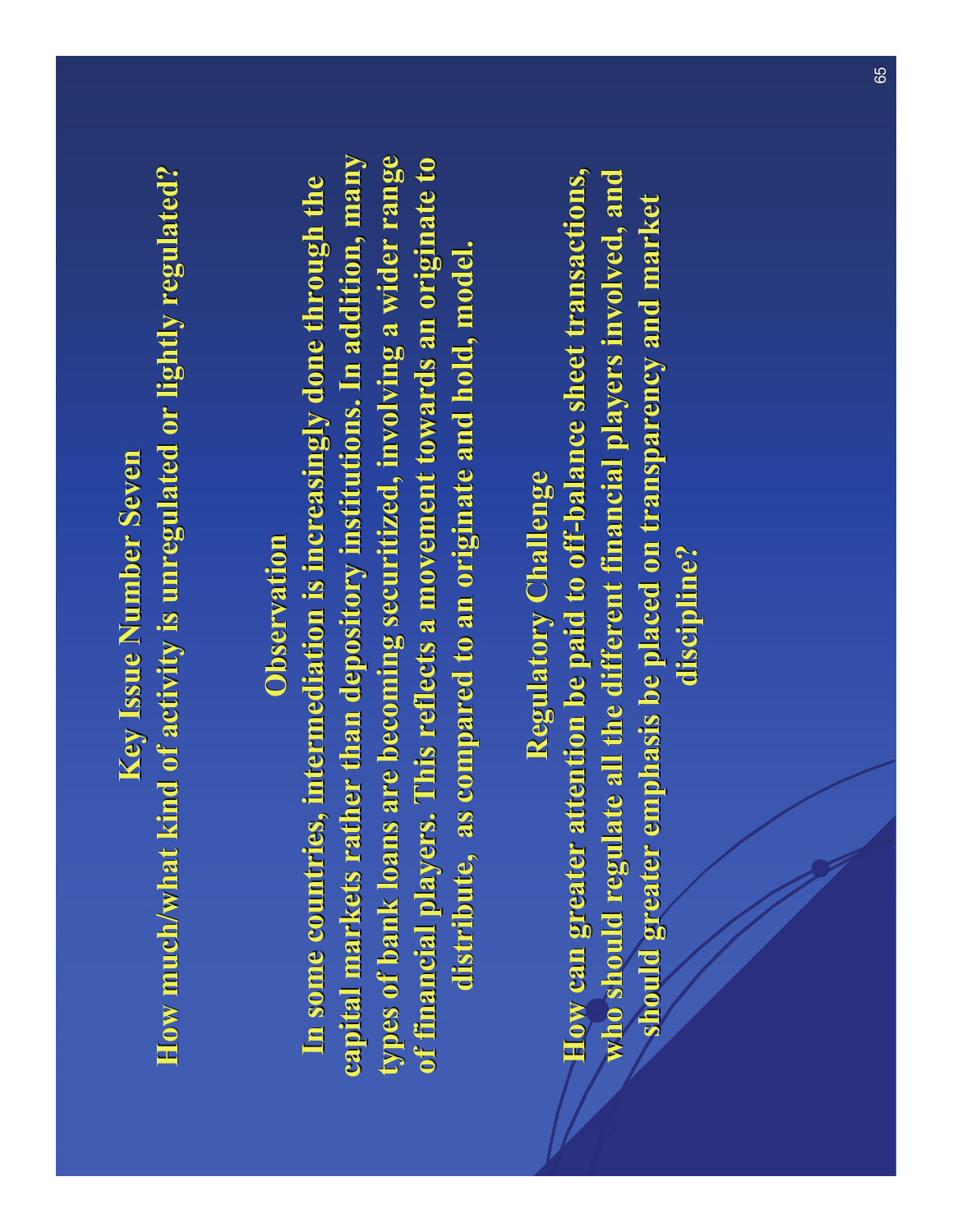**How can regulation avoid stifling innovation and competition but still innovation and competition but still promote safety and soundness? promote safety and soundness?**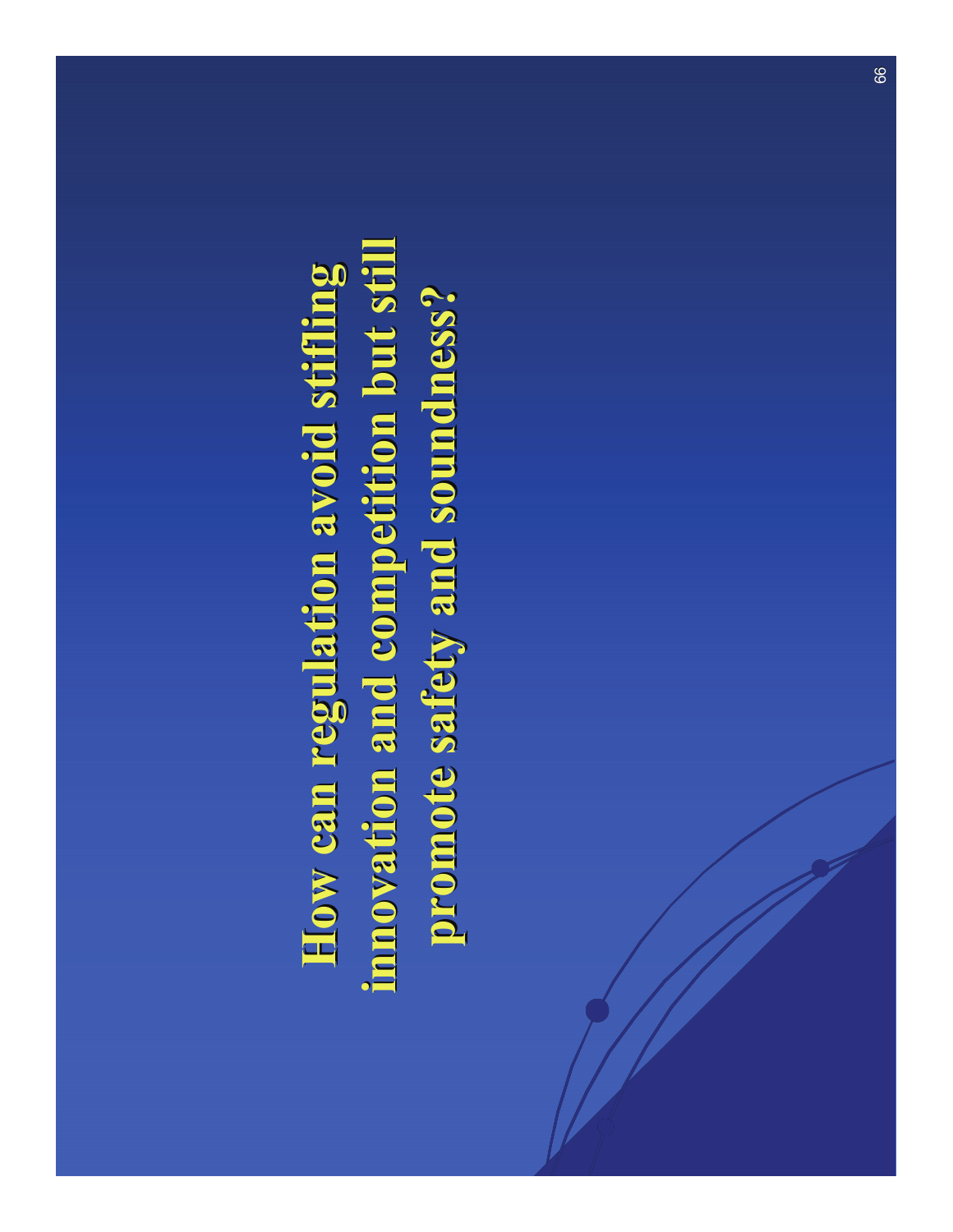### **Is adequate Information Disclosed to Consumers? Is adequate Information Disclosed to Consumers?**

**Percent of respondents who could not correctly identify various loan costs using current disclosure forms**

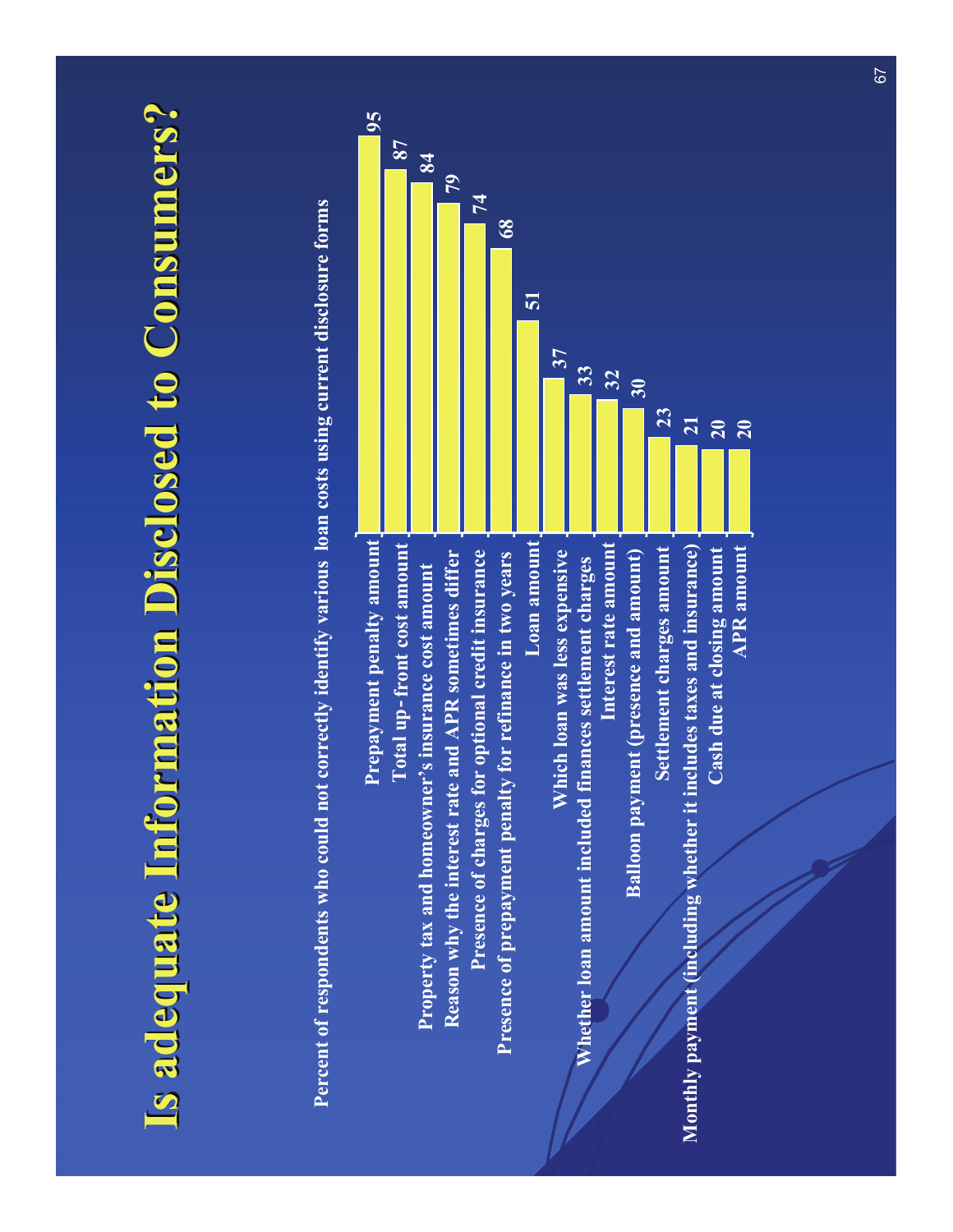#### **Key Issue Number Eight Key Issue Number Eight**

**How can regulation avoid stifling innovation and competition but still promote safety and soundness? promote safety and soundness?**

#### **Observation Observation**

The United States is in the midst of a subprime mortgage market meltdown, which has spread to other parts of the financial sector, and has exposed gaps in the U.S. regulatory system and market discipline. New risky mortgages were originated and securitized by private agencies, rated and guaranteed by private parties, and sold to investors, with the result being substantial foreclosures and losses.

#### **Regulatory Challenge Regulatory Challenge**

**Can policymakers in countries adapt regulations and the regulatory** structure fast enough to changes in the financial market place? If not, **what are reasonable alternatives? what are reasonable alternatives?**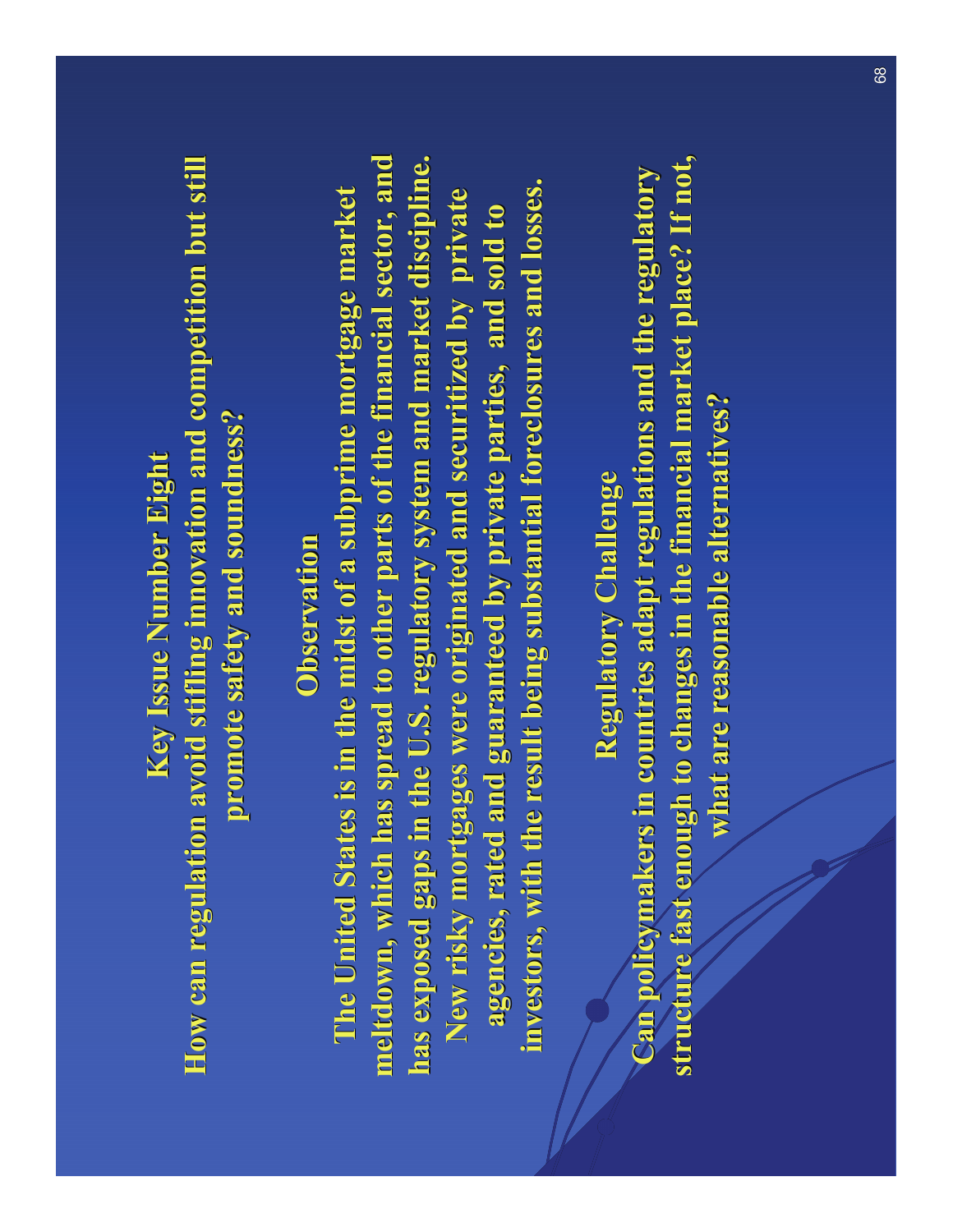What characteristics of financial sectors **promote effective market discipline promote effective market discipline (adequate disclosure, transparency, reliable (adequate disclosure, transparency, reliable outside rating agencies, other)? outside rating agencies, other)?**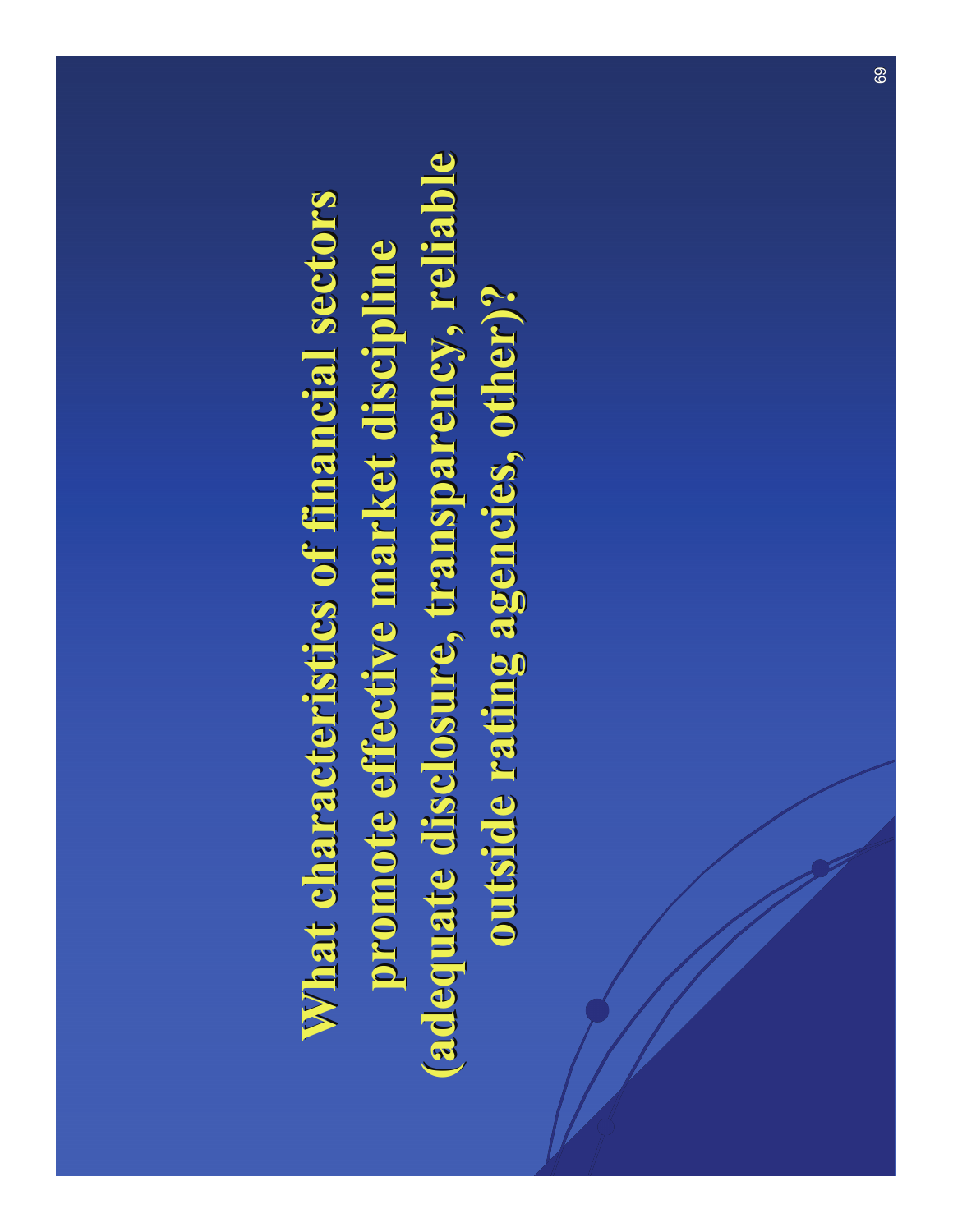# **Case Study Case Study**

# **What Works Best for Banks?**

*Rethinking Bank Regulation: Till Angels Govern, co-authored with* **Gerard Caprio and Ross Levine, Cambridge University Press, 2006.** 

## What best promotes:

- **Bank development**
- **•** Efficiency
- **Integrity**
- $\bullet$ Stability
- **Bank governance?**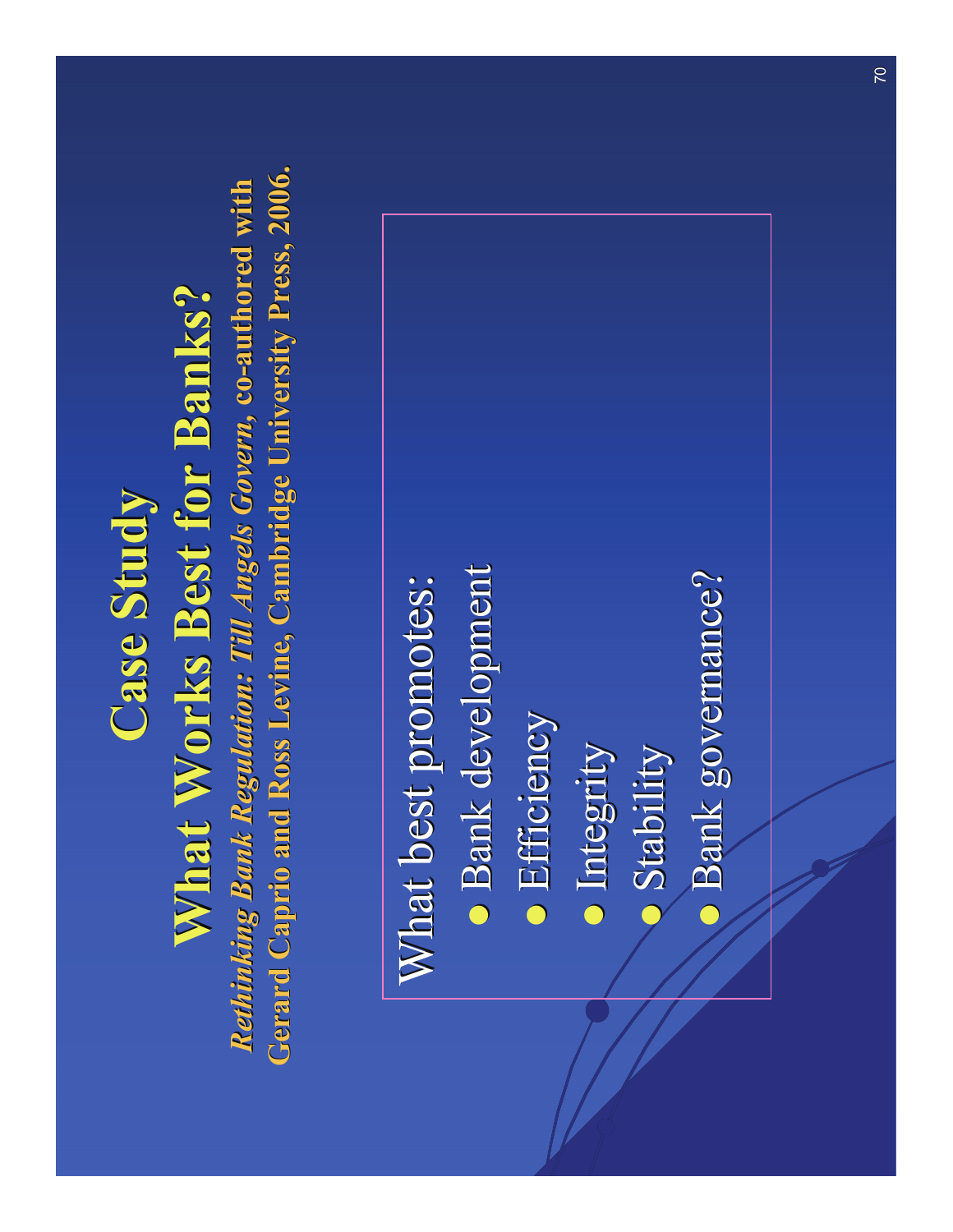## **Measuring "What Works Best"** *(Illustrative Proxies) (Illustrative Proxies)*

**• Bank development •** Efficiency • Net interest margins **• Overhead costs** • Valuation of banks  $\bullet$ Integrity of loans (corruption in lending) **•** Fragility (Systemic crises)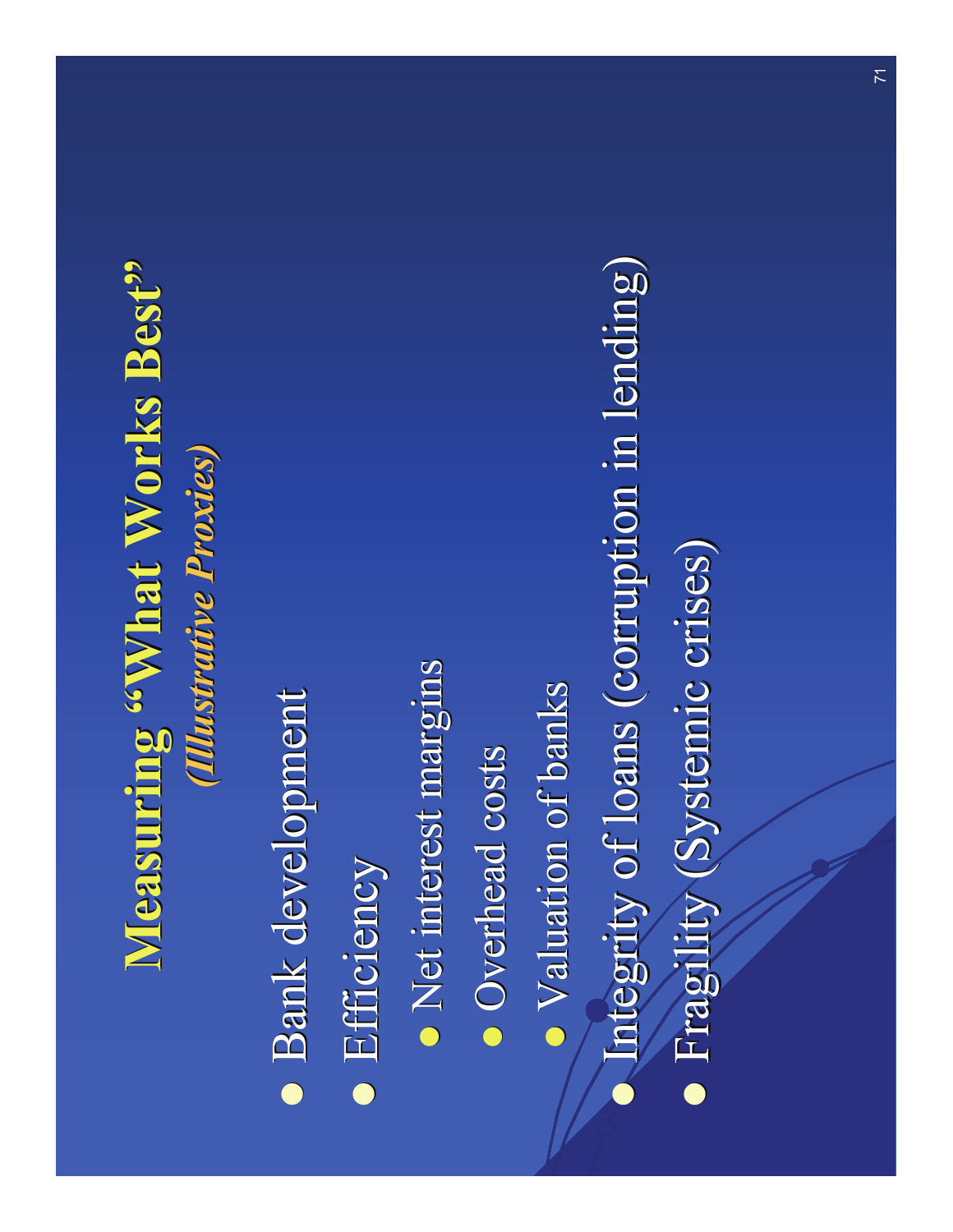# **Findings So Far ... Findings So Far ...**

### **O** Until angels govern, the data suggest ...

- $\bullet$  Avoid relying only on official oversight, restrictions etc.
- $\bigcirc$  Emphasize private monitoring / incentives
- $\circ$  Stress Basel II's third pillar (not capital / official oversight)
- $\bigcirc$  Increases in deposit insurance generosity increase moral hazard and thereby increase fragility

### **Supervisors have crucial role Supervisors have crucial role**

 $\bullet$ 

- $\bigcirc$ Support market discipline, not supplant it
- $\circ$  Foster / force information disclosure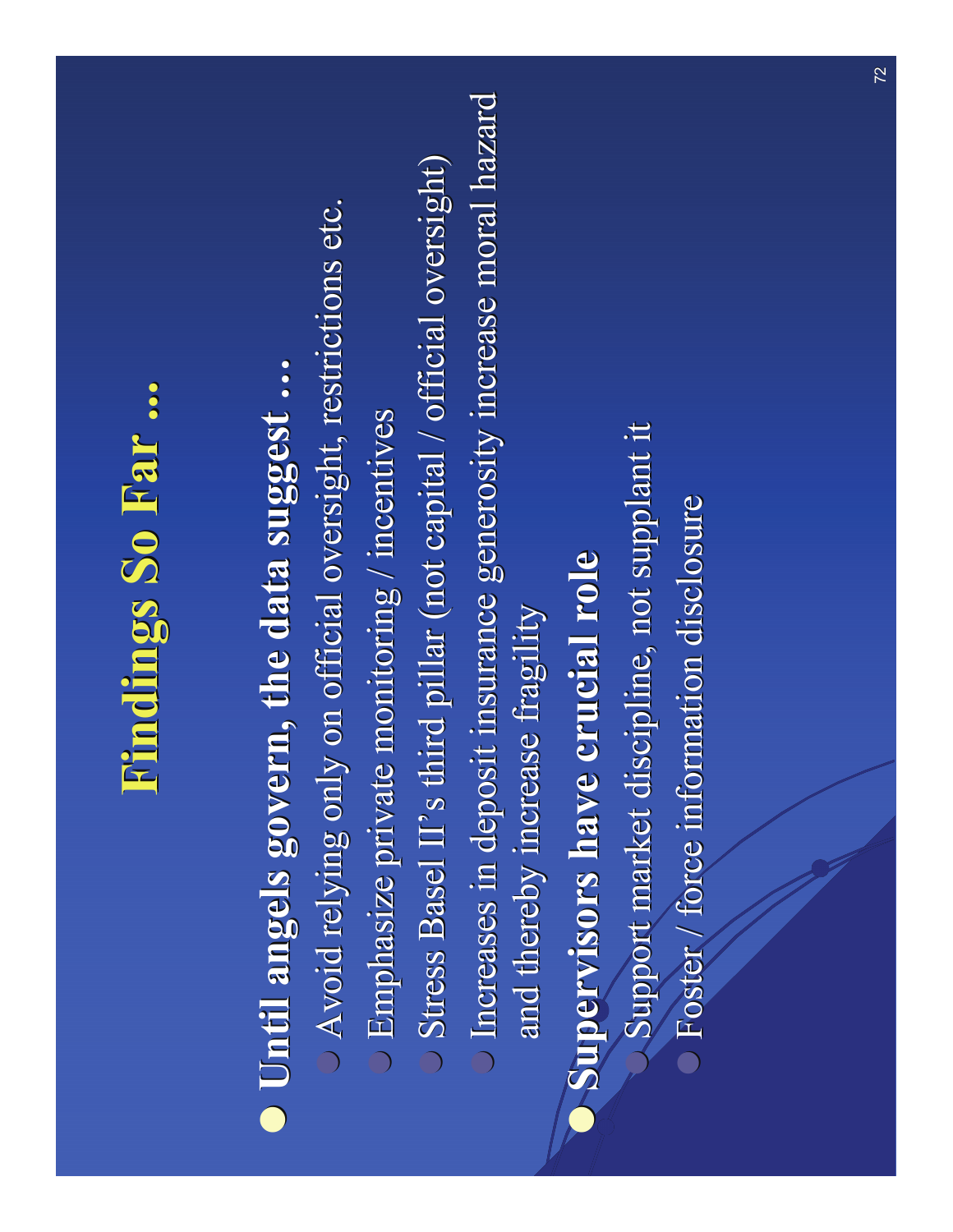# **How Do Countries Choose? How Do Countries Choose?"Best practices Best practices " depend on political system. depend on political system.**

**•** Open, competitive, democratic institutions: z Foster private monitoring, transparency. Foster private monitoring, transparency.  $\bullet$  Are less likely to limit bank entry, activities. • Are less likely to have state banks.

**•** Closed, uncompetitive, autocratic institutions:  $\bullet$  Do NOT favor transparency. **Example 13 Limit bank entry, activities.**  $\bigcirc$ Tend to have state banks.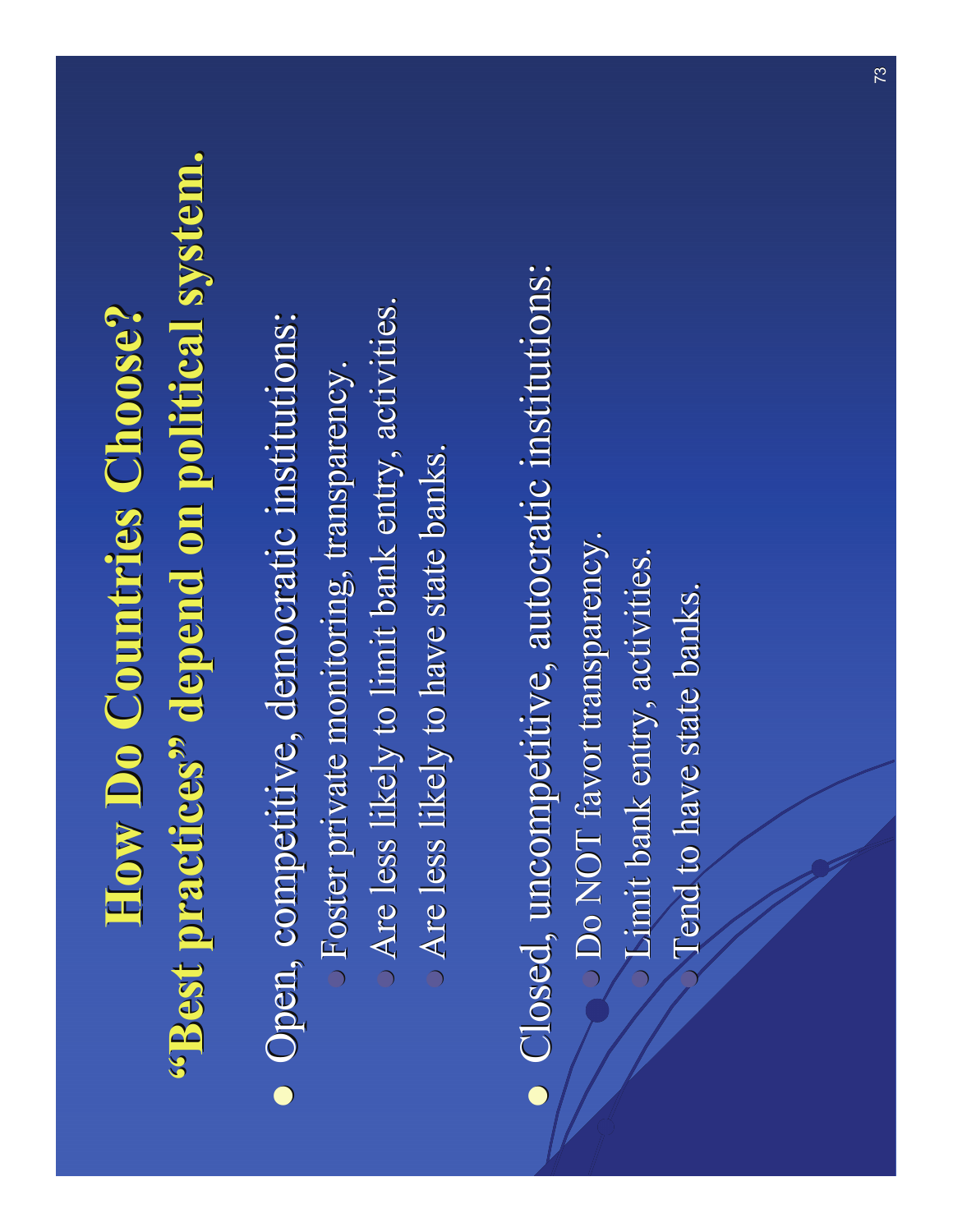**Key Issue Number Nine Key Issue Number Nine** What characteristics of financial sectors promote **effective market discipline (adequate disclosure, transparency, reliable outside rating agencies, other)? transparency, reliable outside rating agencies, other)?**

**Observation ObservationMore empirical studies (and more data) are needed.** 

**Regulatory Challenge Regulatory Challenge** Increase receptivity to research and analysis to **complement supervisory experience on the ground. complement supervisory experience on the ground.**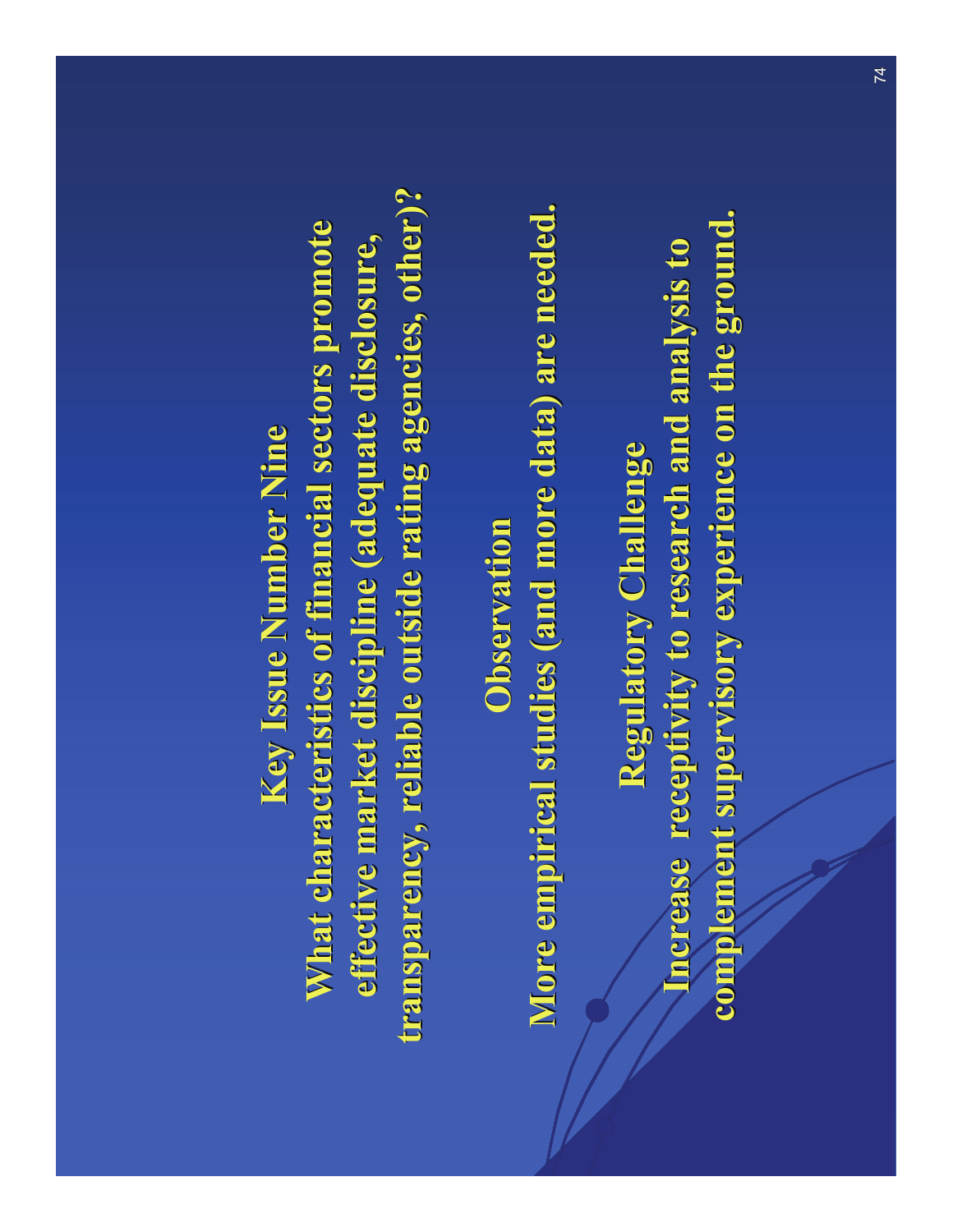# **What other goals are there/should there be** for regulation (competition, consumer **protection, other)? protection, other)?**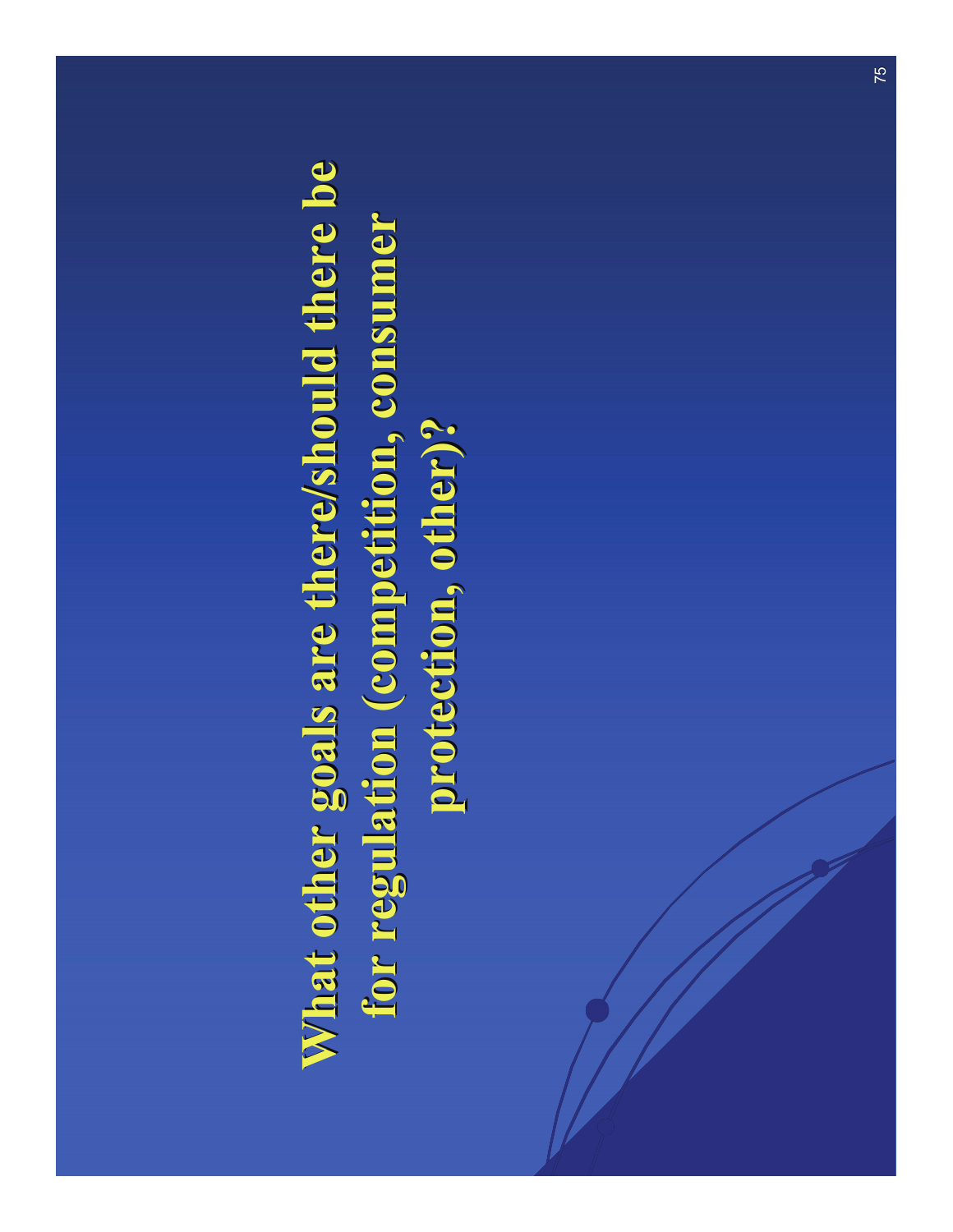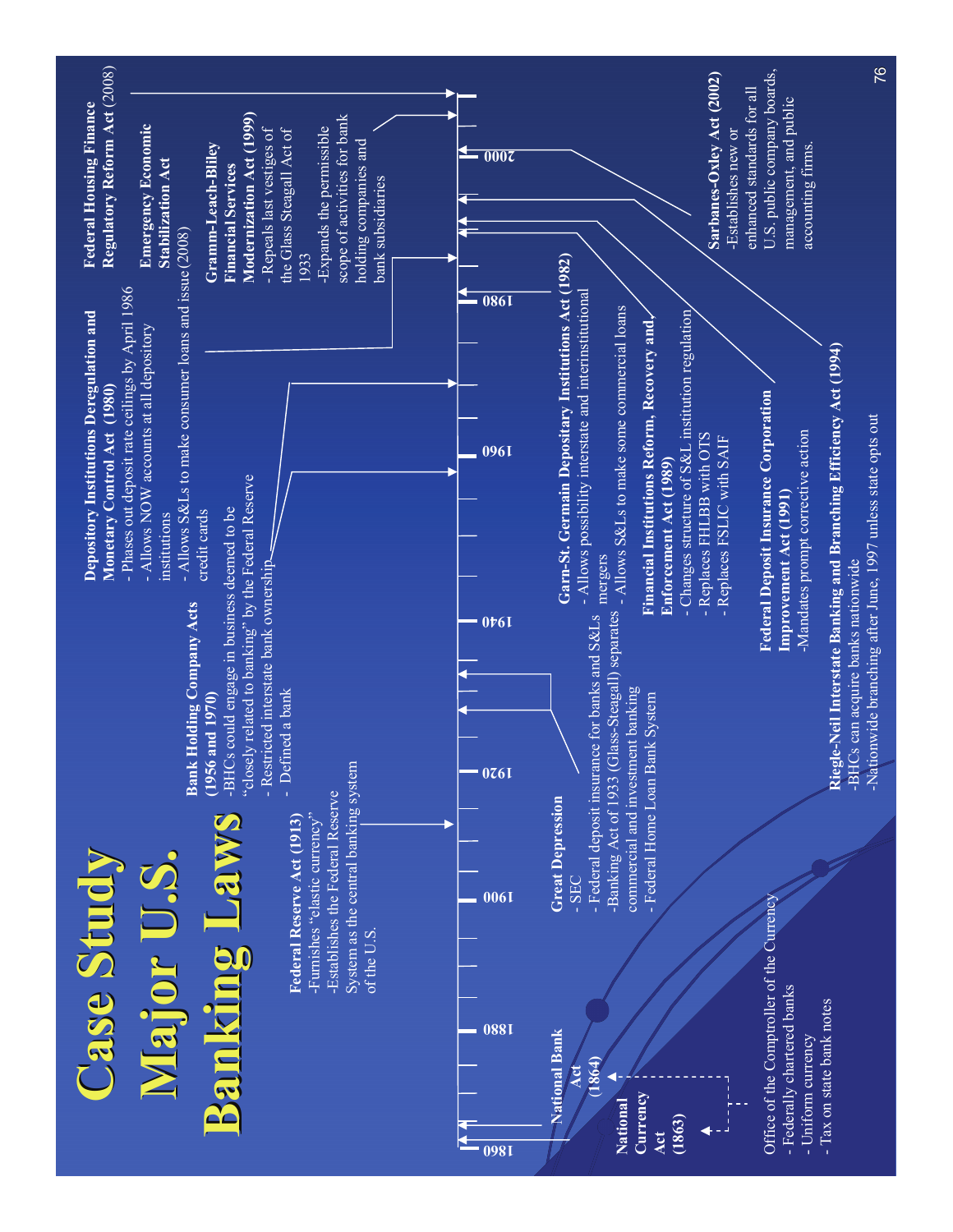# **Most U.S. Banking Laws Response to Crises Response to Crises**



**Financial Institutions**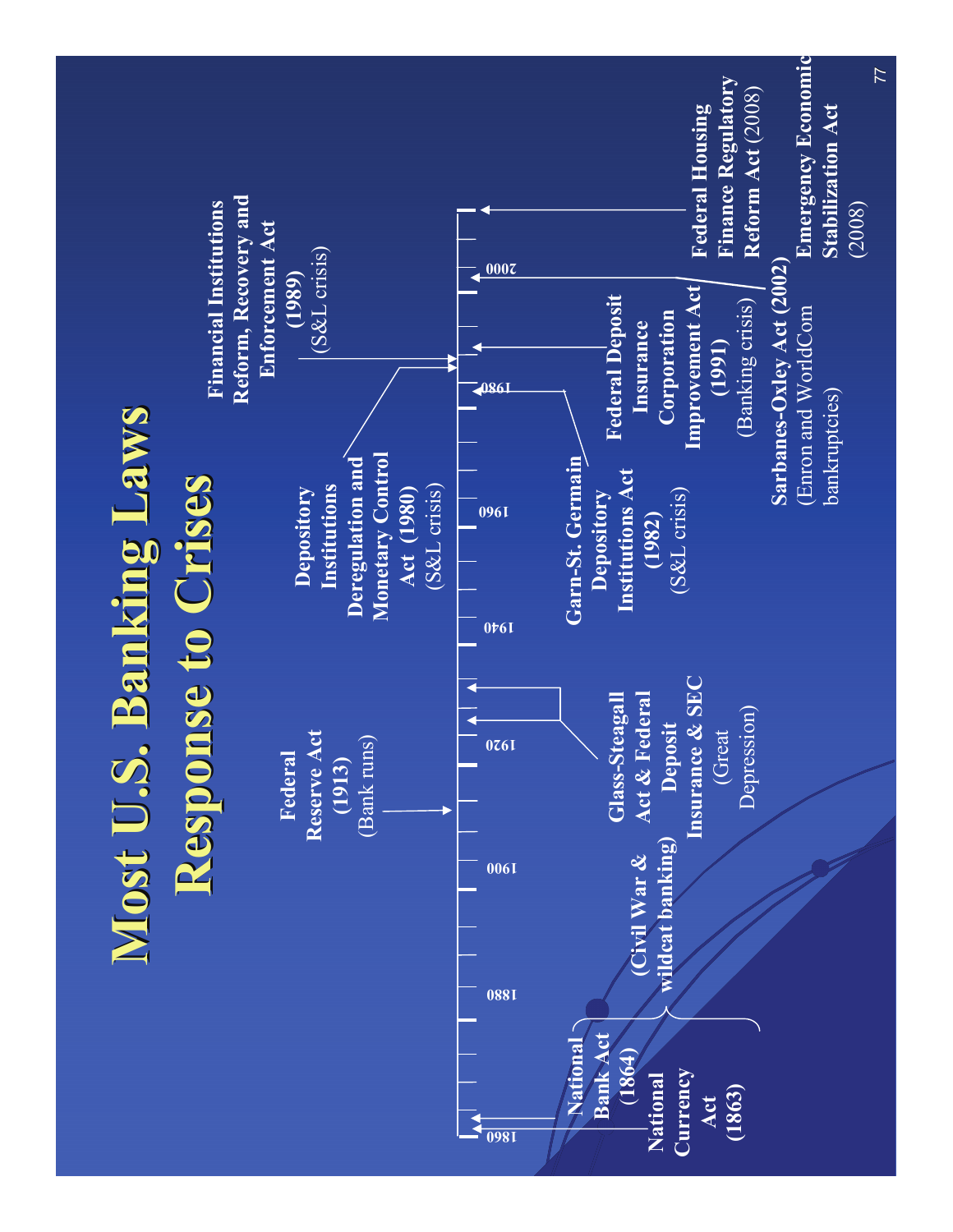## **Some U.S. Banking Laws Not Crisis Response Some U.S. Banking Laws Not Crisis Response**



**Note: Bank acquisitions and mergers are subject to an evaluation of the impact on competition by bank supervisory agencies and the Justice Department. If an increase in concentration is too large, "divestitures" of competing branches may be required.**

#### **Riegle-Neil Interstate Banking and Branching Efficiency Act (1994)**

(Allows nationwide banking: but acquisitions limited to 10% of nationwide deposits and 30% of individual state deposits )